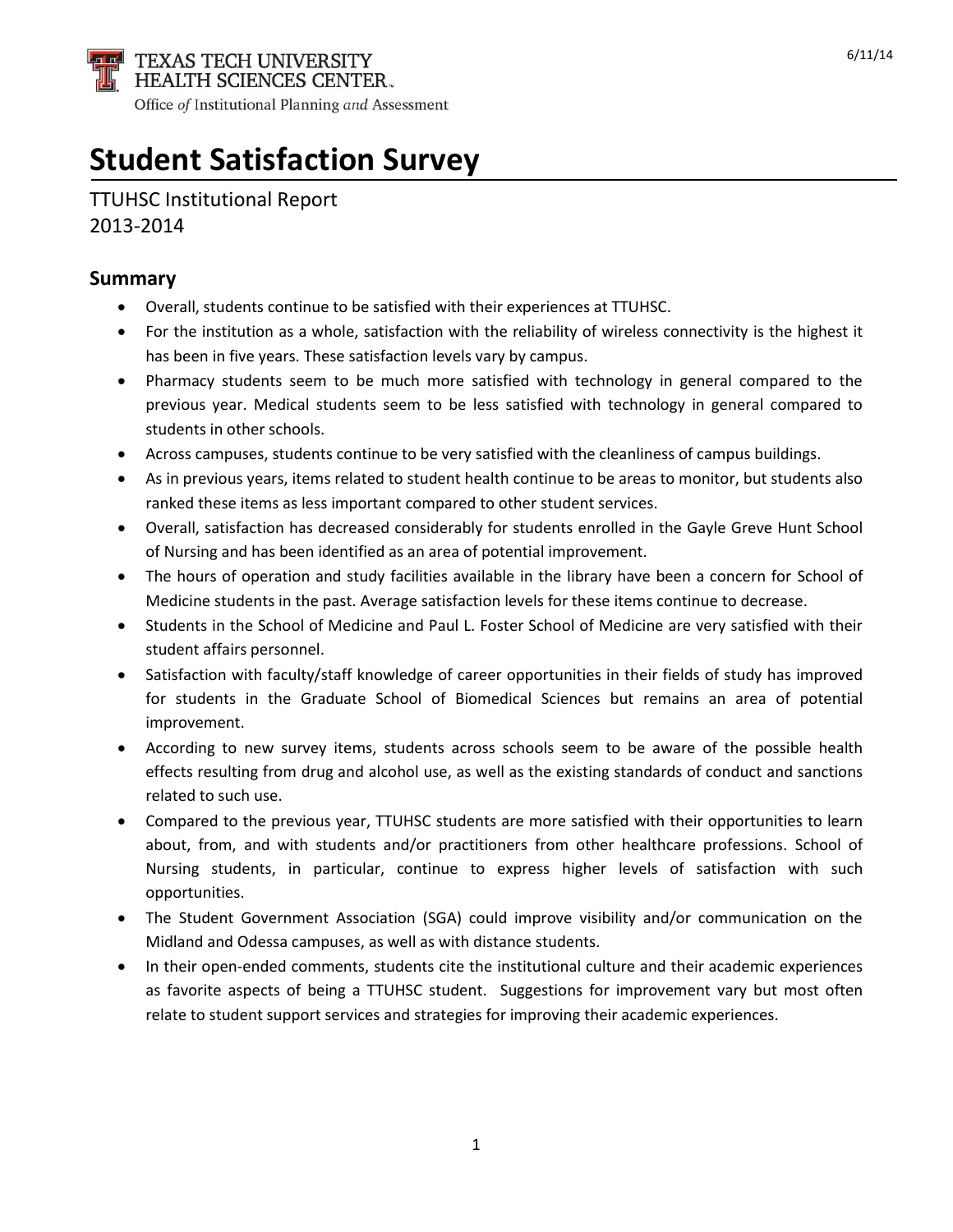# **Methodology**

The *2013-2014 Student Satisfaction Survey (SSS)* was administered to a sample of TTUHSC students in Spring 2014. The data collection period lasted two weeks (April 15-29, 2014). Targeted participants included a sample of students selected from the student enrollment report for Spring 2014. Of the total student population of 4,592 in Spring 2014, approximately half were targeted for SSS participation (N=2,296). The targeted sample was representative of the institution in terms of school composition.

The initial invitation to complete the online survey was sent via email by the *Office of Institutional Planning & Assessment* (OIPA). A subsequent general reminder was sent via email to targeted participants one week before data collection ended. Information was posted on the OIPA website, and posters and flyers were displayed on the Lubbock campus. Members of the Student Affairs Workgroup were also asked to promote the survey in their schools and across campuses. Seven \$500 scholarships were offered as incentives for participation.

#### **Demographics**

When data collection ended, almost one thousand students (n=974) students had completed the survey, resulting in a response rate of 42%. (This compares to 43% in 2012-2013, 49% in 2011-2012, and 40% in 2010- 2011.) Respondents represented the following schools and locations.

| <b>SCHOOL</b>                                 | <b>LOCATION</b>                       |
|-----------------------------------------------|---------------------------------------|
| Gayle Greve Hunt School of Nursing (GGHSON)   | Abilene (ABL)                         |
| Graduate School of Biomedical Sciences (GSBS) | Amarillo (AMA)<br>٠                   |
| Paul L. Foster School of Medicine (PLFSOM)    | Dallas/Ft. Worth (DFW)<br>٠           |
| School of Allied Health Sciences (SOAHS)      | El Paso (EP)<br>$\bullet$             |
| School of Medicine (SOM)                      | Lubbock (LBB)<br>٠                    |
| School of Nursing (SON)                       | Midland (MDL)<br>٠                    |
| School of Pharmacy (SOP)                      | Odessa (ODS)<br>٠                     |
|                                               | Distance education <sup>®</sup> (DST) |

*\* Only GGHSON, SOAHS, and SON respondents were given the following option: "More than 50% of my coursework is completed through distance education."*

*Figure 1* illustrates the response rates by school. Response rates are calculated by dividing the number of respondents in each school who completed the survey by the total number of targeted students in that school. (*Note: The number of respondents is provided at the bottom of each bar.*) SON had the highest number of respondents (=326) across all schools. While GGHSON had the lowest number of respondents (=23), this represented the highest response rate across all schools (=96%). The sample includes slightly fewer students from SOM, SON, and SOP than would be expected. However, the sample is fairly representative of the student population in terms of school composition overall.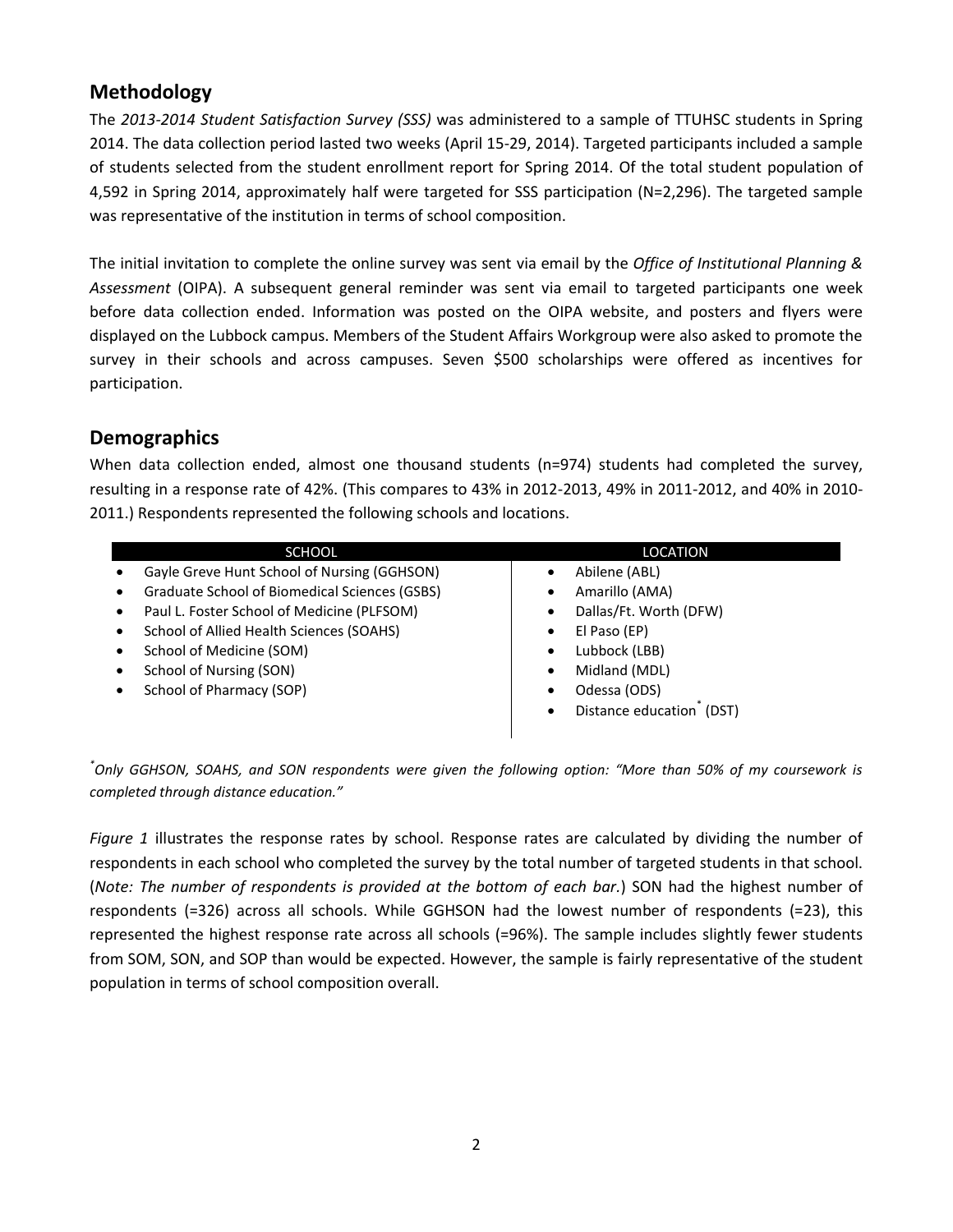

*Figure 2* illustrates the percent of respondents who finished the survey by location. About one of three respondents (=34%) attended classes primarily in Lubbock. More than one-fourth (=29%) indicated that the majority (more than 50%) of their coursework is completed via distance education. The remaining respondents were distributed across TTUHSC locations. The sample is fairly representative of the student population in terms of location.

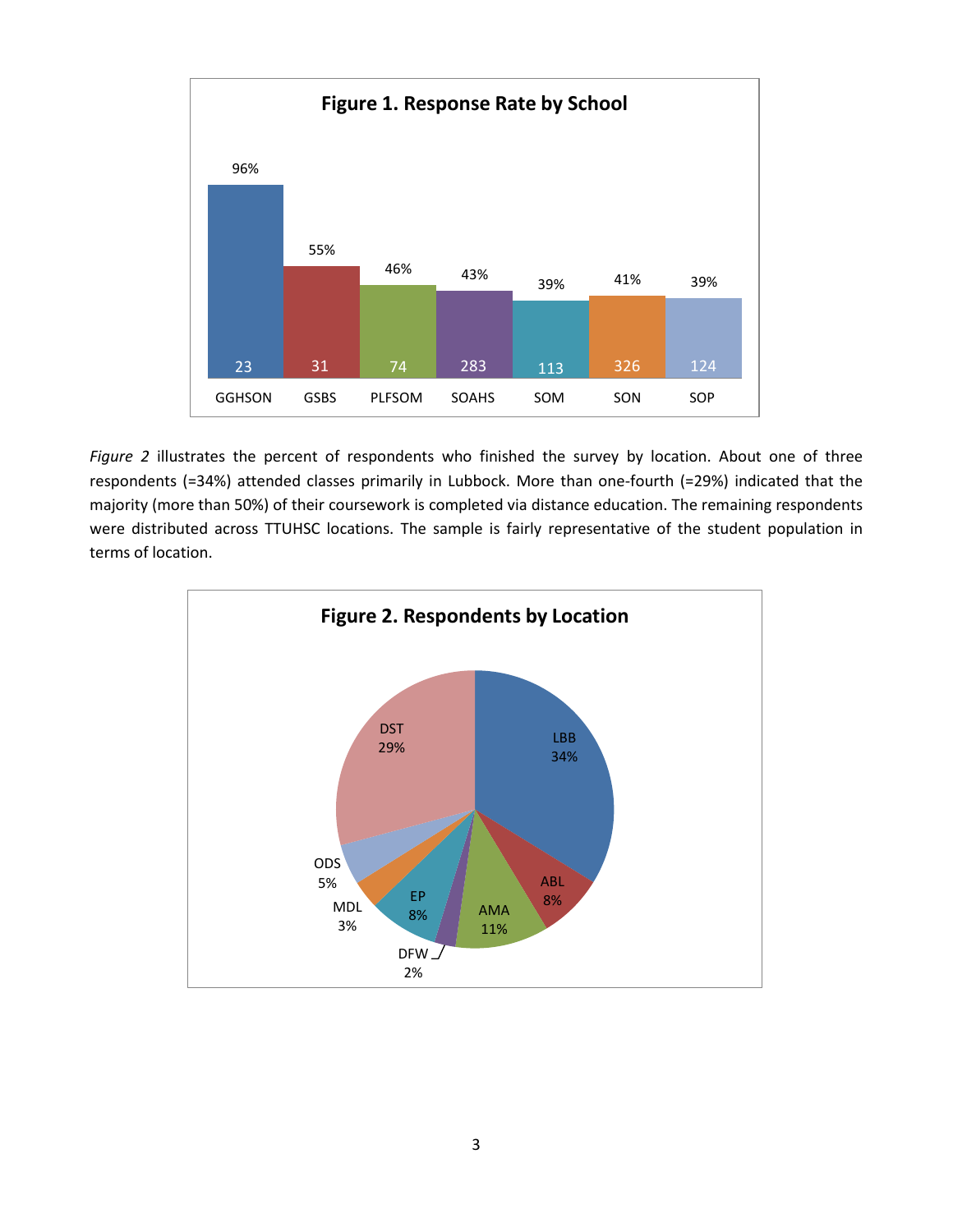In addition to school and location, respondents provided their year of study, gender, and race/ethnicity. *Table 1* provides the corresponding breakdowns. *(Note: Some percentages may not add to 100% due to rounding.)*

| <b>YEAR OF STUDY</b> |     | <b>GENDER</b>        |     | <b>RACE/ETHNICITY</b>             |     |
|----------------------|-----|----------------------|-----|-----------------------------------|-----|
| Year 1               | 40% | Female               | 68% | White (non-Hispanic/Latino)       | 57% |
| Year <sub>2</sub>    | 23% | Male                 | 28% | <b>Hispanic or Latino</b>         | 15% |
| Year 3               | 18% | Prefer not to answer | 3%  | Asian                             | 12% |
| Year 4               | 14% |                      |     | Black or AA (non-Hispanic/Latino) | 6%  |
| Year 5               | 2%  |                      |     | Other                             | 3%  |
| Year 6               | 2%  |                      |     | Prefer not to answer              | 6%  |
| > 6 years            | 1%  |                      |     |                                   |     |

#### **Table 1. Respondent Demographics**

As the data indicate, almost two-thirds of the respondents were in their first or second year of study. The majority of respondents were female, and most classified themselves as White (non-Hispanic/Latino). Hispanic or Latino and Asian students constituted the next largest student sub-groups. Thus, the respondent composition by gender and race/ethnicity was reflective of the overall student population.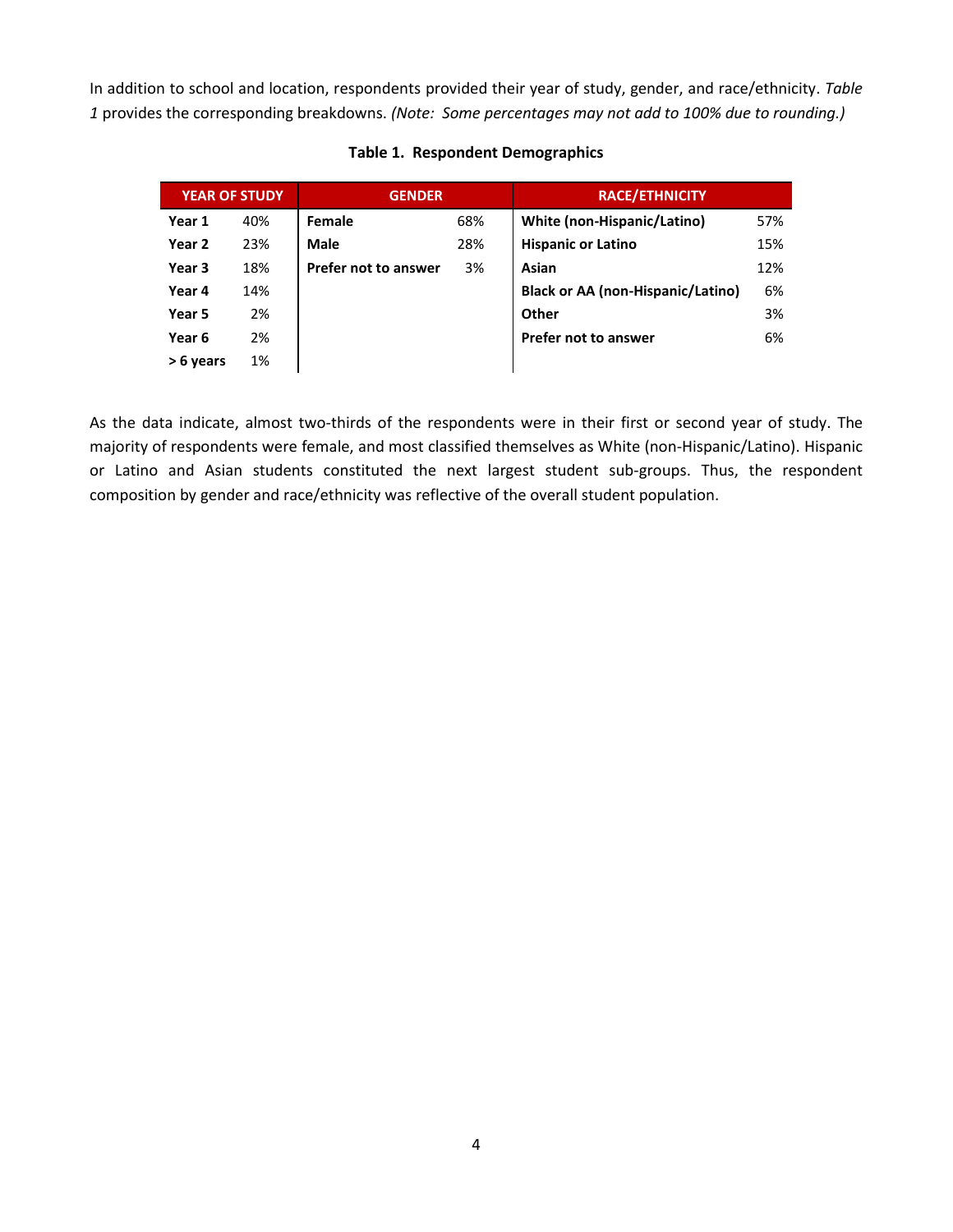# **Quantitative Data**

For most survey items, students were asked to indicate their level of satisfaction using a 6-point scale (*6=Very Satisfied, 5=Satisfied, 4=Somewhat Satisfied, 3=Somewhat Dissatisfied, 2=Dissatisfied, and 1=Very Dissatisfied*). In the *Student Life* section, students were asked to indicate their level of agreement with several statements using a 6-point scale (*6=Strongly Agree, 5=Agree, 4=Somewhat Agree, 3=Somewhat Disagree, 2=Disagree, and 1=Strongly Disagree*). Respondents were also given *Not Applicable* and *Not Important to Me* options for almost all items.

For all items, the possible range of means is 1.00-6.00. All means are color-coded to highlight areas of strength and potential improvement (Red: ≤3.49, Yellow: 3.50-4.49, Green: ≥5.50). For those means which are colorcoded as red, an arrow indicates if the mean has increased or decreased since the 2012-2013 survey administration.

**Institutional Results (pp. 7-19):** *Appendix A* presents survey results for the institution as a whole. For each item, the following data are provided:

- Mean level of satisfaction/agreement
- Total number of respondents for all responses
- Percent distribution across response options
- Number of respondents for a specific response
- Color-coded graph illustrating the distribution of responses

**Results by School (pp. 20-33):** *Appendix B* presents survey results according to school. For each item, the following data are provided:

- Total number of respondents for the scaled responses
- Mean level of satisfaction/agreement
- Standard deviation

*Note:**Additional school-specific reports (formatted like Appendix A) are available upon request.*

**Results by Campus (pp. 34-47):** *Appendix C* presents survey results according to campus. For each item, the following data are provided:

- Total number of respondents for the scaled responses
- Mean level of satisfaction/agreement
- Standard deviation

#### **Qualitative Data**

At the end of the survey, students were given an opportunity to provide open-ended comments in response to the following two prompts:

- *What do you like most about your experiences as a TTUHSC student?*
- *Do you have any suggestions for improving your experiences at TTUHSC? If so, please describe.*

Respondents provided nearly 600 comments to the first prompt and more than 400 comments to the second prompt. Any comments which indicated the student did not have a comment (e.g., *N/A*, *none*) or were otherwise not useful (e.g., *all*, *nothing*) were eliminated. This left 570 and 337 usable comments, respectively.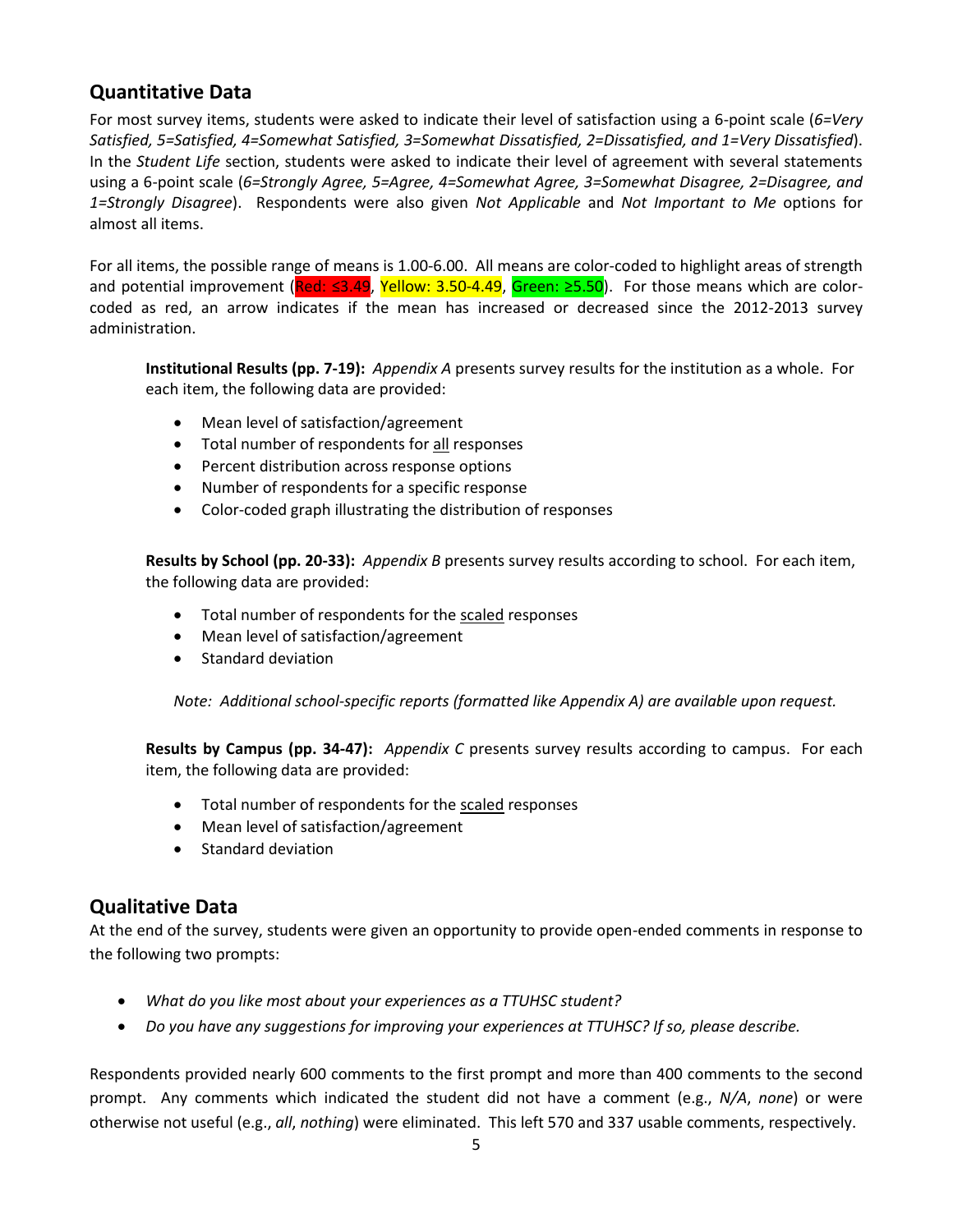Due to the sensitive nature of some comments, actual comments will be provided to selected institutional leaders only. They will determine how best to distribute them in their respective areas.

# **Using Survey Data to Promote Continuous Improvement**

More often than not, it is difficult to determine what to do with information collected from general surveys like the *Student Satisfaction Survey*. It is one thing to collect the data—it is another thing entirely to use the information to promote continuous improvement. The first step in this process is to put the current data into context. Consider the following questions:

- Do these results support other existing data?
- Does additional information need to be gathered? (*e.g. focus groups, interviews*)

Once you have gained an appropriate perspective, identify an area of potential improvement or a strength upon which to build. Consider what your desired outcome will be. Then, identify and implement a potential strategy for improvement. After a reasonable timeframe, evaluate whether the strategy has been successful. Did you achieve the desired outcome?

Continuous improvement is a process. Sometimes strategies for improvement will be successful—sometimes they will not. Although the ultimate outcome is indeed important, what is equally critical is the documentation of your efforts to make those improvements. Contact the *Office of Institutional Planning & Assessment* for additional guidance in this process.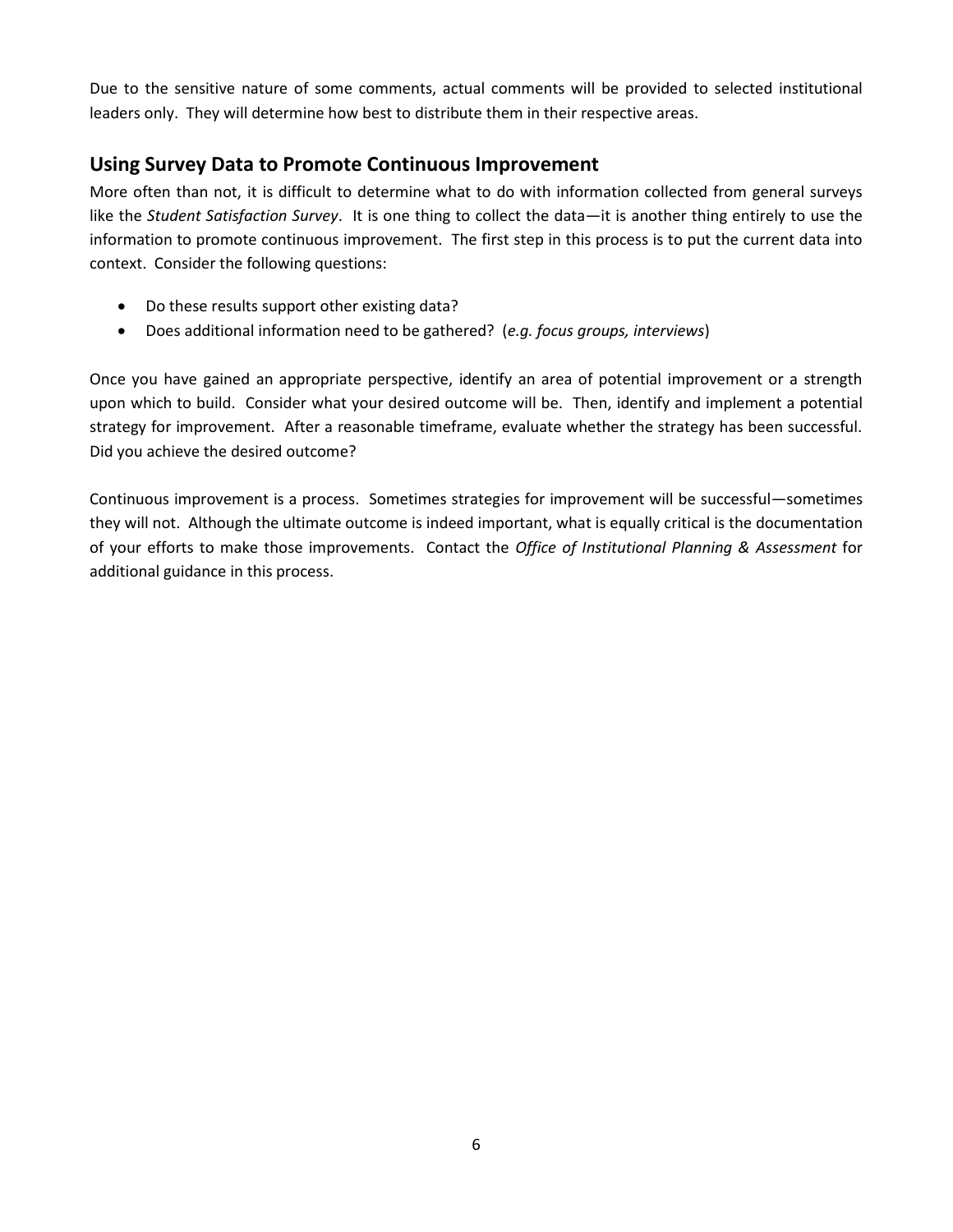### **APPENDIX A. INSTITUTIONAL RESULTS**

|                                                     |       | <b>Very</b><br><b>Satisfied</b> | <b>Satisfied</b> | <b>Satisfied</b> | Somewhat Somewhat<br><b>Dissatisfied</b> | <b>Dissatisfied</b> | <b>Very</b><br><b>Dissatisfied</b> | Distribution** |
|-----------------------------------------------------|-------|---------------------------------|------------------|------------------|------------------------------------------|---------------------|------------------------------------|----------------|
|                                                     | Mean* | $\%$                            | %                | %                | %                                        | $\%$                | $\%$                               |                |
| <b>OVERALL SATISFACTION</b>                         | n     | n                               | n                | n                | n                                        | n                   | n                                  |                |
| Overall, how satisfied are you with your studies at | 5.07  | 37.0                            | 44.8             | 11.6             | 3.1                                      | 1.6                 | 1.9                                |                |
| <b>TTUHSC?</b>                                      | 1066  | 394                             | 478              | 124              | 33                                       | 17                  | 20                                 |                |

\* Means are color-coded to highlight areas of strength and potential improvement (Red: ≤3.49, Yellow: 3.50-4.49, Green: ≥5.50).

\*\* Dark green indicates the highest level of satisfaction/agreement. Bright red indicates the highest level of dissatisfaction/disagreement.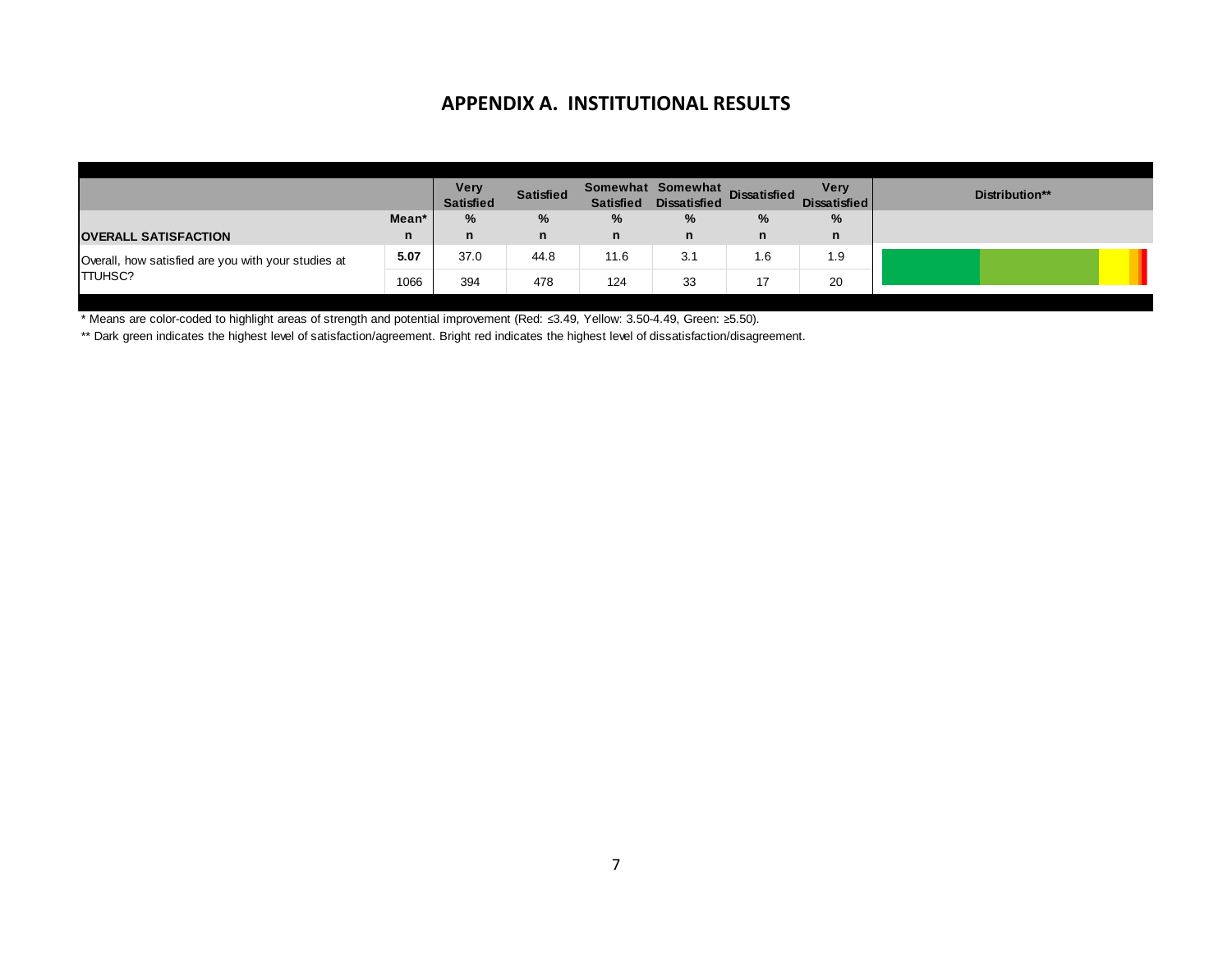|                                                               |                   | <b>Very</b><br><b>Satisfied</b> | <b>Satisfied</b>              | <b>Satisfied</b>  | Somewhat Somewhat<br><b>Dissatisfied</b> | <b>Dissatisfied</b> | <b>Verv</b>         | <b>Not</b><br>Dissatisfied Applicable | <b>Not</b><br>Important<br>To Me | Distribution** |
|---------------------------------------------------------------|-------------------|---------------------------------|-------------------------------|-------------------|------------------------------------------|---------------------|---------------------|---------------------------------------|----------------------------------|----------------|
| <b>STUDENT SUPPORT SERVICES</b>                               | Mean <sup>*</sup> | %<br>n                          | $\frac{9}{6}$<br>$\mathsf{n}$ | %<br>$\mathsf{n}$ | $\%$<br>$\mathsf{n}$                     | %<br>$\mathsf{n}$   | $\%$<br>$\mathbf n$ | $\%$<br>$\mathsf{n}$                  | %<br>$\mathsf{n}$                |                |
|                                                               | n                 |                                 |                               |                   |                                          |                     |                     |                                       |                                  |                |
| 1. Information about student health insurance plans           | 4.46              | 10.4                            | 24.7                          | 13.5              | 6.2                                      | 3.7                 | 1.4                 | 23.2                                  | 16.8                             |                |
|                                                               | 999               | 104                             | 247                           | 135               | 62                                       | 37                  | 14                  | 232                                   | 168                              |                |
|                                                               |                   |                                 |                               |                   |                                          |                     |                     |                                       |                                  |                |
| 2. Availability of student health care providers in the       | 4.58              | 10.5                            | 24.1                          | 13.1              | 4.6                                      | 2.5                 | 1.0                 | 28.7                                  | 15.4                             |                |
| network                                                       | 999               | 105                             | 241                           | 131               | 46                                       | 25                  | 10                  | 287                                   | 154                              |                |
|                                                               |                   |                                 |                               |                   |                                          |                     |                     |                                       |                                  |                |
| 3. Information about medical health services (e.g., visits to | 4.47              | 11.2                            | 24.9                          | 14.8              | 7.3                                      | 3.2                 | 1.3                 | 23.2                                  | 14.0                             |                |
| family practice clinic)                                       | 999               | 112                             | 249                           | 148               | 73                                       | 32                  | 13                  | 232                                   | 140                              |                |
|                                                               |                   |                                 |                               |                   |                                          |                     |                     |                                       |                                  |                |
| 4. Information about available counseling services (e.g.,     | 4.59              | 12.3                            | 29.4                          | 14.4              | 3.5                                      | 4.1                 | 1.3                 | 19.7                                  | 15.2                             |                |
| dealing with unfamiliar or stressful situations)              | 999               | 123                             | 294                           | 144               | 35                                       | 41                  | 13                  | 197                                   | 152                              |                |
|                                                               |                   |                                 |                               |                   |                                          |                     |                     |                                       |                                  |                |
| 5. Information about available resources for alcohol and      | 4.65              | 9.9                             | 24.7                          | 10.4              | 3.2                                      | 2.3                 | 1.0                 | 28.6                                  | 19.8                             |                |
| drug problems (e.g., counseling, treatment)                   | 999               | 99                              | 247                           | 104               | 32                                       | 23                  | 10                  | 286                                   | 198                              |                |

\*\* Dark green indicates the highest level of satisfaction/agreement. Bright red indicates the highest level of dissatisfaction/disagreement.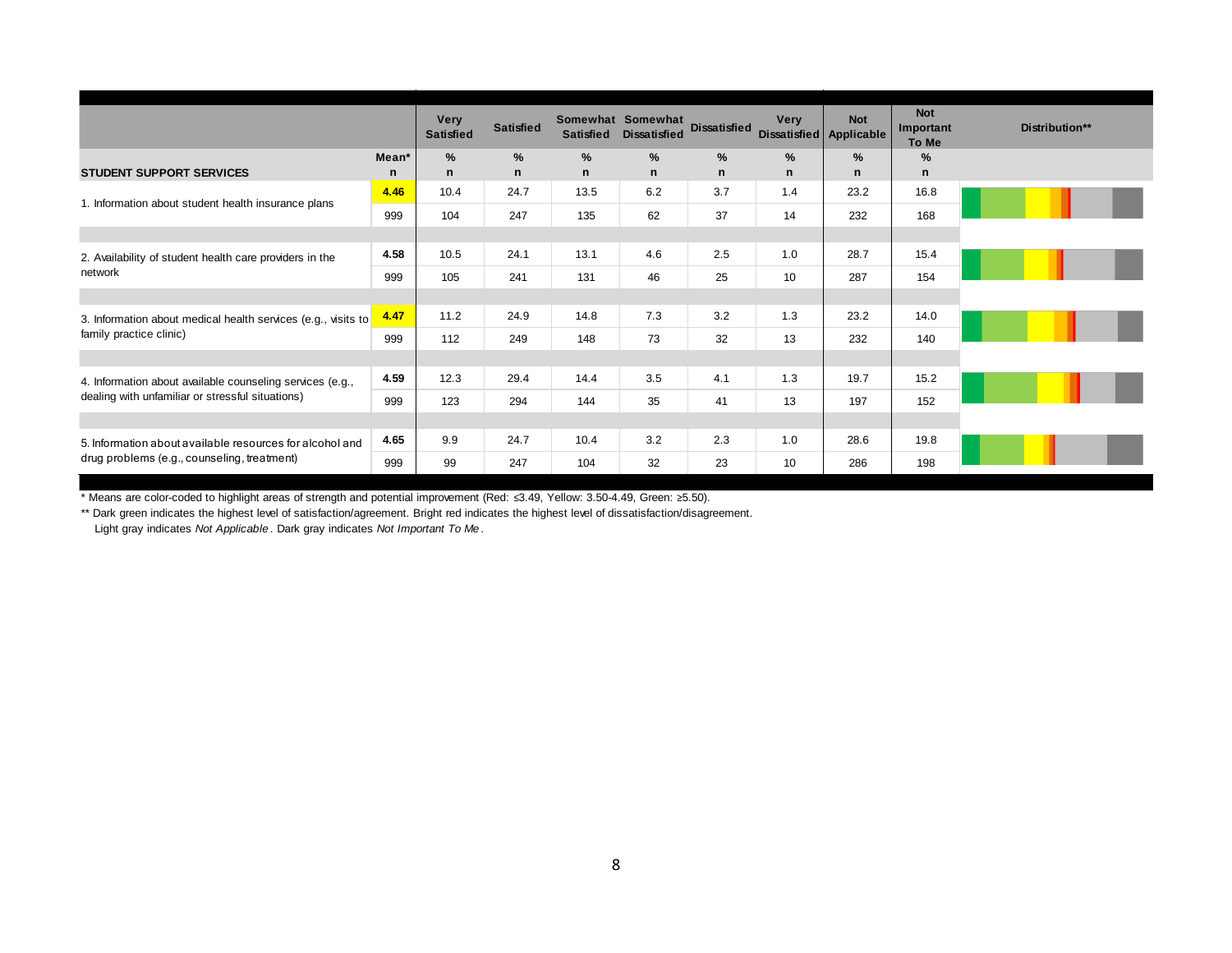|                                                   |       | <b>Very</b><br><b>Satisfied</b> | <b>Satisfied</b> | <b>Satisfied</b> | Somewhat Somewhat<br><b>Dissatisfied</b> | <b>Dissatisfied</b> | <b>Very</b>    | <b>Not</b><br>Dissatisfied Applicable | <b>Not</b><br>Important<br>To Me | Distribution** |
|---------------------------------------------------|-------|---------------------------------|------------------|------------------|------------------------------------------|---------------------|----------------|---------------------------------------|----------------------------------|----------------|
|                                                   | Mean* | $\%$                            | %                | %                | %                                        | %                   | %              | %                                     | %                                |                |
| <b>REGISTRAR</b>                                  | n     | n                               | n                | n                | $\mathsf{n}$                             | $\mathbf n$         | n              | $\mathsf{n}$                          | n                                |                |
| 1. Helpfulness of employees in Registrar's office | 5.15  | 30.4                            | 40.8             | 10.8             | 1.1                                      | $\boldsymbol{8}$    | $.5\,$         | 14.2                                  | 1.3                              |                |
|                                                   | 999   | 304                             | 408              | 108              | 11                                       | 8                   | 5              | 142                                   | 13                               |                |
|                                                   |       |                                 |                  |                  |                                          |                     |                |                                       |                                  |                |
| 2. Communication about the registration process   | 5.07  | 31.7                            | 43.4             | 12.7             | 3.2                                      | 1.4                 | $.5\,$         | 6.4                                   | $6 \cdot$                        |                |
|                                                   | 999   | 317                             | 434              | 127              | 32                                       | 14                  | 5              | 64                                    | 6                                |                |
|                                                   |       |                                 |                  |                  |                                          |                     |                |                                       |                                  |                |
| 3. Ease of registering for classes                | 5.26  | 44.6                            | 38.5             | 8.4              | 3.1                                      | 1.1                 | $\cdot$ 4      | 3.6                                   | $\cdot$ 2                        |                |
|                                                   | 999   | 446                             | 385              | 84               | 31                                       | 11                  | $\overline{4}$ | 36                                    | $\overline{2}$                   |                |
|                                                   |       |                                 |                  |                  |                                          |                     |                |                                       |                                  |                |
| 4. Wait time for receiving a requested transcript | 5.23  | 24.1                            | 29.9             | 5.6              | 1.0                                      | $\cdot$             | $\cdot$ 3      | 37.2                                  | 1.4                              |                |
|                                                   | 999   | 241                             | 299              | 56               | 10                                       | 4                   | 3              | 372                                   | 14                               |                |

|                                            |       | <b>Very</b><br><b>Satisfied</b> | <b>Satisfied</b> | <b>Satisfied</b> | Somewhat Somewhat<br><b>Dissatisfied</b> | <b>Dissatisfied</b> | <b>Very</b><br>Dissatisfied Applicable | <b>Not</b> | <b>Not</b><br>Important<br>To Me | Distribution** |
|--------------------------------------------|-------|---------------------------------|------------------|------------------|------------------------------------------|---------------------|----------------------------------------|------------|----------------------------------|----------------|
|                                            | Mean* | %                               | %                | %                | %                                        | %                   | %                                      | %          | %                                |                |
| <b>FINANCIAL AID</b>                       | n     | n                               | $\mathsf{n}$     | n                | n                                        | $\mathbf n$         | n                                      | n          | $\mathsf{n}$                     |                |
| 1. Helpfulness of Financial Aid employees  | 5.21  | 34.5                            | 33.9             | 10.1             | 1.9                                      | .7                  | $\cdot$ 4                              | 16.6       | 1.8                              |                |
|                                            | 999   | 345                             | 339              | 101              | 19                                       | $\overline{ }$      | 4                                      | 166        | 18                               |                |
|                                            |       |                                 |                  |                  |                                          |                     |                                        |            |                                  |                |
| 2. My awareness of financial aid options   | 4.91  | 29.9                            | 32.9             | 15.2             | 6.8                                      | 1.9                 | .9                                     | 10.8       | 1.5                              |                |
|                                            | 999   | 299                             | 329              | 152              | 68                                       | 19                  | 9                                      | 108        | 15                               |                |
|                                            |       |                                 |                  |                  |                                          |                     |                                        |            |                                  |                |
| 3. Efficiency of the financial aid process | 5.04  | 30.5                            | 34.8             | 13.0             | 3.5                                      | 1.2                 | .9                                     | 14.5       | 1.5                              |                |
|                                            | 999   | 305                             | 348              | 130              | 35                                       | 12                  | 9                                      | 145        | 15                               |                |

\*\* Dark green indicates the highest level of satisfaction/agreement. Bright red indicates the highest level of dissatisfaction/disagreement.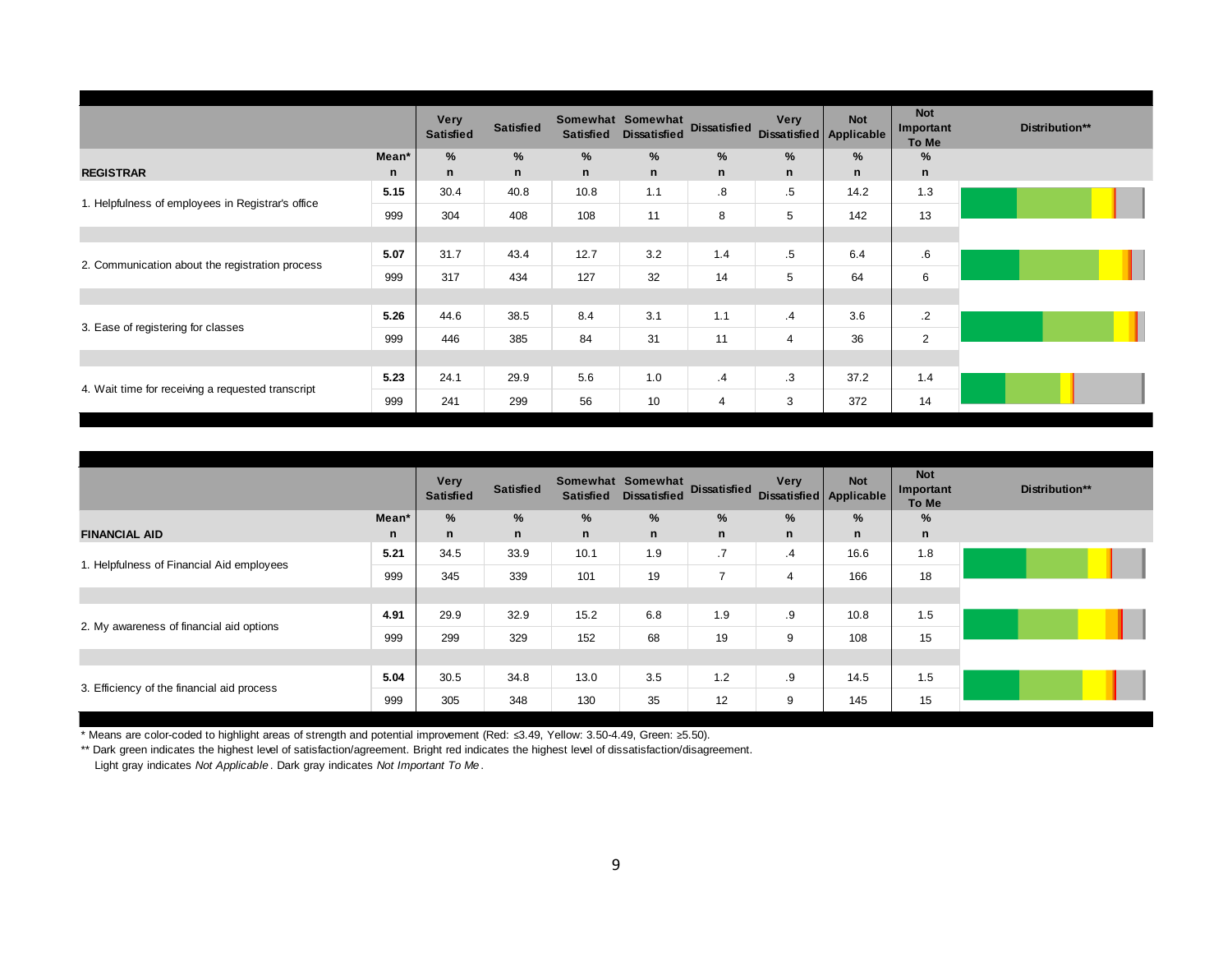|                                                                                                                         |        | <b>Very</b><br><b>Satisfied</b> | <b>Satisfied</b> | <b>Satisfied</b> | Somewhat Somewhat<br><b>Dissatisfied</b> | <b>Dissatisfied</b> | Very<br>Dissatisfied Applicable | <b>Not</b> | <b>Not</b><br>Important<br>To Me | Distribution*** |
|-------------------------------------------------------------------------------------------------------------------------|--------|---------------------------------|------------------|------------------|------------------------------------------|---------------------|---------------------------------|------------|----------------------------------|-----------------|
|                                                                                                                         | Mean** | ℅                               | %                | %                | %                                        | %                   | %                               | $\%$       | %                                |                 |
| <b>STUDENT AFFAIRS</b>                                                                                                  | n      | n                               | $\mathsf{n}$     | $\mathsf{n}$     | $\mathsf{n}$                             | n                   | n                               | n          | $\mathsf{n}$                     |                 |
| 1. Helpfulness of office employees in the Student Affairs<br>office or of the Student Affairs liaison for your specific | 5.32   | 40.4                            | 31.1             | 7.0              | 1.5                                      | .7                  | .6                              | 15.3       | 3.3                              |                 |
| school                                                                                                                  | 994    | 402                             | 309              | 70               | 15                                       | $\overline{ }$      | 6                               | 152        | 33                               |                 |
|                                                                                                                         |        |                                 |                  |                  |                                          |                     |                                 |            |                                  |                 |
| 2. Wait time for services and/or responses                                                                              | 5.25   | 35.5                            | 33.7             | 8.4              | 1.7                                      | .3                  | $6^{\circ}$                     | 16.7       | 3.1                              |                 |
|                                                                                                                         | 994    | 353                             | 335              | 83               | 17                                       | 3                   | 6                               | 166        | 31                               |                 |
|                                                                                                                         |        |                                 |                  |                  |                                          |                     |                                 |            |                                  |                 |
| 3. Assistance in transitioning to a regional campus*                                                                    | 5.22   | 25.4                            | 23.2             | 6.6              | 1.7                                      | .4                  | $\cdot$                         | 38.1       | 4.1                              |                 |
|                                                                                                                         | 708    | 180                             | 164              | 47               | 12                                       | 3                   | 3                               | 270        | 29                               |                 |

\* Distance students from SOAHS, SON, and GGHSON did not evaluate this statement.

\*\* Means are color-coded to highlight areas of strength and potential improvement (Red: ≤3.49, Yellow: 3.50-4.49, Green: ≥5.50).

\*\*\* Dark green indicates the highest level of satisfaction/agreement. Bright red indicates the highest level of dissatisfaction/disagreement. Light gray indicates *Not Applicable* . Dark gray indicates *Not Important To Me* .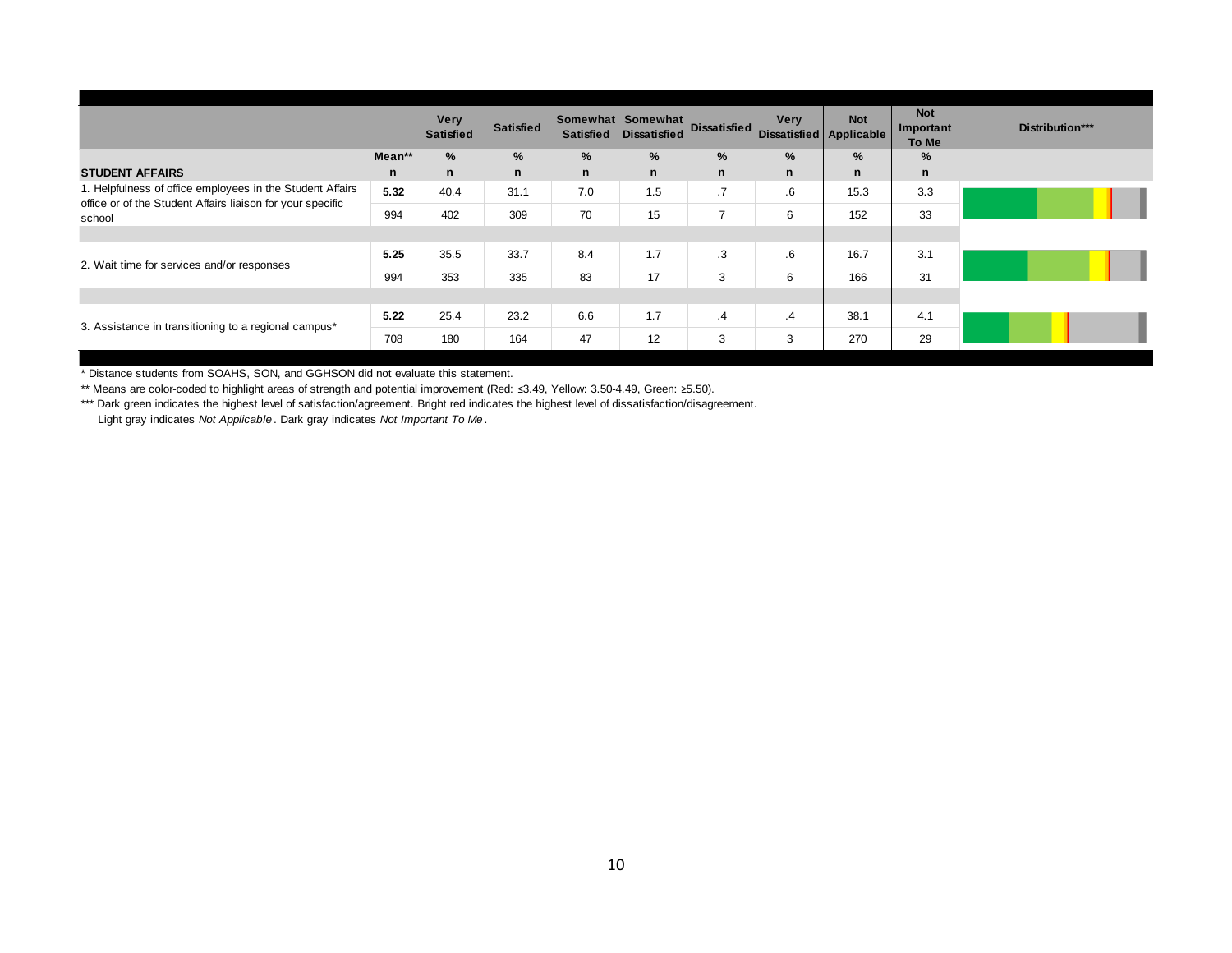|                                                       |       | <b>Very</b><br><b>Satisfied</b> | <b>Satisfied</b> | <b>Satisfied</b> | Somewhat Somewhat<br><b>Dissatisfied</b> | <b>Dissatisfied</b> | <b>Very</b><br>Dissatisfied Applicable | <b>Not</b> | <b>Not</b><br>Important<br>To Me | Distribution** |
|-------------------------------------------------------|-------|---------------------------------|------------------|------------------|------------------------------------------|---------------------|----------------------------------------|------------|----------------------------------|----------------|
|                                                       | Mean* | $\%$                            | %                | %                | $\%$                                     | %                   | $\frac{9}{6}$                          | $\%$       | %                                |                |
| <b>STUDENT BUSINESS SERVICES</b>                      | n     | n                               | $\mathsf{n}$     | n                | $\mathsf{n}$                             | $\mathsf{n}$        | n                                      | n          | $\mathsf{n}$                     |                |
| 1. Helpfulness of Student Business Services employees | 5.13  | 27.1                            | 40.2             | 9.2              | 1.7                                      | $.5\,$              | $.6\,$                                 | 18.5       | 2.2                              |                |
|                                                       | 991   | 269                             | 398              | 91               | 17                                       | 5                   | 6                                      | 183        | 22                               |                |
|                                                       |       |                                 |                  |                  |                                          |                     |                                        |            |                                  |                |
| 2. Wait time for services and/or responses            | 5.08  | 24.8                            | 41.2             | 9.5              | 2.6                                      | $\cdot$ 3           | .8                                     | 18.7       | 2.1                              |                |
|                                                       | 991   | 246                             | 408              | 94               | 26                                       | 3                   | 8                                      | 185        | 21                               |                |
|                                                       |       |                                 |                  |                  |                                          |                     |                                        |            |                                  |                |
| 3. Usefulness of Student Business Services website    | 5.02  | 24.7                            | 41.0             | 11.1             | 2.7                                      | 1.1                 | .8                                     | 16.4       | 2.1                              |                |
|                                                       | 991   | 245                             | 406              | 110              | 27                                       | 11                  | 8                                      | 163        | 21                               |                |
|                                                       |       |                                 |                  |                  |                                          |                     |                                        |            |                                  |                |
| 4. Clarity of your online account statement           | 5.02  | 29.2                            | 42.8             | 11.2             | 2.7                                      | 2.0                 | 1.2                                    | 9.8        | 1.1                              |                |
|                                                       | 991   | 289                             | 424              | 111              | 27                                       | 20                  | 12                                     | 97         | 11                               |                |

\*\* Dark green indicates the highest level of satisfaction/agreement. Bright red indicates the highest level of dissatisfaction/disagreement.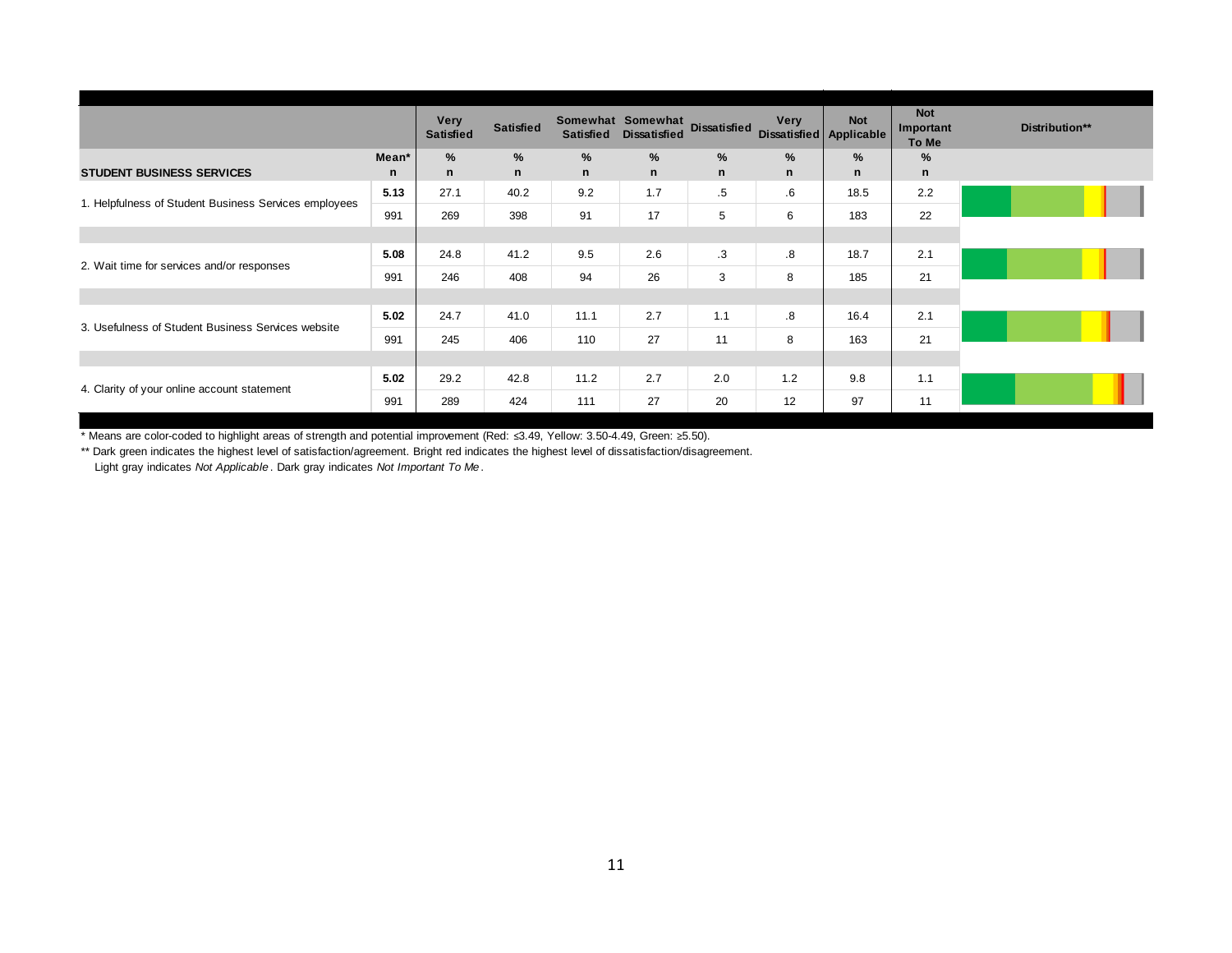|                                                                  |             | <b>Very</b><br><b>Satisfied</b> | <b>Satisfied</b>     | <b>Satisfied</b>   | Somewhat Somewhat Dissatisfied<br><b>Dissatisfied</b> |                | <b>Very</b><br>Dissatisfied Applicable | <b>Not</b> | <b>Not</b><br>Important<br>To Me |
|------------------------------------------------------------------|-------------|---------------------------------|----------------------|--------------------|-------------------------------------------------------|----------------|----------------------------------------|------------|----------------------------------|
| <b>LIBRARY RESOURCES</b>                                         | Mean**<br>n | $\%$<br>n                       | $\%$<br>$\mathsf{n}$ | $\frac{9}{6}$<br>n | $\%$<br>$\mathsf{n}$                                  | $\%$<br>n      | $\%$<br>$\mathsf{n}$                   | %<br>n     | %<br>$\mathsf{n}$                |
|                                                                  | 5.30        | 37.0                            | 30.3                 | 6.9                | .9                                                    | $\cdot$ 7      | $\boldsymbol{.8}$                      | 21.0       | 2.3                              |
| 1. Helpfulness of librarians                                     | 989         | 366                             | 300                  | 68                 | 9                                                     | $\overline{7}$ | 8                                      | 208        | 23                               |
|                                                                  |             |                                 |                      |                    |                                                       |                |                                        |            |                                  |
|                                                                  | 4.66        | 25.6                            | 30.3                 | 10.2               | 6.7                                                   | 4.1            | 4.4                                    | 15.8       | 3.0                              |
| 2. Hours of operation*                                           | 704         | 180                             | 213                  | 72                 | 47                                                    | 29             | 31                                     | 111        | 21                               |
|                                                                  |             |                                 |                      |                    |                                                       |                |                                        |            |                                  |
| 3. Study facilities available in the library*                    | 4.67        | 24.7                            | 30.5                 | 12.6               | 5.8                                                   | 4.4            | 3.6                                    | 15.9       | 2.4                              |
|                                                                  | 704         | 174                             | 215                  | 89                 | 41                                                    | 31             | 25                                     | 112        | 17                               |
|                                                                  |             |                                 |                      |                    |                                                       |                |                                        |            |                                  |
| 4. Accessibility of <b>onsite</b> library resources (e.g. books, | 5.09        | 30.8                            | 36.1                 | 8.2                | 2.8                                                   | 1.1            | 1.6                                    | 15.6       | 3.7                              |
| journals in library)*                                            | 704         | 217                             | 254                  | 58                 | 20                                                    | 8              | 11                                     | 110        | 26                               |
|                                                                  |             |                                 |                      |                    |                                                       |                |                                        |            |                                  |
| 5. Accessibility of online library resources (e.g. books,        | 5.27        | 42.8                            | 39.1                 | 9.0                | 2.0                                                   | .8             | $\cdot$ 4                              | 5.0        | .9                               |
| journals online)                                                 | 989         | 423                             | 387                  | 89                 | 20                                                    | 8              | $\overline{4}$                         | 49         | 9                                |
|                                                                  |             |                                 |                      |                    |                                                       |                |                                        |            |                                  |
| 6. Accessibility of search software (e.g. OVID,                  | 5.28        | 39.0                            | 36.3                 | 8.9                | 1.7                                                   | $\cdot$ 2      | $.5\,$                                 | 11.4       | 1.9                              |
| Micromedex, MD Consult)                                          | 989         | 386                             | 359                  | 88                 | 17                                                    | 2              | 5                                      | 113        | 19                               |

\* Distance students from SOAHS, SON, and GGHSON did not evaluate this statement.

\*\* Means are color-coded to highlight areas of strength and potential improvement (Red: ≤3.49, Yellow: 3.50-4.49, Green: ≥5.50).

\*\*\* Dark green indicates the highest level of satisfaction/agreement. Bright red indicates the highest level of dissatisfaction/disagreement.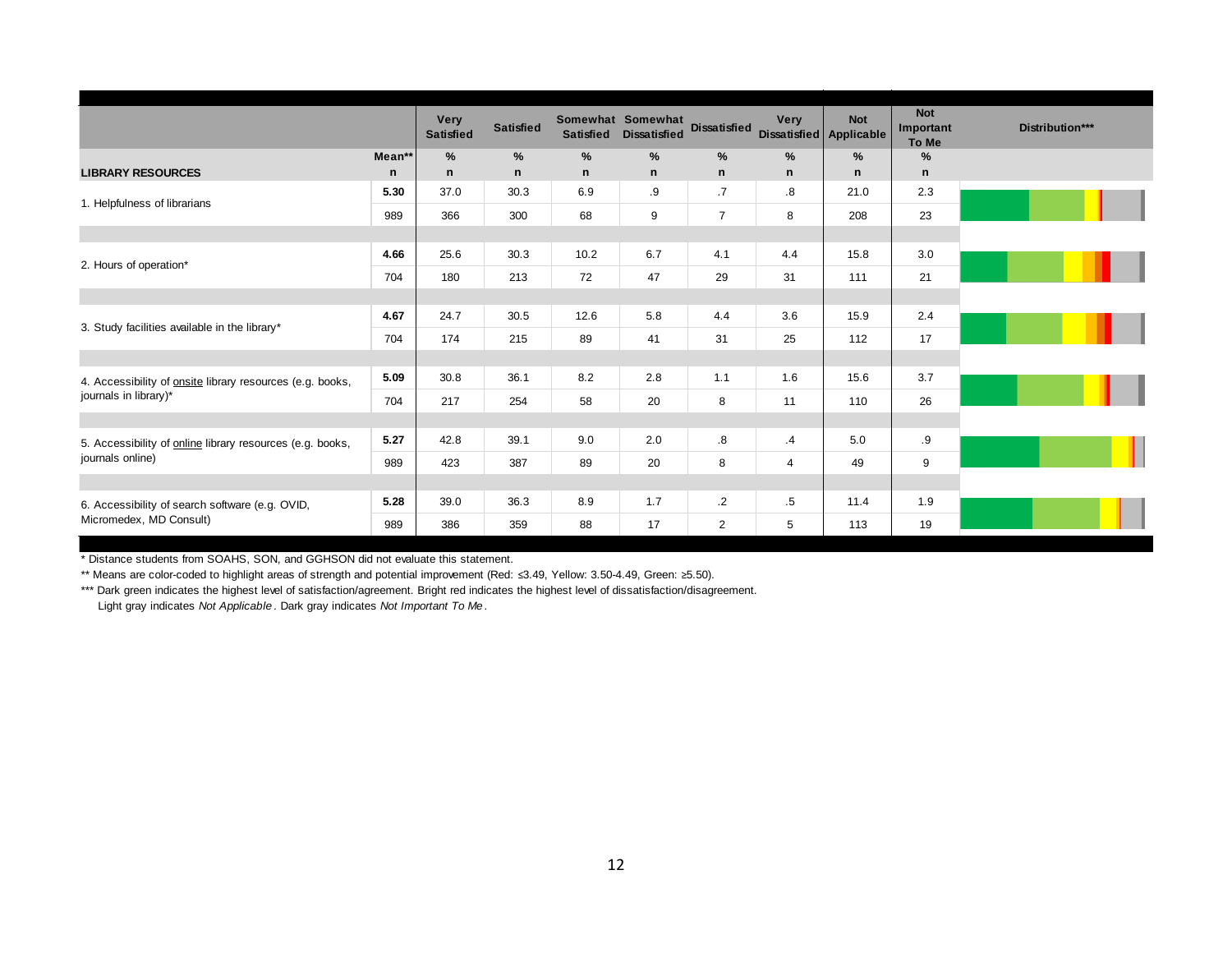|                                                          |       | <b>Very</b><br><b>Satisfied</b> | <b>Satisfied</b> | <b>Satisfied</b> | Somewhat Somewhat<br><b>Dissatisfied</b> | <b>Dissatisfied</b> | Very<br>Dissatisfied Applicable | <b>Not</b>    | <b>Not</b><br>Important<br>To Me | Distribution** |
|----------------------------------------------------------|-------|---------------------------------|------------------|------------------|------------------------------------------|---------------------|---------------------------------|---------------|----------------------------------|----------------|
|                                                          | Mean* | %                               | %                | %                | %                                        | %                   | $\frac{9}{6}$                   | $\frac{9}{6}$ | %                                |                |
| <b>ADVISING/MENTORING</b>                                | n     | n                               | n                | n                | n                                        | n                   | $\mathsf{n}$                    | n             | n                                |                |
| 1. Academic advising in my field of study                | 5.03  | 32.9                            | 35.9             | 11.6             | 4.4                                      | 2.2                 | $\cdot$ 8                       | 11.2          | 1.0                              |                |
|                                                          | 987   | 325                             | 354              | 114              | 43                                       | 22                  | 8                               | 111           | 10                               |                |
|                                                          |       |                                 |                  |                  |                                          |                     |                                 |               |                                  |                |
| 2. Academic advisor's knowledge about my degree          | 5.19  | 37.3                            | 35.4             | 8.9              | 2.7                                      | 1.4                 | $6^{\circ}$                     | 13.0          | .7                               |                |
| program                                                  | 987   | 368                             | 349              | 88               | 27                                       | 14                  | 6                               | 128           | $\overline{7}$                   |                |
|                                                          |       |                                 |                  |                  |                                          |                     |                                 |               |                                  |                |
| 3. Faculty/staff knowledge of career opportunities in my | 5.18  | 38.8                            | 38.0             | 9.6              | 2.5                                      | 1.3                 | .9                              | 7.9           | .9                               |                |
| field of study                                           | 987   | 383                             | 375              | 95               | 25                                       | 13                  | 9                               | 78            | 9                                |                |

\*\* Dark green indicates the highest level of satisfaction/agreement. Bright red indicates the highest level of dissatisfaction/disagreement.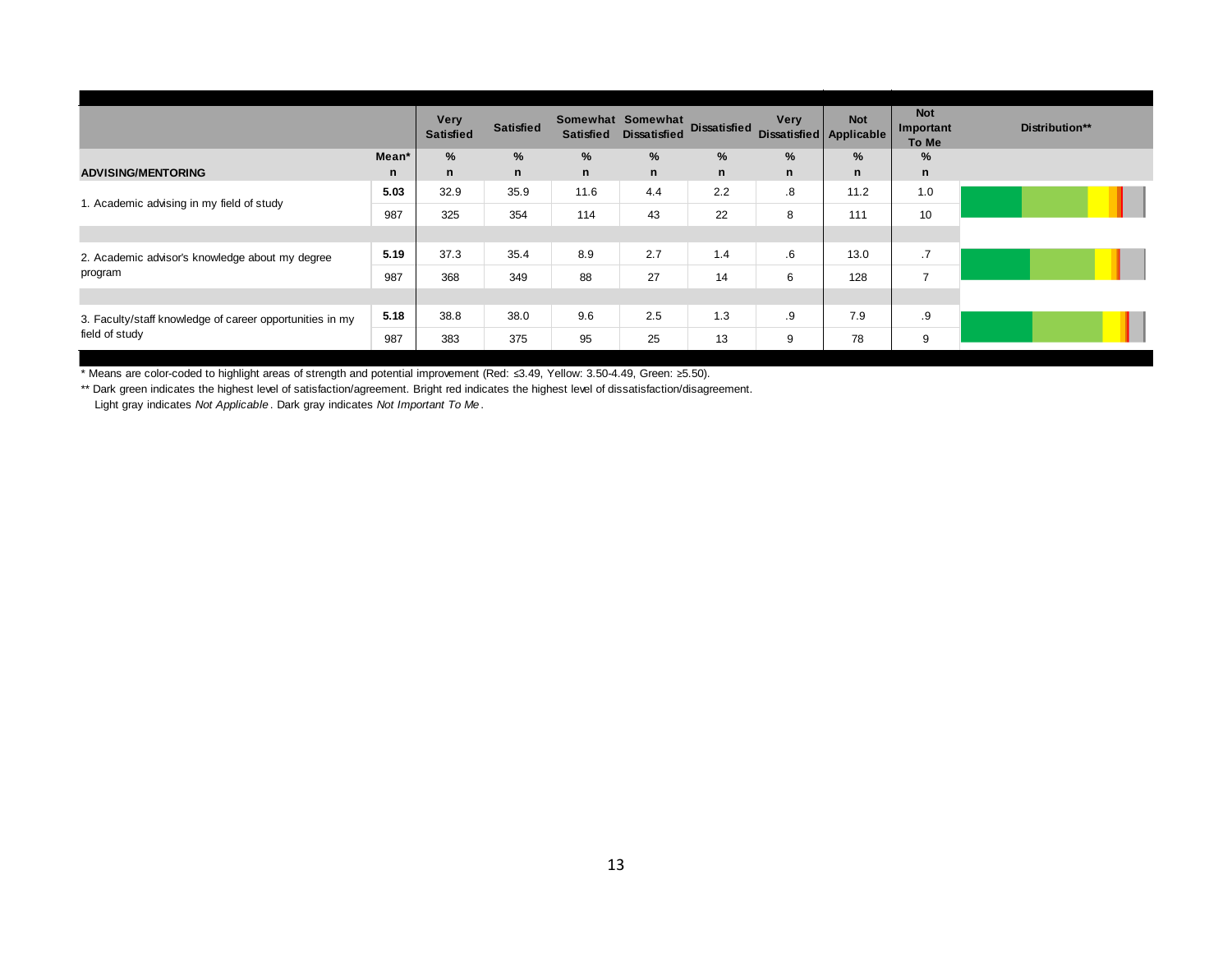|                                                       |             | <b>Very</b><br><b>Satisfied</b> | <b>Satisfied</b>  | <b>Satisfied</b> | Somewhat Somewhat<br><b>Dissatisfied</b> | <b>Dissatisfied</b> | Very<br>Dissatisfied Applicable | <b>Not</b> | <b>Not</b><br>Important<br>To Me | Distribution*** |
|-------------------------------------------------------|-------------|---------------------------------|-------------------|------------------|------------------------------------------|---------------------|---------------------------------|------------|----------------------------------|-----------------|
| <b>GENERAL TECHNOLOGY</b>                             | Mean**<br>n | $\%$<br>n                       | %<br>$\mathsf{n}$ | %<br>n           | $\%$<br>n                                | %<br>n              | $\%$<br>$\mathsf{n}$            | $\%$<br>n  | %<br>$\mathsf{n}$                |                 |
| 1. Audio-video equipment used in classrooms (e.g.     | 4.85        | 24.8                            | 45.9              | 15.1             | 3.7                                      | 2.4                 | 2.3                             | 5.8        | $\overline{\phantom{a}}$         |                 |
| microphones, projectors)*                             | 702         | 174                             | 322               | 106              | 26                                       | 17                  | 16                              | 41         | $\overline{\phantom{a}}$         |                 |
|                                                       |             |                                 |                   |                  |                                          |                     |                                 |            |                                  |                 |
| 2. Reliability of wireless connectivity on my campus* | 4.59        | 23.9                            | 37.2              | 18.2             | 8.7                                      | 5.0                 | 3.1                             | 3.8        | $\overline{\phantom{a}}$         |                 |
|                                                       | 702         | 168                             | 261               | 128              | 61                                       | 35                  | 22                              | 27         | $\overline{\phantom{a}}$         |                 |
|                                                       |             |                                 |                   |                  |                                          |                     |                                 |            |                                  |                 |
| 3. Reliability of learning management system (e.g.,   | 4.97        | 33.0                            | 42.8              | 13.3             | 4.8                                      | 2.4                 | 1.5                             | 2.1        | .1                               |                 |
| Sakai/The Hub, Blackboard)                            | 987         | 326                             | 422               | 131              | 47                                       | 24                  | 15                              | 21         | $\overline{1}$                   |                 |
|                                                       |             |                                 |                   |                  |                                          |                     |                                 |            |                                  |                 |
| 4. Helpfulness of Help Desk employees                 | 5.15        | 32.2                            | 38.6              | 8.8              | 1.8                                      | 1.2                 | .9                              | 15.6       | .8                               |                 |
|                                                       | 987         | 318                             | 381               | 87               | 18                                       | 12                  | 9                               | 154        | 8                                |                 |
|                                                       |             |                                 |                   |                  |                                          |                     |                                 |            |                                  |                 |
| 5. Usability of my school's website                   | 5.02        | 34.7                            | 42.9              | 13.7             | 4.0                                      | 1.5                 | 1.6                             | 1.4        | $\cdot$ 3                        |                 |
|                                                       | 987         | 342                             | 423               | 135              | 39                                       | 15                  | 16                              | 14         | 3                                |                 |

\* Distance students from SOAHS, SON, and GGHSON did not evaluate this statement.

\*\* Means are color-coded to highlight areas of strength and potential improvement (Red: ≤3.49, Yellow: 3.50-4.49, Green: ≥5.50).

\*\*\* Dark green indicates the highest level of satisfaction/agreement. Bright red indicates the highest level of dissatisfaction/disagreement.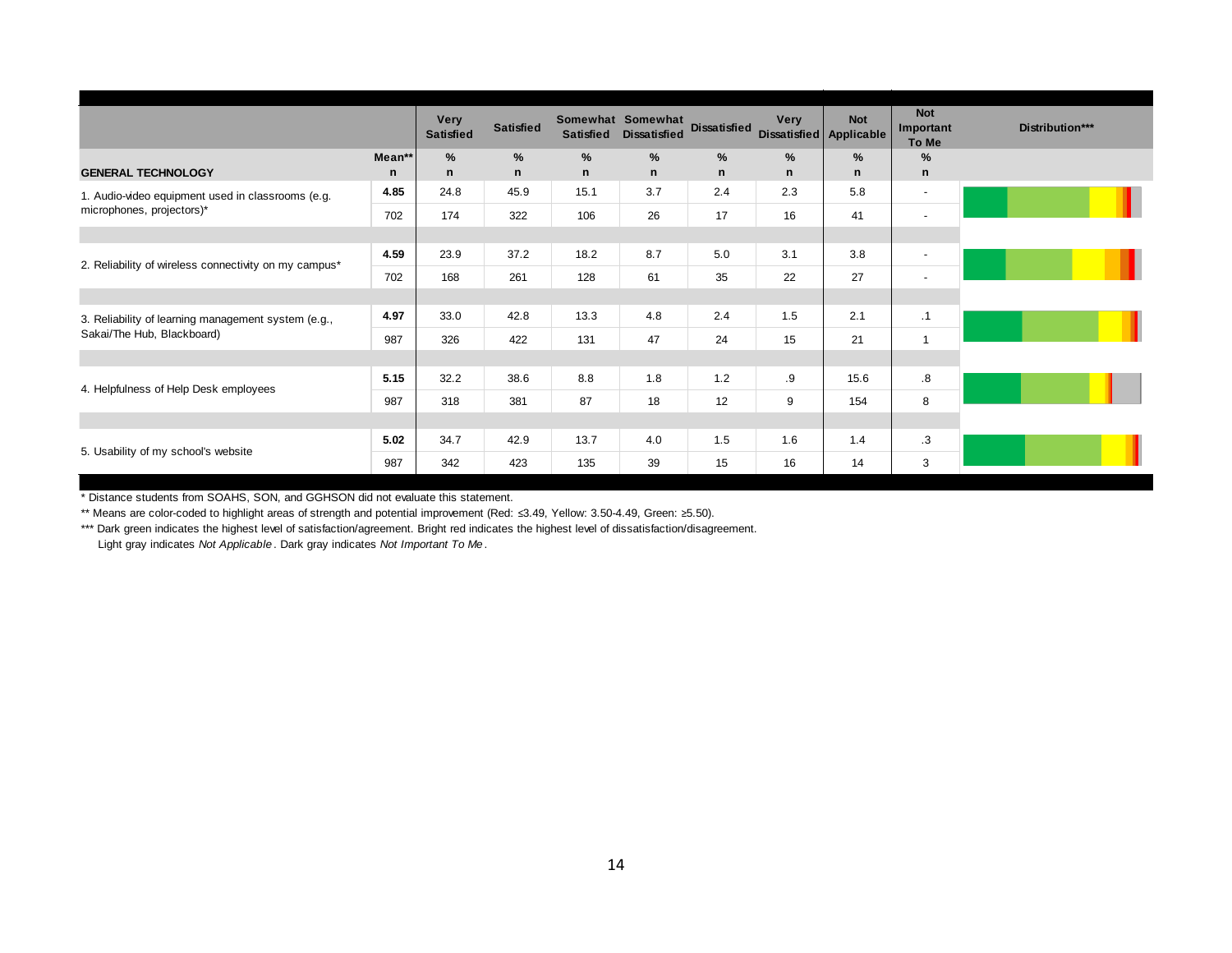|                                                   |        | <b>Very</b><br><b>Satisfied</b> | <b>Satisfied</b> | <b>Satisfied</b> | Somewhat Somewhat<br><b>Dissatisfied</b> | <b>Dissatisfied</b> | <b>Very</b>    | <b>Not</b><br>Dissatisfied Applicable | <b>Not</b><br>Important<br>To Me | Distribution*** |
|---------------------------------------------------|--------|---------------------------------|------------------|------------------|------------------------------------------|---------------------|----------------|---------------------------------------|----------------------------------|-----------------|
|                                                   | Mean** | %                               | %                | %                | %                                        | %                   | %              | %                                     | %                                |                 |
| <b>ENVIRONMENT*</b>                               | n      | n                               | $\mathsf{n}$     | $\mathsf{n}$     | $\mathsf{n}$                             | $\mathsf{n}$        | n              | n                                     | $\mathsf{n}$                     |                 |
| 1. Cleanliness of campus buildings                | 5.55   | 61.3                            | 29.6             | 3.0              | 1.0                                      | .4                  | .5             | 4.2                                   | $\overline{\phantom{a}}$         |                 |
|                                                   | 770    | 472                             | 228              | 23               | 8                                        | 3                   | $\overline{4}$ | 32                                    | $\blacksquare$                   |                 |
|                                                   |        |                                 |                  |                  |                                          |                     |                |                                       |                                  |                 |
| 2. Classroom environment (e.g. size, temperature, | 5.16   | 40.4                            | 36.6             | 13.2             | 2.7                                      | 1.4                 | $6^{\circ}$    | 4.9                                   | $\overline{\phantom{a}}$         |                 |
| maintenance)                                      | 770    | 311                             | 282              | 102              | 21                                       | 11                  | 5              | 38                                    | $\overline{\phantom{a}}$         |                 |
|                                                   |        |                                 |                  |                  |                                          |                     |                |                                       |                                  |                 |
|                                                   | 5.20   | 39.6                            | 36.6             | 10.3             | 2.6                                      | 1.0                 | $6^{\circ}$    | 9.0                                   | .3                               |                 |
| 3. Quality of equipment in laboratory facilities  | 770    | 305                             | 282              | 79               | 20                                       | 8                   | 5              | 69                                    | $\overline{2}$                   |                 |
|                                                   |        |                                 |                  |                  |                                          |                     |                |                                       |                                  |                 |
|                                                   | 5.29   | 45.8                            | 37.3             | 7.3              | 1.8                                      | 1.0                 | 1.2            | 5.3                                   | $\cdot$ 3                        |                 |
| 4. Campus security                                | 770    | 353                             | 287              | 56               | 14                                       | 8                   | 9              | 41                                    | $\overline{2}$                   |                 |
|                                                   |        |                                 |                  |                  |                                          |                     |                |                                       |                                  |                 |
|                                                   | 4.55   | 26.6                            | 29.7             | 19.9             | 8.7                                      | 5.8                 | 3.6            | 5.2                                   | $\cdot$ 4                        |                 |
| 5. Parking availability                           | 770    | 205                             | 229              | 153              | 67                                       | 45                  | 28             | 40                                    | 3                                |                 |

\* Distance students from SOAHS and SON did not evaluate this section.

\*\* Means are color-coded to highlight areas of strength and potential improvement (Red: ≤3.49, Yellow: 3.50-4.49, Green: ≥5.50).

\*\*\* Dark green indicates the highest level of satisfaction/agreement. Bright red indicates the highest level of dissatisfaction/disagreement.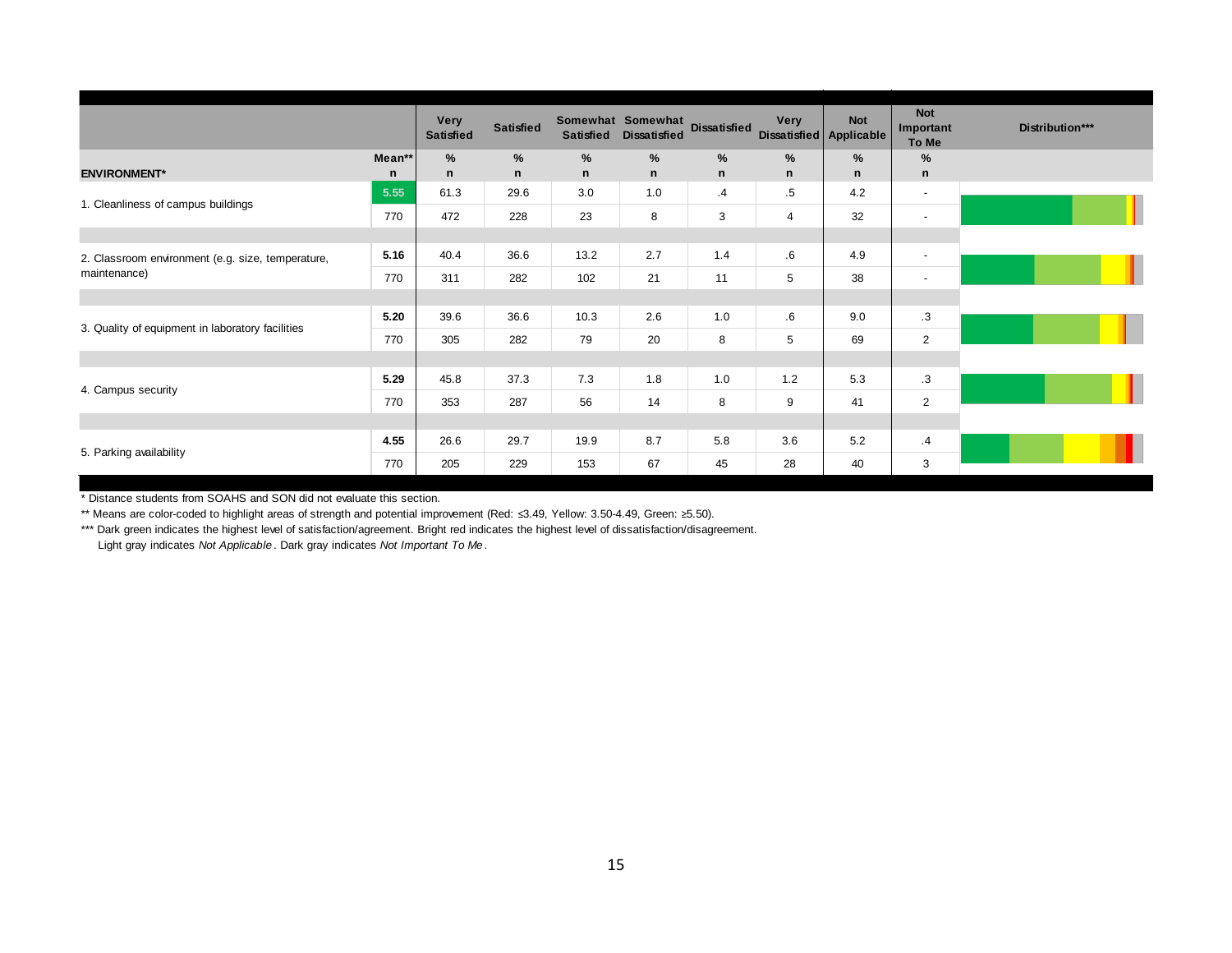|                                                           |       | <b>Strongly</b><br>Agree | Agree        | Agree        | Somewhat Somewhat<br><b>Disagree</b> | <b>Disagree</b> | <b>Strongly</b><br><b>Disagree</b> | <b>Not</b><br>Applicable | <b>Not</b><br>Important<br>To Me | Distribution** |
|-----------------------------------------------------------|-------|--------------------------|--------------|--------------|--------------------------------------|-----------------|------------------------------------|--------------------------|----------------------------------|----------------|
|                                                           | Mean* | %                        | %            | %            | %                                    | %               | %                                  | %                        | %                                |                |
| <b>STUDENT LIFE</b>                                       | n     | n                        | $\mathsf{n}$ | $\mathsf{n}$ | $\mathsf{n}$                         | n               | $\mathsf{n}$                       | n                        | $\mathsf{n}$                     |                |
| 1. I am satisfied with the racial/ethnic diversity of the | 5.07  | 31.8                     | 35.7         | 8.7          | 3.5                                  | 1.6             | 1.4                                | 10.1                     | 7.1                              |                |
| student body in my school.                                | 983   | 313                      | 351          | 86           | 34                                   | 16              | 14                                 | 99                       | 70                               |                |
|                                                           |       |                          |              |              |                                      |                 |                                    |                          |                                  |                |
| 2. Students in my school are treated fairly and with      | 5.26  | 42.3                     | 40.3         | 6.1          | 2.2                                  | 1.5             | .7                                 | 5.6                      | 1.2                              |                |
| respect regardless of their differences.                  | 983   | 416                      | 396          | 60           | 22                                   | 15              | $\overline{7}$                     | 55                       | 12                               |                |
|                                                           |       |                          |              |              |                                      |                 |                                    |                          |                                  |                |
|                                                           | 5.09  | 40.3                     | 35.0         | 11.8         | 3.7                                  | 3.0             | .9                                 | 3.9                      | 1.5                              |                |
| 3. I feel a sense of belonging to my school.              | 983   | 396                      | 344          | 116          | 36                                   | 29              | 9                                  | 38                       | 15                               |                |
|                                                           |       |                          |              |              |                                      |                 |                                    |                          |                                  |                |
| 4. I feel a sense of belonging to the TTUHSC community.   | 4.98  | 36.9                     | 34.0         | 13.3         | 5.4                                  | 3.3             | 1.1                                | 4.7                      | 1.3                              |                |
|                                                           | 983   | 363                      | 334          | 131          | 53                                   | 32              | 11                                 | 46                       | 13                               |                |

\*\* Dark green indicates the highest level of satisfaction/agreement. Bright red indicates the highest level of dissatisfaction/disagreement.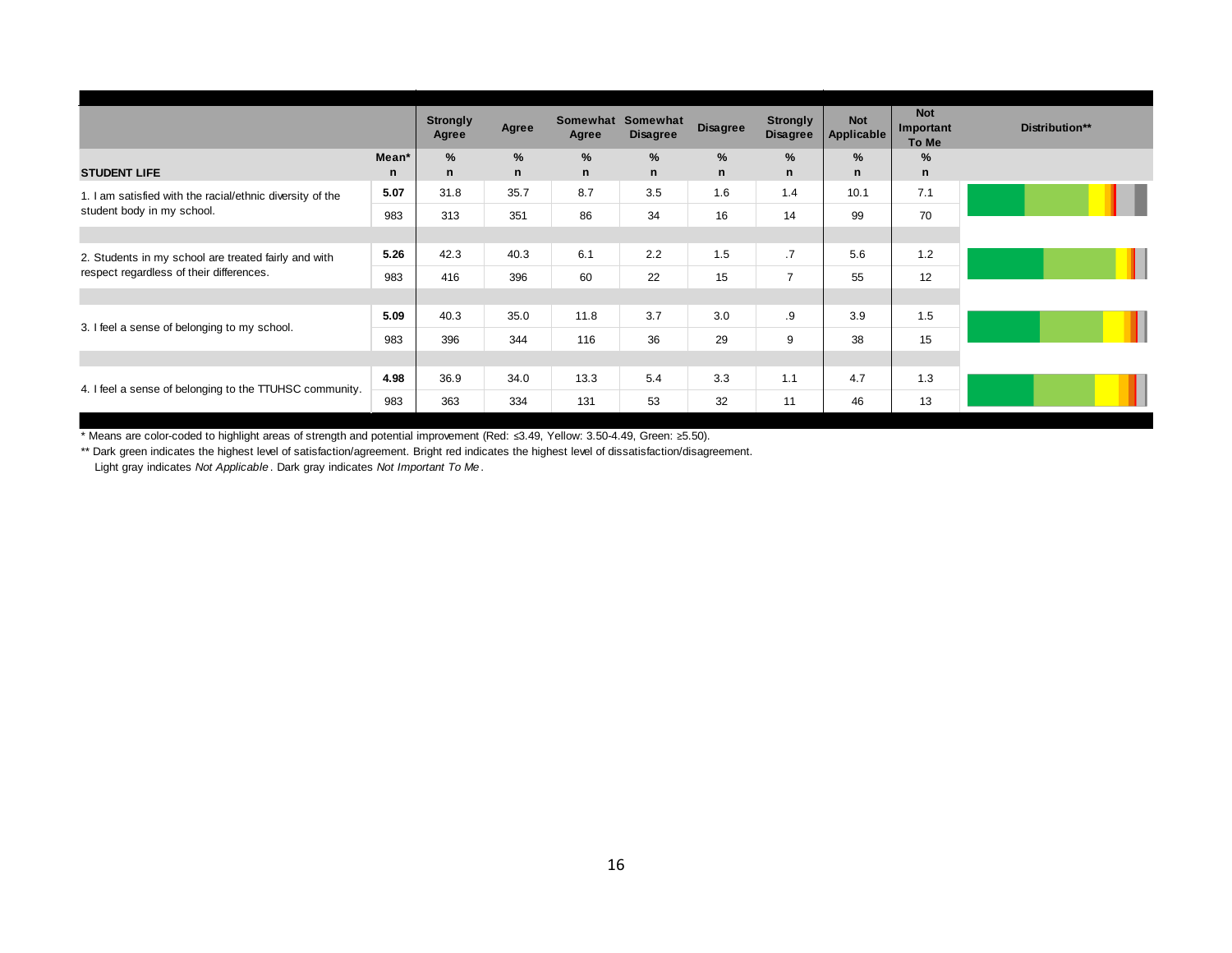|                                                                                                                  |       | <b>Strongly</b><br>Agree | Agree        | Agree        | Somewhat Somewhat<br><b>Disagree</b> | <b>Disagree</b> | <b>Strongly</b><br><b>Disagree</b> | <b>Not</b><br>Applicable | <b>Not</b><br>Important<br>To Me | Distribution** |
|------------------------------------------------------------------------------------------------------------------|-------|--------------------------|--------------|--------------|--------------------------------------|-----------------|------------------------------------|--------------------------|----------------------------------|----------------|
|                                                                                                                  | Mean* | $\%$                     | $\%$         | %            | %                                    | %               | %                                  | %                        | %                                |                |
| <b>STUDENT LIFE</b>                                                                                              | n     | n                        | $\mathsf{n}$ | $\mathsf{n}$ | $\mathsf{n}$                         | $\mathsf{n}$    | $\mathsf{n}$                       | n                        | $\mathsf{n}$                     |                |
| 5. I know who represents my school and/or campus on                                                              | 4.57  | 27.4                     | 28.8         | 10.2         | 3.7                                  | 10.1            | 3.9                                | 10.3                     | 5.8                              |                |
| the Student Government Association (SGA).                                                                        | 983   | 269                      | 283          | 100          | 36                                   | 99              | 38                                 | 101                      | 57                               |                |
|                                                                                                                  |       |                          |              |              |                                      |                 |                                    |                          |                                  |                |
| 6. I am aware of the activities sponsored by the Student                                                         | 4.51  | 24.3                     | 28.9         | 13.1         | 5.4                                  | 9.1             | 3.8                                | 10.0                     | 5.5                              |                |
| Government Association (SGA).                                                                                    | 983   | 239                      | 284          | 129          | 53                                   | 89              | 37                                 | 98                       | 54                               |                |
|                                                                                                                  |       |                          |              |              |                                      |                 |                                    |                          |                                  |                |
| 7. The Student Government Association (SGA) advocates                                                            | 4.69  | 23.3                     | 31.9         | 12.8         | 4.9                                  | 5.3             | 2.5                                | 13.4                     | 5.8                              |                |
| for and represents student interests effectively.                                                                | 983   | 229                      | 314          | 126          | 48                                   | 52              | 25                                 | 132                      | 57                               |                |
|                                                                                                                  |       |                          |              |              |                                      |                 |                                    |                          |                                  |                |
| 8. I believe that any complaints I file against another<br>student or TTUHSC employee will be handled fairly and | 4.96  | 28.0                     | 39.6         | 12.5         | 2.8                                  | 3.0             | 1.2                                | 12.0                     | 1.0                              |                |
| promptly.                                                                                                        | 979   | 274                      | 388          | 122          | 27                                   | 29              | 12                                 | 117                      | 10                               |                |
|                                                                                                                  |       |                          |              |              |                                      |                 |                                    |                          |                                  |                |
| 9. I believe that I could report unethical activities by<br>another student or TTUHSC employee without fear of   | 4.98  | 31.5                     | 41.4         | 12.6         | 4.5                                  | 2.3             | 1.2                                | 5.8                      | .7                               |                |
| retaliation against me.                                                                                          | 979   | 308                      | 405          | 123          | 44                                   | 23              | 12                                 | 57                       | $\overline{7}$                   |                |

\*\* Dark green indicates the highest level of satisfaction/agreement. Bright red indicates the highest level of dissatisfaction/disagreement.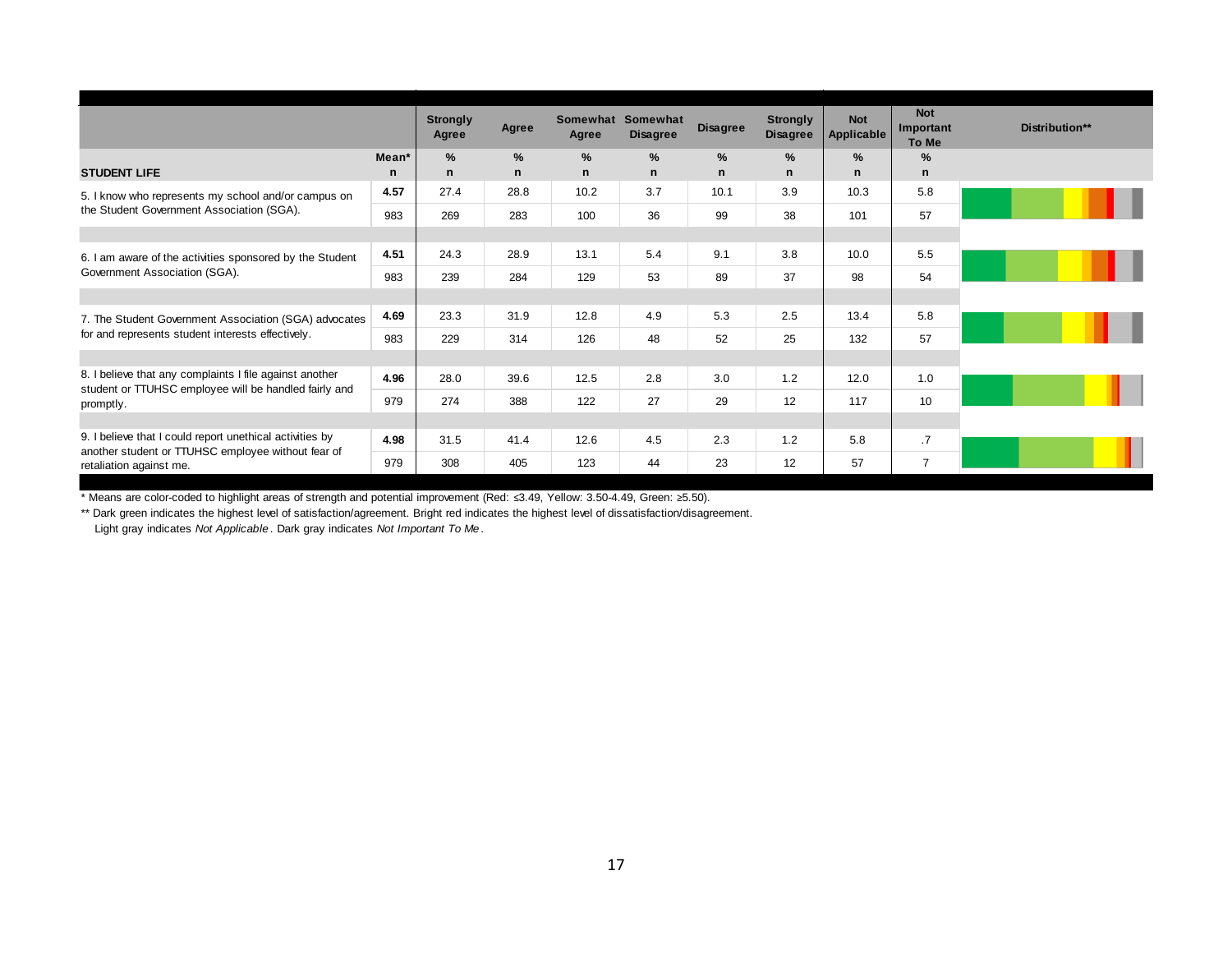|                                                           |       | <b>Strongly</b><br>Agree | Agree       | Somewhat<br>Agree | Somewhat<br><b>Disagree</b> | <b>Disagree</b> | <b>Strongly</b><br><b>Disagree</b> | <b>Not</b><br>Applicable | <b>Not</b><br>Important<br>To Me |  |
|-----------------------------------------------------------|-------|--------------------------|-------------|-------------------|-----------------------------|-----------------|------------------------------------|--------------------------|----------------------------------|--|
|                                                           | Mean* | %                        | $\%$        | %                 | %                           | %               | $\%$                               | %                        | %                                |  |
| <b>STUDENT LIFE (cont.)</b>                               | n     | n                        | $\mathbf n$ | $\mathsf{n}$      | $\mathsf{n}$                | n               | n                                  | n                        | $\mathsf{n}$                     |  |
| 10. I am satisfied with the quality of instruction that I | 5.02  | 35.6                     | 41.9        | 14.1              | 3.6                         | 2.1             | 1.4                                | 1.1                      | $\cdot$ 1                        |  |
| receive at TTUHSC.                                        | 979   | 349                      | 410         | 138               | 35                          | 21              | 14                                 | 11                       | $\mathbf{1}$                     |  |
|                                                           |       |                          |             |                   |                             |                 |                                    |                          |                                  |  |
| 11. I have adequate access to my instructors outside of   | 5.22  | 42.5                     | 40.8        | 10.4              | 2.3                         | 1.3             | $\cdot$                            | 1.8                      | $\cdot$ 4                        |  |
| class.                                                    | 979   | 416                      | 399         | 102               | 23                          | 13              | $\overline{4}$                     | 18                       | $\overline{4}$                   |  |
|                                                           |       |                          |             |                   |                             |                 |                                    |                          |                                  |  |
| 12. My instructors are concerned about my academic        | 5.24  | 47.6                     | 36.2        | 9.9               | 2.5                         | 1.2             | 1.4                                | 1.1                      | .1                               |  |
| success.                                                  | 979   | 466                      | 354         | 97                | 24                          | 12              | 14                                 | 11                       | $\overline{1}$                   |  |
|                                                           |       |                          |             |                   |                             |                 |                                    |                          |                                  |  |
| 13. My instructors care about my professional success.    | 5.24  | 48.3                     | 34.6        | 10.8              | 2.7                         | 1.6             | .9                                 | 8.5                      | $\cdot$                          |  |
|                                                           | 979   | 473                      | 339         | 106               | 26                          | 16              | 9                                  | 8                        | $\overline{2}$                   |  |
|                                                           |       |                          |             |                   |                             |                 |                                    |                          |                                  |  |
| 14. I would recommend my degree program to a friend or    | 5.15  | 48.4                     | 32.5        | 10.2              | 3.1                         | 2.3             | 2.5                                | $\boldsymbol{8}$         | $\cdot$                          |  |
| family member.                                            | 979   | 474                      | 318         | 100               | 30                          | 23              | 24                                 | 8                        | 2                                |  |

\*\* Dark green indicates the highest level of satisfaction/agreement. Bright red indicates the highest level of dissatisfaction/disagreement.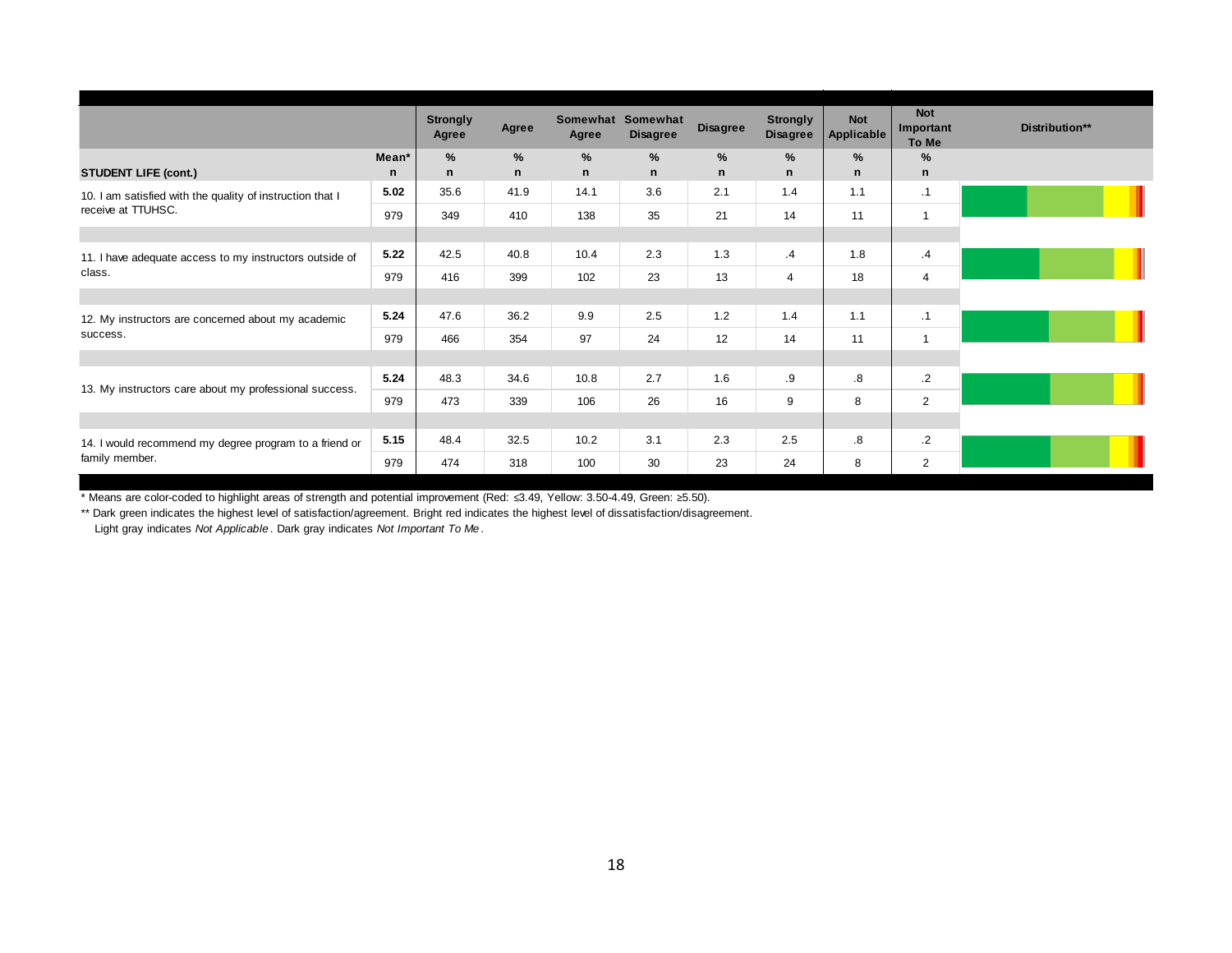|                                                                                                                           |                   | <b>Strongly</b><br>Agree | Agree        | Agree        | Somewhat Somewhat<br><b>Disagree</b> | <b>Disagree</b> | <b>Strongly</b><br><b>Disagree</b> | <b>Not</b><br><b>Applicable</b> | <b>Not</b><br>Important<br>To Me | Distribution** |
|---------------------------------------------------------------------------------------------------------------------------|-------------------|--------------------------|--------------|--------------|--------------------------------------|-----------------|------------------------------------|---------------------------------|----------------------------------|----------------|
|                                                                                                                           | Mean <sup>*</sup> | %                        | $\%$         | %            | %                                    | %               | $\frac{9}{6}$                      | $\%$                            | %                                |                |
| <b>STUDENT LIFE (cont.)</b>                                                                                               | n                 | $\mathsf{n}$             | $\mathsf{n}$ | $\mathsf{n}$ | $\mathsf{n}$                         | $\mathsf{n}$    | $\mathbf n$                        | $\mathbf n$                     | n                                |                |
| 15. I know where to go file a complaint against another                                                                   | 4.10              | 18.7                     | 28.2         | 16.2         | 9.8                                  | 16.7            | 4.5                                | 4.1                             | 1.7                              |                |
| student or TTUHSC employee.                                                                                               | 977               | 183                      | 276          | 158          | 96                                   | 163             | 44                                 | 40                              | 17                               |                |
|                                                                                                                           |                   |                          |              |              |                                      |                 |                                    |                                 |                                  |                |
| 16. I am aware of possible health effects resulting from                                                                  | 5.55              | 58.4                     | 33.8         | 3.2          | $\cdot$ 1                            | $\cdot$         | .3                                 | 2.8                             | 1.2                              |                |
| alcohol and drug use.                                                                                                     | 977               | 571                      | 330          | 31           |                                      | $\overline{2}$  | 3                                  | 27                              | 12                               |                |
|                                                                                                                           |                   |                          |              |              |                                      |                 |                                    |                                 |                                  |                |
| 17. I know about existing standards of conduct and                                                                        | 5.29              | 47.3                     | 37.2         | 6.4          | 2.1                                  | 1.8             | $\boldsymbol{.8}$                  | 3.1                             | 1.2                              |                |
| sanctions regarding alcohol and illegal drugs.                                                                            | 977               | 462                      | 363          | 63           | 21                                   | 18              | 8                                  | 30                              | 12                               |                |
|                                                                                                                           |                   |                          |              |              |                                      |                 |                                    |                                 |                                  |                |
| 18. I have sufficient opportunities to interact with students<br>from other TTUHSC schools (i.e. Medicine, Allied Health, | 4.22              | 21.0                     | 25.1         | 16.6         | 9.0                                  | 10.1            | 6.0                                | 10.1                            | 2.0                              |                |
| Nursing, Pharmacy, Biomedical Sciences).                                                                                  | 977               | 205                      | 245          | 162          | 88                                   | 99              | 59                                 | 99                              | 20                               |                |
|                                                                                                                           |                   |                          |              |              |                                      |                 |                                    |                                 |                                  |                |
| 19. I have sufficient opportunities to learn about, from, and<br>with students and/or practitioners from other healthcare | 4.51              | 25.7                     | 31.7         | 16.1         | 7.4                                  | 7.2             | 4.6                                | 6.2                             | 1.1                              |                |
| professions.                                                                                                              | 977               | 251                      | 310          | 157          | 72                                   | 70              | 45                                 | 61                              | 11                               |                |

\*\* Dark green indicates the highest level of satisfaction/agreement. Bright red indicates the highest level of dissatisfaction/disagreement.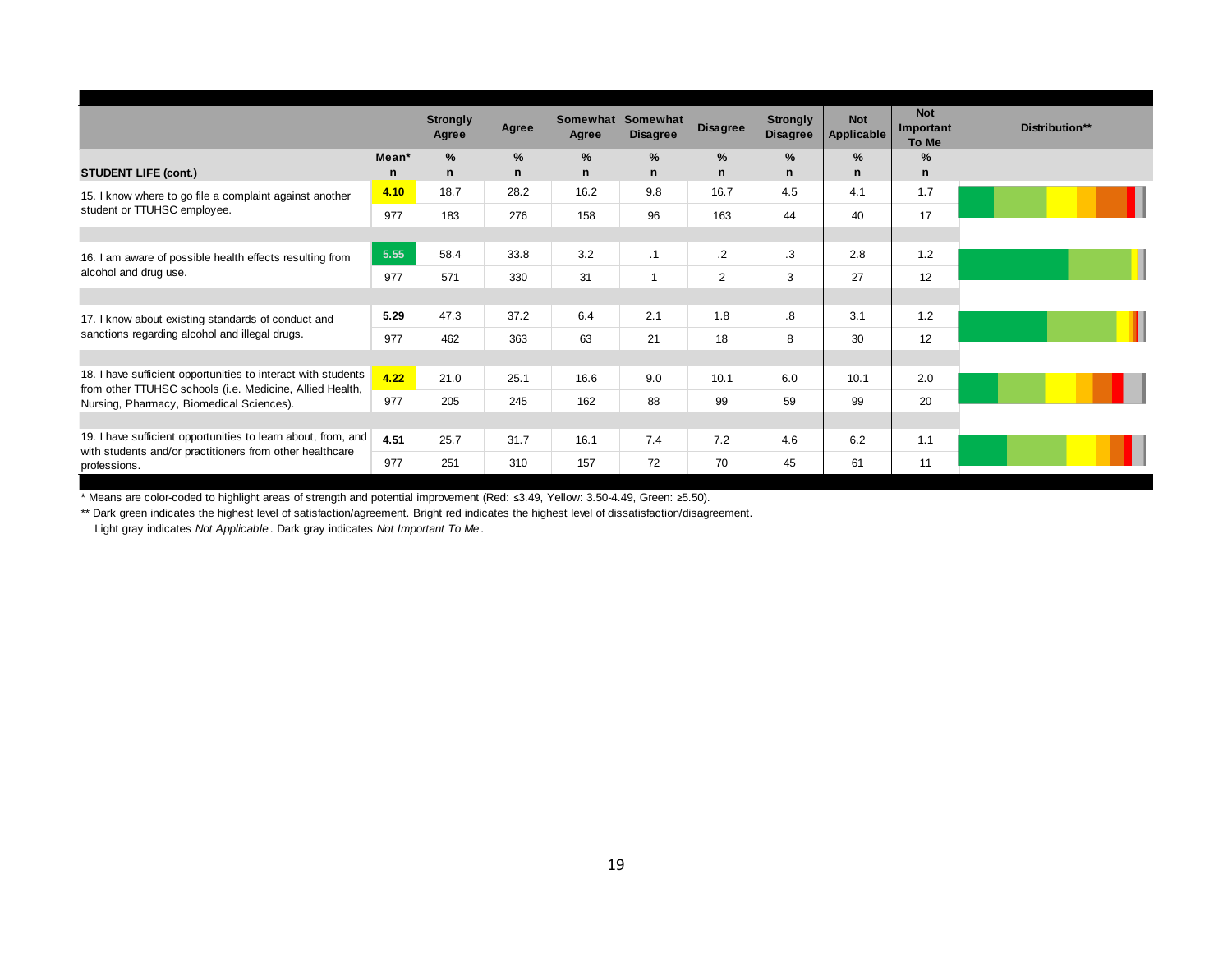# **APPENDIX B. RESULTS BY SCHOOL**

|                                                             | APPENDIX B. RESULIS BY SCHOOL |               |             |             |              |               |             |              |              |             |             |            |              |             |
|-------------------------------------------------------------|-------------------------------|---------------|-------------|-------------|--------------|---------------|-------------|--------------|--------------|-------------|-------------|------------|--------------|-------------|
|                                                             |                               |               |             |             |              |               |             |              |              |             |             |            |              |             |
|                                                             |                               |               |             |             |              |               |             |              |              |             |             |            |              |             |
|                                                             |                               | <b>GGHSON</b> |             | <b>GSBS</b> |              | <b>PLFSOM</b> |             | <b>SOAHS</b> |              | <b>SOM</b>  |             | <b>SON</b> |              | <b>SOP</b>  |
|                                                             | $\mathsf{n}$                  | Mean*         | $\mathbf n$ | <b>Mean</b> | $\mathsf{n}$ | <b>Mean</b>   | $\mathbf n$ | <b>Mean</b>  | $\mathsf{n}$ | <b>Mean</b> | $\mathbf n$ | Mean       | $\mathsf{n}$ | <b>Mean</b> |
|                                                             |                               | $SD**$        |             | <b>SD</b>   |              | <b>SD</b>     |             | <b>SD</b>    |              | <b>SD</b>   |             | <b>SD</b>  |              | <b>SD</b>   |
| <b>OVERALL SATISFACTION</b>                                 |                               |               |             |             |              |               |             |              |              |             |             |            |              |             |
|                                                             | 24                            | 3.88          | 33          | 4.91        | 78           | 5.22          | 312         | 5.18         | 123          | 4.85        | 355         | 5.21       | 141          | 4.80        |
| Overall, how satisfied are you with your studies at TTUHSC? |                               | 1.33          |             | 0.98        |              | 0.80          |             | 0.99         |              | 1.03        |             | 0.96       |              | 1.10        |

\* Means are color-coded to highlight areas of strength and potential improvement (Red: ≤3.49, Yellow: 3.50-4.49, Green: ≥5.50).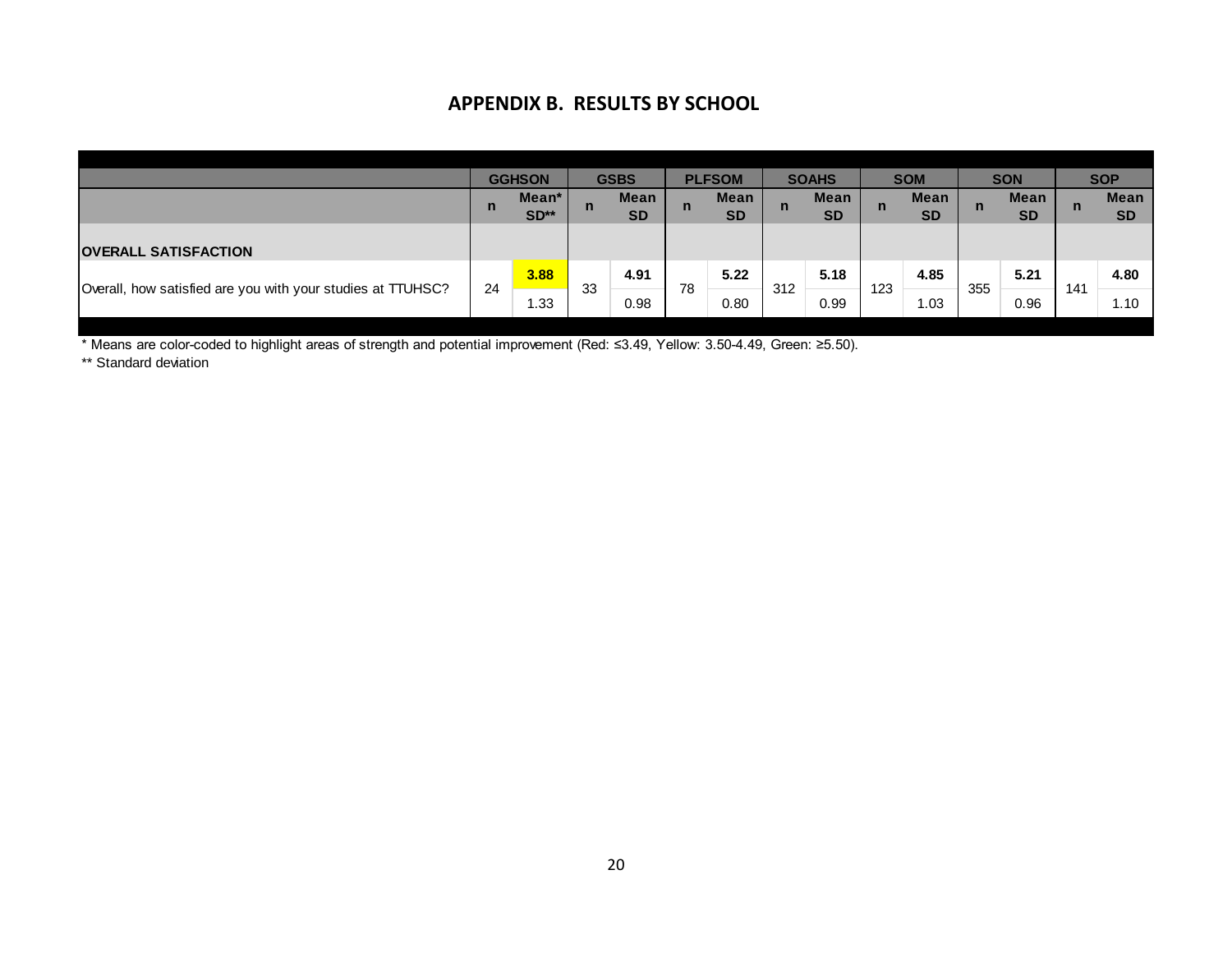|                                                                   |             | <b>GGHSON</b>   |              | <b>GSBS</b>              |              | <b>PLFSOM</b>            |              | <b>SOAHS</b>             |             | <b>SOM</b>               |             | <b>SON</b>               |             | <b>SOP</b>               |
|-------------------------------------------------------------------|-------------|-----------------|--------------|--------------------------|--------------|--------------------------|--------------|--------------------------|-------------|--------------------------|-------------|--------------------------|-------------|--------------------------|
|                                                                   | $\mathbf n$ | Mean*<br>$SD**$ | $\mathsf{n}$ | <b>Mean</b><br><b>SD</b> | $\mathsf{n}$ | <b>Mean</b><br><b>SD</b> | $\mathsf{n}$ | <b>Mean</b><br><b>SD</b> | $\mathbf n$ | <b>Mean</b><br><b>SD</b> | $\mathbf n$ | <b>Mean</b><br><b>SD</b> | $\mathbf n$ | <b>Mean</b><br><b>SD</b> |
| <b>ISTUDENT SUPPORT SERVICES</b>                                  |             |                 |              |                          |              |                          |              |                          |             |                          |             |                          |             |                          |
|                                                                   |             | 4.92            |              | 4.23                     |              | 4.58                     |              | 4.52                     |             | 4.24                     |             | 4.47                     |             | 4.50                     |
| 1. Information about student health insurance plans               | 12          | 0.79            | 30           | 1.57                     | 57           | 1.27                     | 171          | 1.13                     | 91          | 1.17                     | 137         | 1.30                     | 101         | 1.12                     |
|                                                                   |             |                 |              |                          |              |                          |              |                          |             |                          |             |                          |             |                          |
|                                                                   | 12          | 4.58            | 29           | 4.45                     | 53           | 4.68                     | 158          | 4.66                     | 85          | 4.40                     | 130         | 4.56                     | 91          | 4.63                     |
| 2. Availability of student health care providers in the network   |             | 0.67            |              | 1.35                     |              | 1.24                     |              | 1.01                     |             | 1.15                     |             | 1.23                     |             | 1.07                     |
|                                                                   |             |                 |              |                          |              |                          |              |                          |             |                          |             |                          |             |                          |
| 3. Information about medical health services (e.g., visits to     | 11          | 4.55            | 31           | 4.39                     | 65           | 4.66                     | 172          | 4.42                     | 100         | 4.33                     | 142         | 4.56                     | 106         | 4.48                     |
| family practice clinic)                                           |             | 0.82            |              | 1.31                     |              | 1.11                     |              | 1.18                     |             | 1.10                     |             | 1.26                     |             | 1.19                     |
|                                                                   |             |                 |              |                          |              |                          |              |                          |             |                          |             |                          |             |                          |
| 4. Information about available counseling services (e.g., dealing | 15          | 4.40            | 25           | 4.48                     | 64           | 4.61                     | 177          | 4.50                     | 98          | 4.48                     | 170         | 4.68                     | 101         | 4.75                     |
| with unfamiliar or stressful situations)                          |             | 1.06            |              | 1.26                     |              | 1.23                     |              | 1.17                     |             | 1.10                     |             | 1.24                     |             | 1.00                     |
|                                                                   |             |                 |              |                          |              |                          |              |                          |             |                          |             |                          |             |                          |
| 5. Information about available resources for alcohol and drug     | 10          | 4.40            | 22           | 4.36                     | 46           | 4.83                     | 141          | 4.62                     | 84          | 4.50                     | 130         | 4.75                     | 82          | 4.73                     |
| problems (e.g., counseling, treatment)                            |             | 1.26            |              | 1.43                     |              | 1.08                     |              | 1.12                     |             | 1.05                     |             | 1.16                     |             | 0.99                     |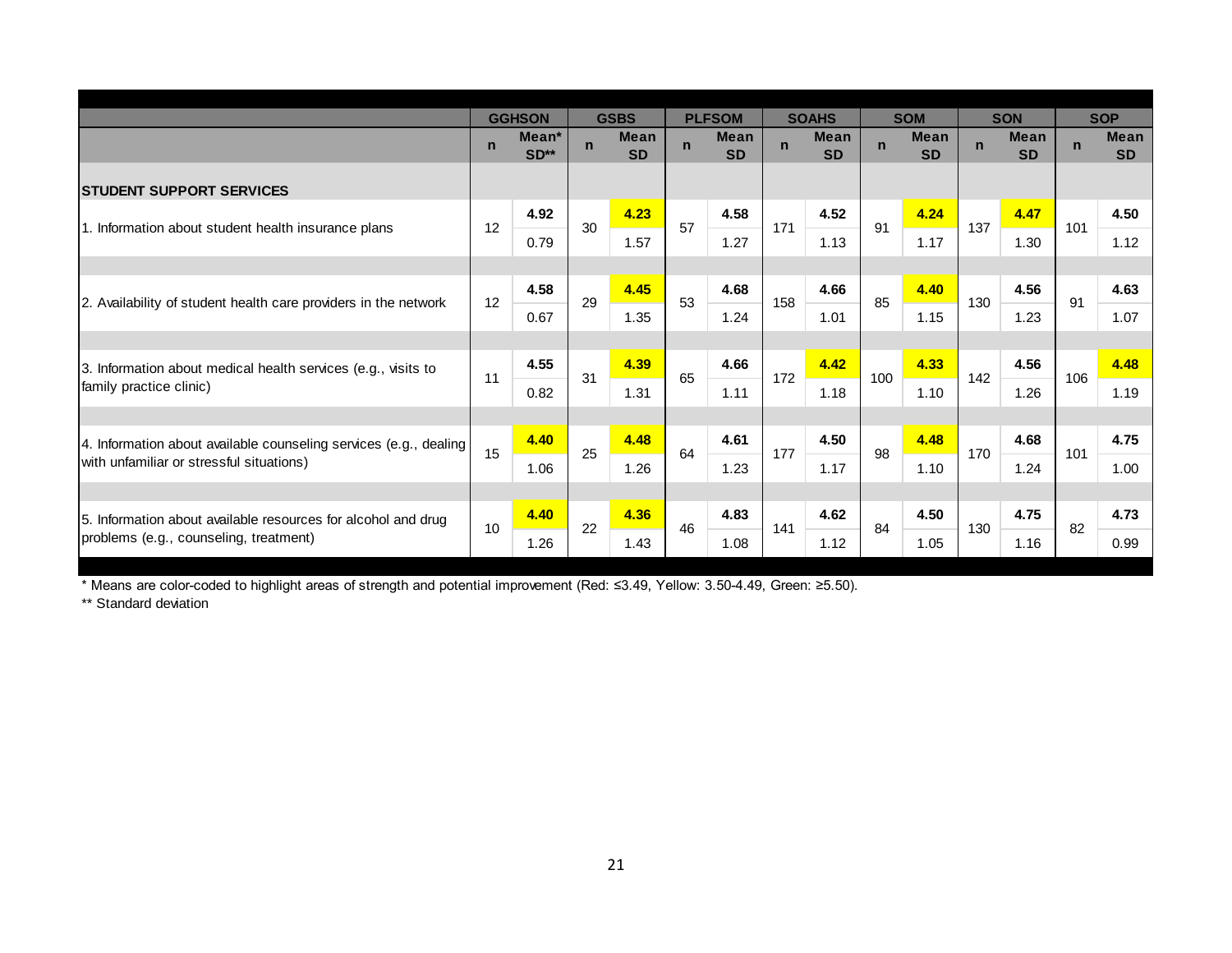|                                                   | $\mathsf{n}$ | <b>GGHSON</b><br>Mean*<br>$SD**$ | $\mathsf{n}$ | <b>GSBS</b><br><b>Mean</b><br><b>SD</b> | $\mathbf n$ | <b>PLFSOM</b><br><b>Mean</b><br><b>SD</b> | $\mathsf{n}$ | <b>SOAHS</b><br><b>Mean</b><br><b>SD</b> | $\mathbf n$ | <b>SOM</b><br><b>Mean</b><br><b>SD</b> | $\mathbf n$ | <b>SON</b><br><b>Mean</b><br><b>SD</b> | $\overline{p}$ | <b>SOP</b><br><b>Mean</b><br><b>SD</b> |
|---------------------------------------------------|--------------|----------------------------------|--------------|-----------------------------------------|-------------|-------------------------------------------|--------------|------------------------------------------|-------------|----------------------------------------|-------------|----------------------------------------|----------------|----------------------------------------|
| <b>REGISTRAR</b>                                  |              |                                  |              |                                         |             |                                           |              |                                          |             |                                        |             |                                        |                |                                        |
|                                                   | 20           | 4.90                             | 24           | 5.33                                    | 55          | 5.38                                      | 259          | 5.10                                     | 85          | 5.05                                   | 293         | 5.18                                   | 108            | 5.19                                   |
| 1. Helpfulness of employees in Registrar's office |              | 1.07                             |              | 0.56                                    |             | 0.73                                      |              | 0.84                                     |             | 0.89                                   |             | 0.86                                   |                | 0.75                                   |
|                                                   |              |                                  |              |                                         |             |                                           |              |                                          |             |                                        |             |                                        |                |                                        |
| 2. Communication about the registration process   | 21           | 4.67                             | 29           | 5.17                                    | 65          | 5.22                                      | 275          | 5.09                                     | 99          | 4.86                                   | 315         | 5.08                                   | 125            | 5.12                                   |
|                                                   |              | 1.11                             |              | 0.66                                    |             | 0.76                                      |              | 0.90                                     |             | 0.89                                   |             | 0.98                                   |                | 0.86                                   |
|                                                   |              |                                  |              |                                         |             |                                           |              |                                          |             |                                        |             |                                        |                |                                        |
| 3. Ease of registering for classes                | 22           | 4.91                             | 32           | 5.34                                    | 70          | 5.39                                      | 286          | 5.36                                     | 100         | 5.18                                   | 325         | 5.29                                   | 126            | 4.98                                   |
|                                                   |              | 0.87                             |              | 0.75                                    |             | 0.77                                      |              | 0.79                                     |             | 0.82                                   |             | 0.89                                   |                | 1.12                                   |
|                                                   |              |                                  |              |                                         |             |                                           |              |                                          |             |                                        |             |                                        |                |                                        |
| 4. Wait time for receiving a requested transcript | 16           | 4.63                             | 20           | 5.45                                    | 40          | 5.60                                      | 180          | 5.28                                     | 67          | 5.03                                   | 206         | 5.29                                   | 84             | 5.01                                   |
|                                                   |              | 0.50                             |              | 0.60                                    |             | 0.55                                      |              | 0.70                                     |             | 0.92                                   |             | 0.75                                   |                | 1.02                                   |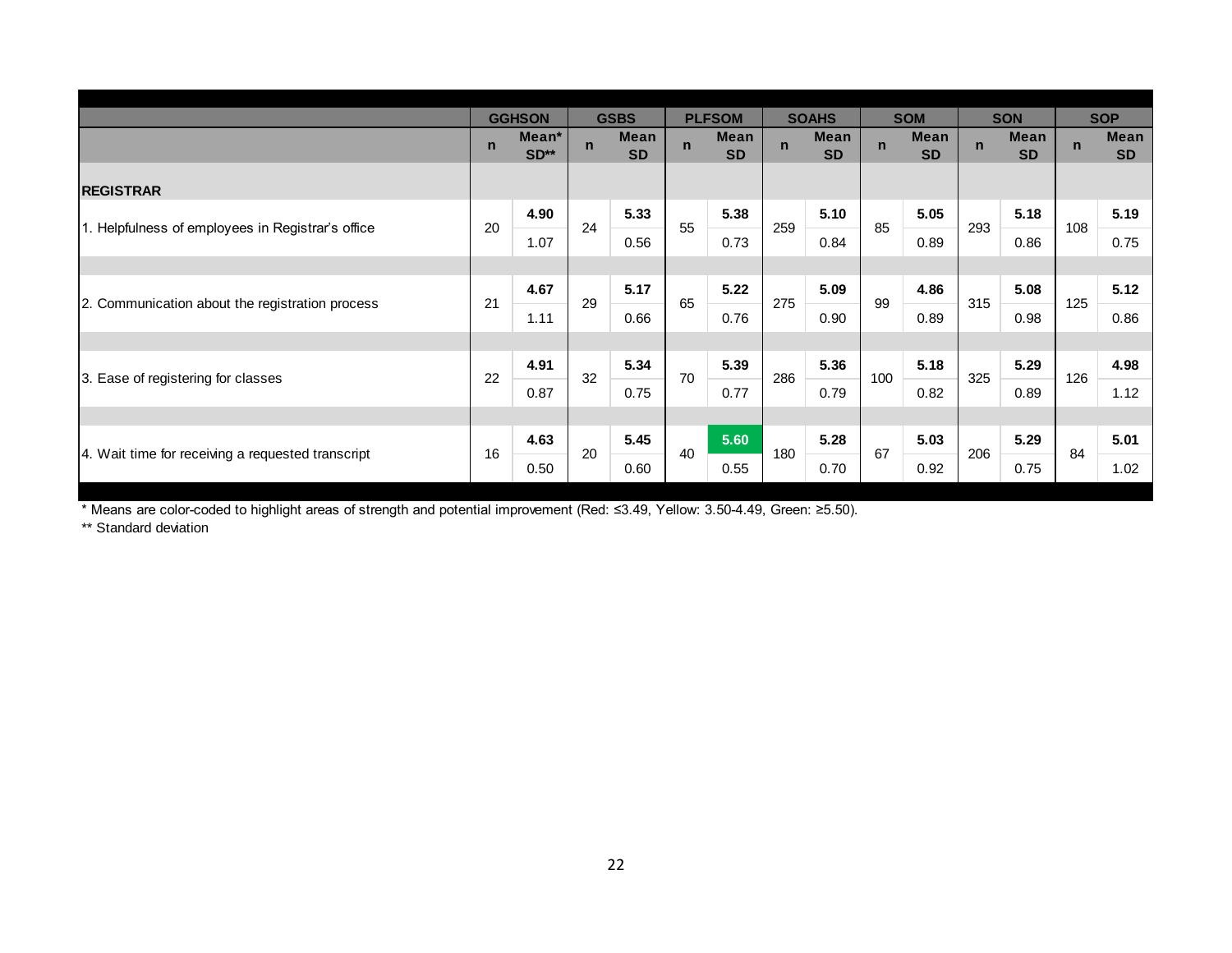|                                            |             | <b>GGHSON</b>   |             | <b>GSBS</b>              |              | <b>PLFSOM</b>            |             | <b>SOAHS</b>             |             | <b>SOM</b>               |             | <b>SON</b>               |             | <b>SOP</b>               |
|--------------------------------------------|-------------|-----------------|-------------|--------------------------|--------------|--------------------------|-------------|--------------------------|-------------|--------------------------|-------------|--------------------------|-------------|--------------------------|
|                                            | $\mathbf n$ | Mean*<br>$SD**$ | $\mathbf n$ | <b>Mean</b><br><b>SD</b> | $\mathbf{n}$ | <b>Mean</b><br><b>SD</b> | $\mathbf n$ | <b>Mean</b><br><b>SD</b> | $\mathbf n$ | <b>Mean</b><br><b>SD</b> | $\mathbf n$ | <b>Mean</b><br><b>SD</b> | $\mathbf n$ | <b>Mean</b><br><b>SD</b> |
| <b>FINANCIAL AID</b>                       |             |                 |             |                          |              |                          |             |                          |             |                          |             |                          |             |                          |
| 1. Helpfulness of Financial Aid employees  | 19          | 4.84            | 28          | 5.11                     | 66           | 5.50                     | 228         | 5.24                     | 100         | 5.16                     | 257         | 5.21                     | 117         | 5.09                     |
|                                            |             | 1.12            |             | 0.83                     |              | 0.73                     |             | 0.73                     |             | 0.93                     |             | 0.92                     |             | 0.94                     |
|                                            |             |                 |             |                          |              |                          |             |                          |             |                          |             |                          |             |                          |
| 2. My awareness of financial aid options   | 21          | 4.90            | 29          | 4.93                     | 69           | 5.09                     | 246         | 4.84                     | 105         | 4.67                     | 284         | 5.01                     | 122         | 4.91                     |
|                                            |             | 1.00            |             | 1.03                     |              | 1.21                     |             | 1.10                     |             | 1.12                     |             | 1.07                     |             | 0.97                     |
|                                            |             |                 |             |                          |              |                          |             |                          |             |                          |             |                          |             |                          |
|                                            | 20          | 4.75            | 30          | 5.13                     | 67           | 5.21                     | 230         | 5.05                     | 102         | 4.89                     | 269         | 5.10                     | 121         | 4.93                     |
| 3. Efficiency of the financial aid process |             | 1.16            |             | 0.82                     |              | 1.16                     |             | 0.92                     |             | 0.94                     |             | 1.03                     |             | 0.96                     |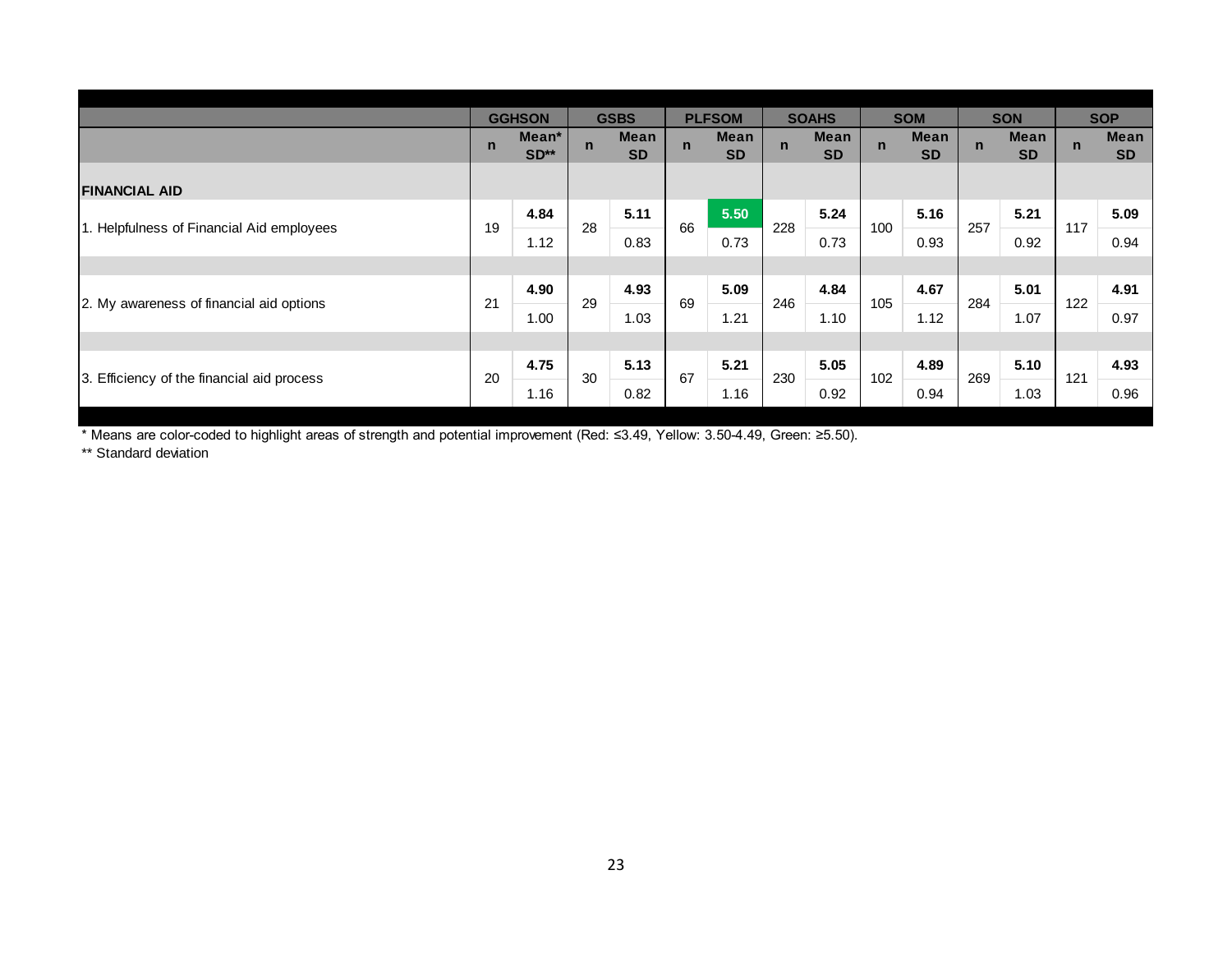Prior to the following section, each respondent was asked if his/her school offers adequate assistance with issues related to Student Affairs. *Figure 5* illustrates the percent of respondents who indicated *Yes* in 2010-2011, 2011-2012, 2012-2013, and 2013-2014 for all schools except the Gayle Greve Hunt School of Nursing, which has scores only for the three most recent academic years.



| <b>GGHSON</b><br><b>GSBS</b>                                     | PLFSOM      |                   |             | <b>SOAHS</b>      |             | SOM                      |              |                          | SON         |                   |             | SOP                      |             |                          |
|------------------------------------------------------------------|-------------|-------------------|-------------|-------------------|-------------|--------------------------|--------------|--------------------------|-------------|-------------------|-------------|--------------------------|-------------|--------------------------|
|                                                                  |             |                   |             |                   |             |                          |              |                          |             |                   |             |                          |             |                          |
|                                                                  |             | <b>GGHSON</b>     |             | <b>GSBS</b>       |             | <b>PLFSOM</b>            |              | <b>SOAHS</b>             |             | <b>SOM</b>        |             | <b>SON</b>               |             | <b>SOP</b>               |
|                                                                  | $\mathbf n$ | Mean**<br>$SD***$ | $\mathbf n$ | Mean<br><b>SD</b> | $\mathbf n$ | <b>Mean</b><br><b>SD</b> | $\mathsf{n}$ | <b>Mean</b><br><b>SD</b> | $\mathbf n$ | Mean<br><b>SD</b> | $\mathbf n$ | <b>Mean</b><br><b>SD</b> | $\mathbf n$ | <b>Mean</b><br><b>SD</b> |
| <b>STUDENT AFFAIRS</b>                                           |             |                   |             |                   |             |                          |              |                          |             |                   |             |                          |             |                          |
| 1. Helpfulness of office employees in the Student Affairs office |             | 5.22              |             | 5.24              |             | 5.84                     |              | 5.06                     |             | 5.50              |             | 5.24                     |             | 5.46                     |
| or of the Student Affairs liaison for your specific school       | 23          | 1.00              | 25          | 0.88              | 76          | 0.46                     | 219          | 0.98                     | 113         | 0.87              | 230         | 0.83                     | 123         | 0.68                     |
|                                                                  |             |                   |             |                   |             |                          |              |                          |             |                   |             |                          |             |                          |
|                                                                  | 23          | 5.17              | 23          | 5.39              | 76          | 5.75                     | 212          | 4.93                     | 111         | 5.42              | 230         | 5.22                     | 122         | 5.40                     |
| 2. Wait time for services and/or responses                       |             | 1.15              |             | 0.66              |             | 0.44                     |              | 0.99                     |             | 0.84              |             | 0.78                     |             | 0.68                     |
|                                                                  |             |                   |             |                   |             |                          |              |                          |             |                   |             |                          |             |                          |
|                                                                  |             | $\blacksquare$    | 12          | 5.08              | 36          | 5.69                     | 113          | 4.92                     | 69          | 5.36              | 90          | 5.22                     | 89          | 5.29                     |
| 3. Assistance in transitioning to a regional campus*             |             | ۰.                |             | 1.24              |             | 0.47                     |              | 0.99                     |             | 0.82              |             | 0.90                     |             | 0.81                     |
|                                                                  |             |                   |             |                   |             |                          |              |                          |             |                   |             |                          |             |                          |

\* Distance students from SOAHS, SON, and GGHSON did not evaluate this statement.

\*\* Means are color-coded to highlight areas of strength and potential improvement (Red: ≤3.49, Yellow: 3.50-4.49, Green: ≥5.50).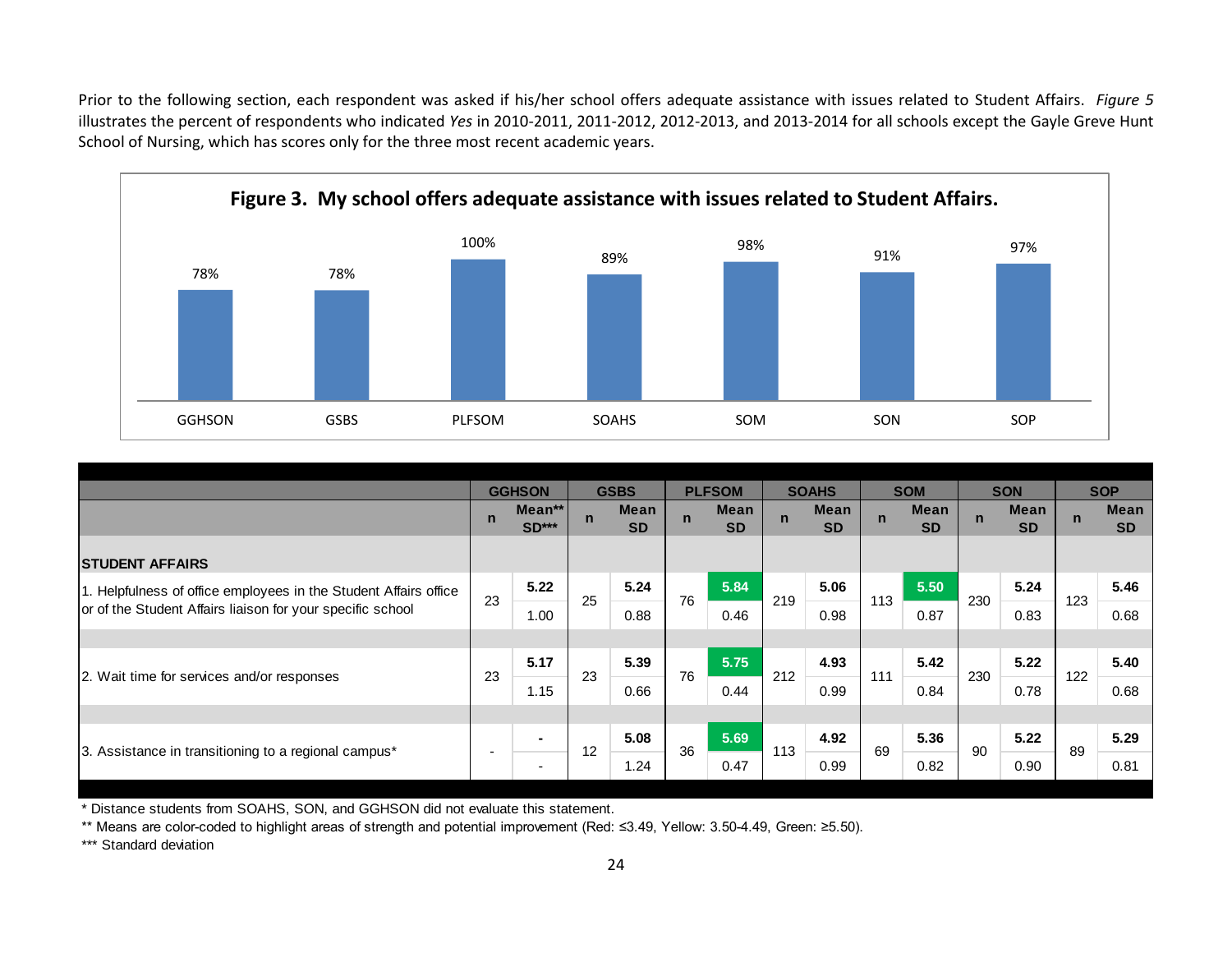|                                                       |             | <b>GGHSON</b>   |             | <b>GSBS</b>              |              | <b>PLFSOM</b>            |              | <b>SOAHS</b>             |             | <b>SOM</b>               |             | <b>SON</b>               |                | <b>SOP</b>               |
|-------------------------------------------------------|-------------|-----------------|-------------|--------------------------|--------------|--------------------------|--------------|--------------------------|-------------|--------------------------|-------------|--------------------------|----------------|--------------------------|
|                                                       | $\mathbf n$ | Mean*<br>$SD**$ | $\mathbf n$ | <b>Mean</b><br><b>SD</b> | $\mathsf{n}$ | <b>Mean</b><br><b>SD</b> | $\mathsf{n}$ | <b>Mean</b><br><b>SD</b> | $\mathbf n$ | <b>Mean</b><br><b>SD</b> | $\mathbf n$ | <b>Mean</b><br><b>SD</b> | $\overline{p}$ | <b>Mean</b><br><b>SD</b> |
| <b>STUDENT BUSINESS SERVICES</b>                      |             |                 |             |                          |              |                          |              |                          |             |                          |             |                          |                |                          |
| 1. Helpfulness of Student Business Services employees | 22          | 4.82            | 24          | 5.04                     | 42           | 5.38                     | 232          | 5.05                     | 88          | 4.93                     | 272         | 5.22                     | 106            | 5.24                     |
|                                                       |             | 1.05            |             | 0.91                     |              | 0.70                     |              | 0.90                     |             | 0.92                     |             | 0.77                     |                | 0.76                     |
|                                                       |             |                 |             |                          |              |                          |              |                          |             |                          |             |                          |                |                          |
| 2. Wait time for services and/or responses            | 22          | 4.82            | 24          | 5.04                     | 45           | 5.27                     | 233          | 4.98                     | 86          | 4.86                     | 268         | 5.19                     | 107            | 5.15                     |
|                                                       |             | 1.01            |             | 0.81                     |              | 0.78                     |              | 0.90                     |             | 0.94                     |             | 0.80                     |                | 0.88                     |
|                                                       |             |                 |             |                          |              |                          |              |                          |             |                          |             |                          |                |                          |
| 3. Usefulness of Student Business Services website    | 19          | 5.05            | 27          | 4.96                     | 46           | 5.15                     | 242          | 4.96                     | 85          | 4.69                     | 284         | 5.15                     | 104            | 5.03                     |
|                                                       |             | 0.78            |             | 1.02                     |              | 0.97                     |              | 0.92                     |             | 1.13                     |             | 0.84                     |                | 0.89                     |
|                                                       |             |                 |             |                          |              |                          |              |                          |             |                          |             |                          |                |                          |
| 4. Clarity of your online account statement           | 22          | 5.00            | 29          | 5.00                     | 57           | 5.14                     | 256          | 4.90                     | 101         | 4.80                     | 303         | 5.14                     | 115            | 5.09                     |
|                                                       |             | 1.02            |             | 1.20                     |              | 0.99                     |              | 1.05                     |             | 1.02                     |             | 0.94                     |                | 0.93                     |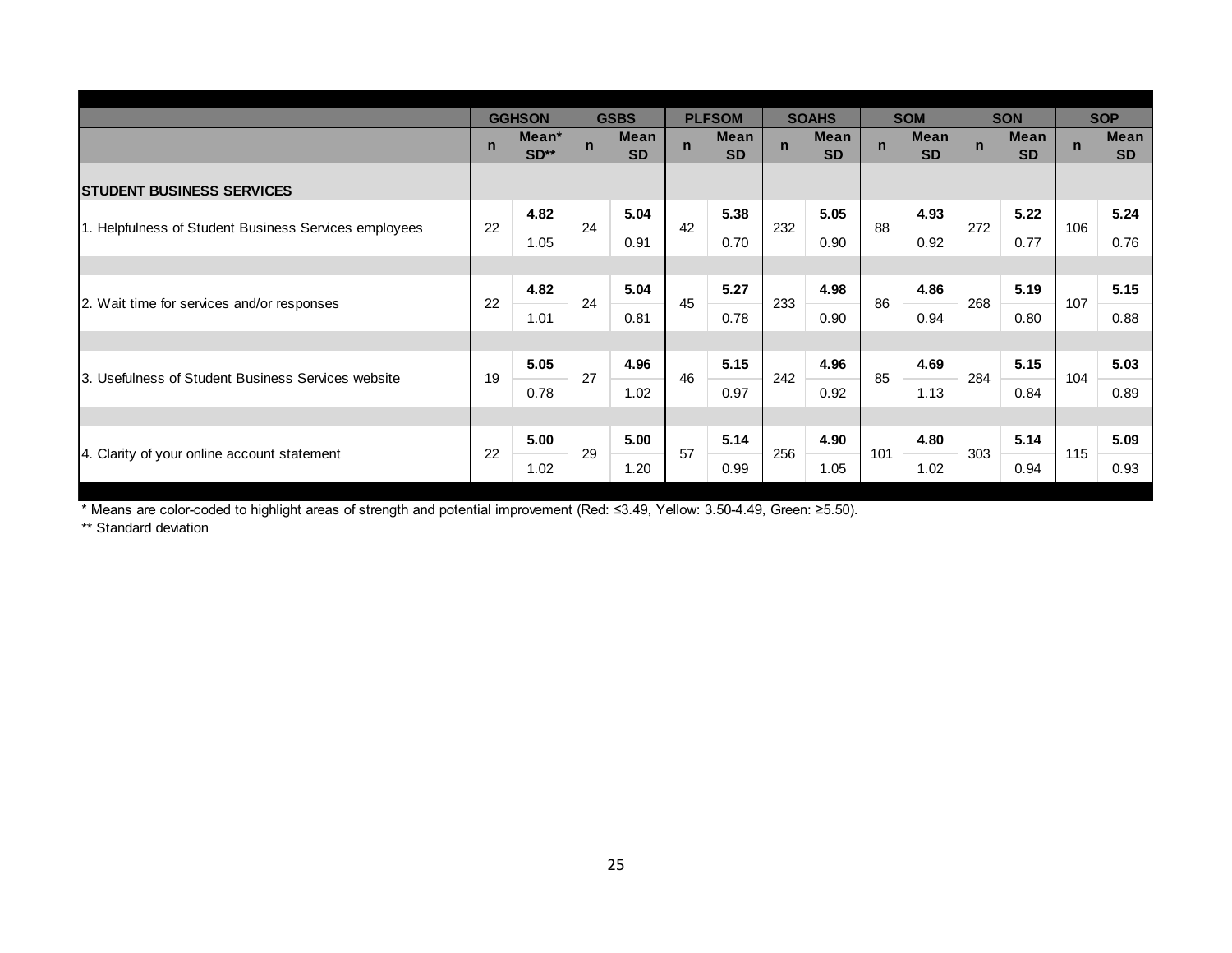|                                                                    |                | <b>GGHSON</b>     |              | <b>GSBS</b>              |             | <b>PLFSOM</b>            |             | <b>SOAHS</b>             |             | <b>SOM</b>               |              | <b>SON</b>               |             | <b>SOP</b>               |
|--------------------------------------------------------------------|----------------|-------------------|--------------|--------------------------|-------------|--------------------------|-------------|--------------------------|-------------|--------------------------|--------------|--------------------------|-------------|--------------------------|
|                                                                    | $\mathbf n$    | Mean**<br>$SD***$ | $\mathsf{n}$ | <b>Mean</b><br><b>SD</b> | $\mathbf n$ | <b>Mean</b><br><b>SD</b> | $\mathbf n$ | <b>Mean</b><br><b>SD</b> | $\mathbf n$ | <b>Mean</b><br><b>SD</b> | $\mathsf{n}$ | <b>Mean</b><br><b>SD</b> | $\mathbf n$ | <b>Mean</b><br><b>SD</b> |
| <b>LIBRARY RESOURCES</b>                                           |                |                   |              |                          |             |                          |             |                          |             |                          |              |                          |             |                          |
| 1. Helpfulness of librarians                                       | 21             | 5.29              | 26           | 5.50                     | 73          | 5.45                     | 204         | 5.25                     | 103         | 5.21                     | 264          | 5.35                     | 67          | 5.13                     |
|                                                                    |                | 0.64              |              | 0.76                     |             | 0.67                     |             | 0.94                     |             | 0.99                     |              | 0.87                     |             | 0.92                     |
|                                                                    |                |                   |              |                          |             |                          |             |                          |             |                          |              |                          |             |                          |
| 2. Hours of operation*                                             |                | $\blacksquare$    | 28           | 4.96                     | 72          | 4.78                     | 173         | 4.57                     | 108         | 3.94                     | 122          | 5.12                     | 69          | 4.91                     |
|                                                                    |                | $\blacksquare$    |              | 1.00                     |             | 1.25                     |             | 1.44                     |             | 1.67                     |              | 1.14                     |             | 1.16                     |
|                                                                    |                | $\blacksquare$    |              | 5.10                     |             | 4.64                     |             | 4.62                     |             | 4.20                     |              | 5.16                     |             | 4.57                     |
| 3. Study facilities available in the library*                      |                | $\blacksquare$    | 29           | 0.98                     | 73          | 1.40                     | 174         | 1.35                     | 109         | 1.54                     | 115          | 1.01                     | 75          | 1.34                     |
|                                                                    |                |                   |              |                          |             |                          |             |                          |             |                          |              |                          |             |                          |
| 4. Accessibility of onsite library resources (e.g. books, journals |                | $\blacksquare$    |              | 5.28                     |             | 5.15                     |             | 4.98                     |             | 4.97                     |              | 5.33                     |             | 4.99                     |
| in library)*                                                       | $\blacksquare$ | $\blacksquare$    | 25           | 0.94                     | 74          | 0.90                     | 172         | 1.11                     | 94          | 1.00                     | 120          | 0.86                     | 83          | 1.17                     |
|                                                                    |                |                   |              |                          |             |                          |             |                          |             |                          |              |                          |             |                          |
| 5. Accessibility of online library resources (e.g. books, journals | 23             | 5.17              | 31           | 5.13                     | 75          | 5.21                     | 261         | 5.14                     | 110         | 5.10                     | 318          | 5.43                     | 113         | 5.41                     |
| online)                                                            |                | 0.49              |              | 1.18                     |             | 0.81                     |             | 0.91                     |             | 0.96                     |              | 0.76                     |             | 0.66                     |
|                                                                    |                |                   |              |                          |             |                          |             |                          |             |                          |              |                          |             |                          |
| 6. Accessibility of search software (e.g. OVID, Micromedex,        | 20             | 4.95              | 26           | 5.31                     | 67          | 5.09                     | 226         | 5.18                     | 104         | 5.12                     | 303          | 5.40                     | 111         | 5.48                     |
| MD Consult)                                                        |                | 0.60              |              | 0.74                     |             | 0.83                     |             | 0.90                     |             | 0.92                     |              | 0.75                     |             | 0.69                     |

\* Distance students from SOAHS, SON, and GGHSON did not evaluate this statement.

\*\* Means are color-coded to highlight areas of strength and potential improvement (Red: ≤3.49, Yellow: 3.50-4.49, Green: ≥5.50).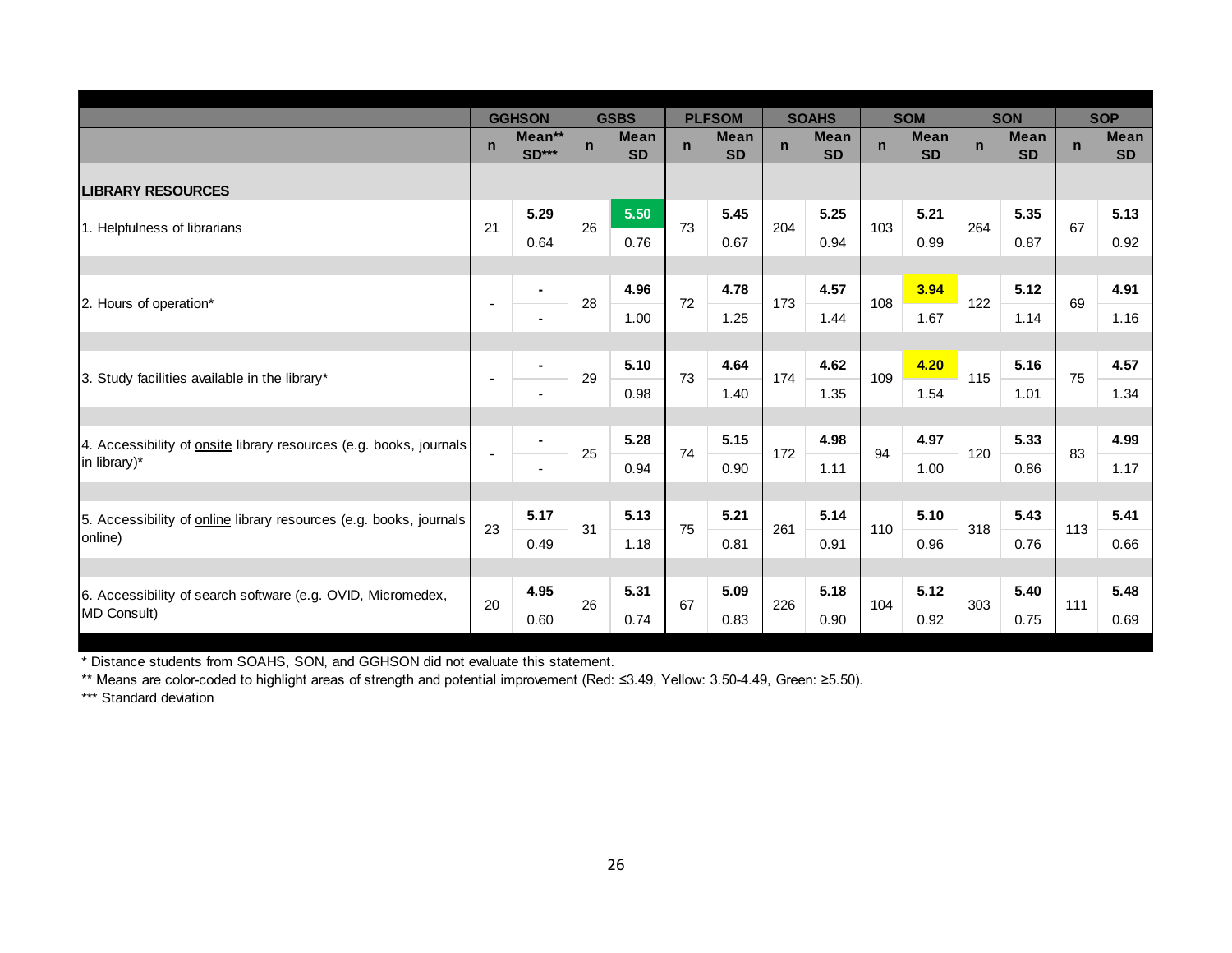|                                                                   |             | <b>GGHSON</b><br>Mean* |             | <b>GSBS</b><br><b>Mean</b> |              | <b>PLFSOM</b><br><b>Mean</b> |             | <b>SOAHS</b>             |              | <b>SOM</b>               |             | <b>SON</b><br><b>Mean</b> |             | <b>SOP</b><br><b>Mean</b> |
|-------------------------------------------------------------------|-------------|------------------------|-------------|----------------------------|--------------|------------------------------|-------------|--------------------------|--------------|--------------------------|-------------|---------------------------|-------------|---------------------------|
|                                                                   | $\mathbf n$ | SD**                   | $\mathbf n$ | <b>SD</b>                  | $\mathbf{n}$ | <b>SD</b>                    | $\mathbf n$ | <b>Mean</b><br><b>SD</b> | $\mathsf{n}$ | <b>Mean</b><br><b>SD</b> | $\mathbf n$ | <b>SD</b>                 | $\mathbf n$ | <b>SD</b>                 |
| <b>ADVISING/MENTORING</b>                                         |             |                        |             |                            |              |                              |             |                          |              |                          |             |                           |             |                           |
| 1. Academic advising in my field of study                         | 20          | 4.90                   | 30          | 4.97                       | 65           | 4.85                         | 262         | 5.21                     | 101          | 4.68                     | 282         | 5.06                      | 106         | 5.01                      |
|                                                                   |             | 1.02                   |             | 1.16                       |              | 1.19                         |             | 0.95                     |              | 1.17                     |             | 1.05                      |             | 0.88                      |
|                                                                   |             |                        |             |                            |              |                              |             |                          |              |                          |             |                           |             |                           |
| 2. Academic advisor's knowledge about my degree program           | 20          | 4.95                   | 30          | 5.03                       | 64           | 4.97                         | 262         | 5.40                     | 95           | 4.85                     | 279         | 5.21                      | 102         | 5.12                      |
|                                                                   |             | 0.83                   |             | 1.16                       |              | 1.15                         |             | 0.78                     |              | 1.13                     |             | 0.92                      |             | 0.88                      |
|                                                                   |             |                        |             |                            |              |                              |             |                          |              |                          |             |                           |             |                           |
| 3. Faculty/staff knowledge of career opportunities in my field of | 20          | 4.95                   | 29          | 4.48                       | 68           | 4.88                         | 272         | 5.35                     | 100          | 4.88                     | 297         | 5.30                      | 114         | 5.12                      |
| study                                                             |             | 0.83                   |             | 1.48                       |              | 1.19                         |             | 0.86                     |              | 1.06                     |             | 0.81                      |             | 0.91                      |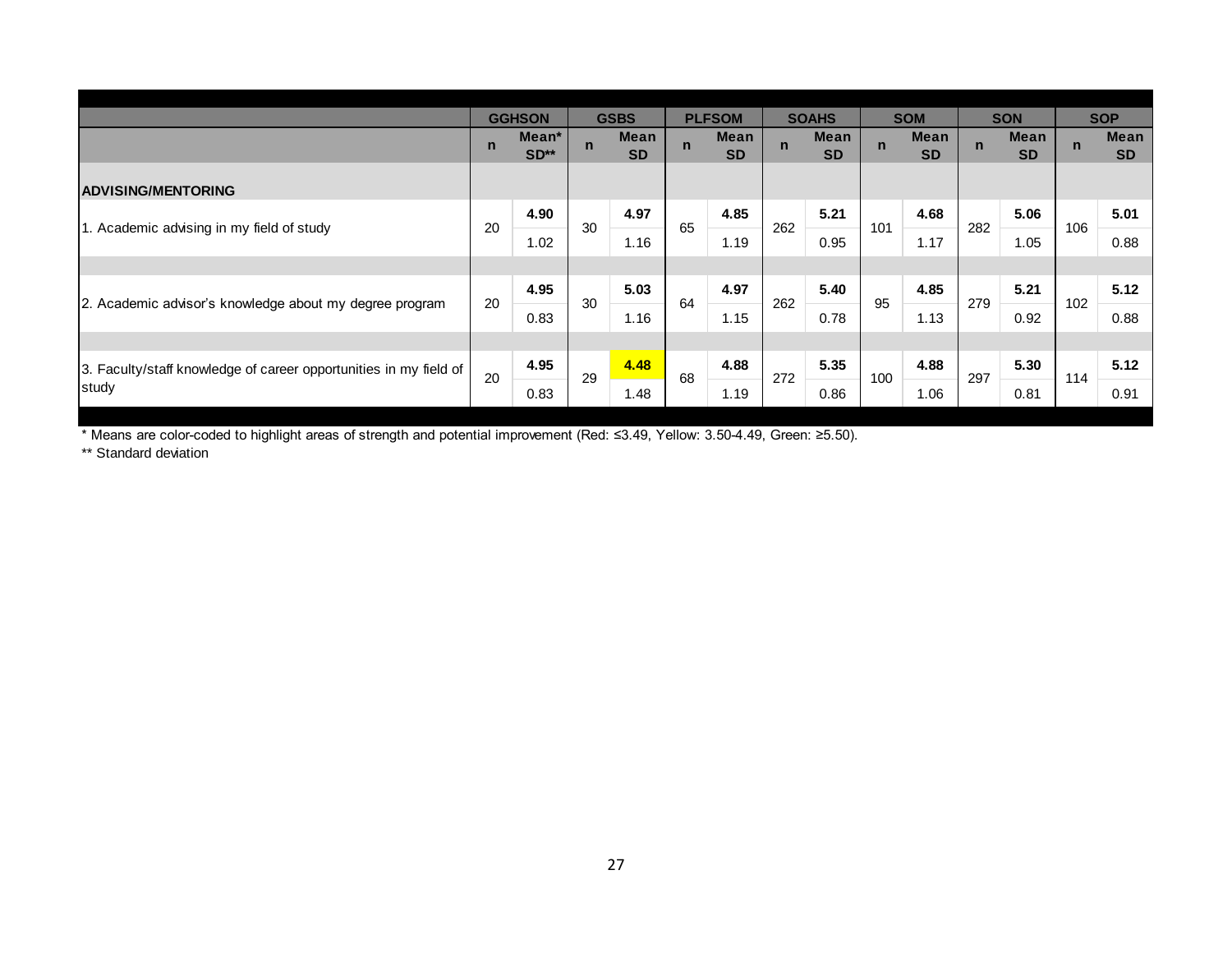|                                                               |             | <b>GGHSON</b>            |             | <b>GSBS</b>              |             | <b>PLFSOM</b>            |             | <b>SOAHS</b>             |             | <b>SOM</b>               |             | <b>SON</b>               |             | <b>SOP</b>               |
|---------------------------------------------------------------|-------------|--------------------------|-------------|--------------------------|-------------|--------------------------|-------------|--------------------------|-------------|--------------------------|-------------|--------------------------|-------------|--------------------------|
|                                                               | $\mathbf n$ | Mean**<br>$SD***$        | $\mathbf n$ | <b>Mean</b><br><b>SD</b> | $\mathbf n$ | <b>Mean</b><br><b>SD</b> | $\mathbf n$ | <b>Mean</b><br><b>SD</b> | $\mathbf n$ | <b>Mean</b><br><b>SD</b> | $\mathbf n$ | <b>Mean</b><br><b>SD</b> | $\mathbf n$ | <b>Mean</b><br><b>SD</b> |
| <b>GENERAL TECHNOLOGY</b>                                     |             |                          |             |                          |             |                          |             |                          |             |                          |             |                          |             |                          |
| 1. Audio-video equipment used in classrooms (e.g.             |             | $\blacksquare$           |             | 4.84                     |             | 4.72                     |             | 4.91                     |             | 4.38                     |             | 5.25                     |             | 4.83                     |
| microphones, projectors)*                                     |             | $\overline{\phantom{a}}$ | 31          | 1.00                     | 72          | 1.21                     | 190         | 0.89                     | 111         | 1.46                     | 134         | 0.87                     | 123         | 0.96                     |
|                                                               |             |                          |             |                          |             |                          |             |                          |             |                          |             |                          |             |                          |
|                                                               |             | $\blacksquare$           | 31          | 4.61                     | 74          | 4.28                     | 193         | 4.64                     | 113         | 4.12                     | 139         | 5.13                     | 125         | 4.53                     |
| 2. Reliability of wireless connectivity on my campus*         |             | $\overline{\phantom{a}}$ |             | 1.36                     |             | 1.55                     |             | 1.11                     |             | 1.46                     |             | 1.03                     |             | 1.17                     |
|                                                               |             |                          |             |                          |             |                          |             |                          |             |                          |             |                          |             |                          |
| 3. Reliability of Learning Management System (e.g., Sakai/The | 23          | 4.91                     | 31          | 4.97                     | 72          | 4.21                     | 280         | 5.08                     | 114         | 4.26                     | 321         | 5.35                     | 124         | 4.84                     |
| Hub, Blackboard)                                              |             | 1.12                     |             | 0.98                     |             | 1.39                     |             | 0.94                     |             | 1.36                     |             | 0.73                     |             | 1.01                     |
|                                                               |             |                          |             |                          |             |                          |             |                          |             |                          |             |                          |             |                          |
|                                                               | 22          | 5.27                     | 23          | 5.17                     | 63          | 4.86                     | 234         | 5.21                     | 92          | 4.65                     | 286         | 5.40                     | 105         | 4.92                     |
| 4. Helpfulness of Help Desk employees                         |             | 0.63                     |             | 0.72                     |             | 1.15                     |             | 0.78                     |             | 1.32                     |             | 0.71                     |             | 1.04                     |
|                                                               |             |                          |             |                          |             |                          |             |                          |             |                          |             |                          |             |                          |
|                                                               | 22          | 5.09                     | 30          | 4.73                     | 73          | 4.51                     | 285         | 5.12                     | 113         | 4.25                     | 323         | 5.37                     | 124         | 4.96                     |
| 5. Usability of my school's website                           |             | 0.68                     |             | 1.31                     |             | 1.36                     |             | 0.82                     |             | 1.44                     |             | 0.72                     |             | 0.94                     |

\* Distance students from SOAHS, SON, and GGHSON did not evaluate this statement.

\*\* Means are color-coded to highlight areas of strength and potential improvement (Red: ≤3.49, Yellow: 3.50-4.49, Green: ≥5.50).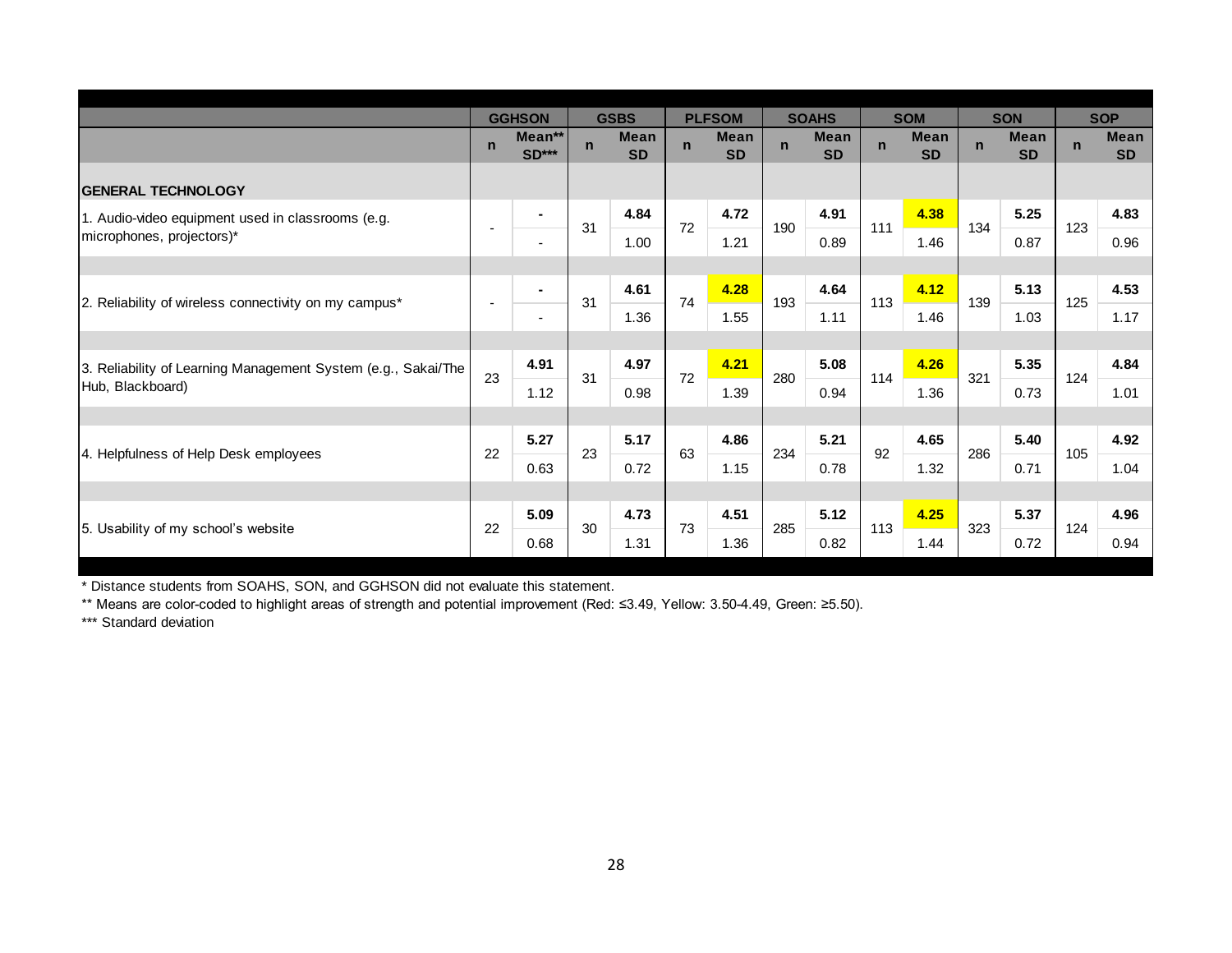|                                                   |             | <b>GGHSON</b>          |              | <b>GSBS</b>              |              | <b>PLFSOM</b>            |              | <b>SOAHS</b>             |              | <b>SOM</b>               |             | <b>SON</b>               |             | <b>SOP</b>               |
|---------------------------------------------------|-------------|------------------------|--------------|--------------------------|--------------|--------------------------|--------------|--------------------------|--------------|--------------------------|-------------|--------------------------|-------------|--------------------------|
|                                                   | $\mathbf n$ | Mean**<br><b>SD***</b> | $\mathsf{n}$ | <b>Mean</b><br><b>SD</b> | $\mathsf{n}$ | <b>Mean</b><br><b>SD</b> | $\mathsf{n}$ | <b>Mean</b><br><b>SD</b> | $\mathsf{n}$ | <b>Mean</b><br><b>SD</b> | $\mathbf n$ | <b>Mean</b><br><b>SD</b> | $\mathbf n$ | <b>Mean</b><br><b>SD</b> |
| <b>ENVIRONMENT*</b>                               |             |                        |              |                          |              |                          |              |                          |              |                          |             |                          |             |                          |
|                                                   |             | 4.79                   |              | 5.58                     |              | 5.65                     |              | 5.59                     |              | 5.43                     |             | 5.71                     |             | 5.53                     |
| 1. Cleanliness of campus buildings                | 24          | 1.41                   | 33           | 0.56                     | 77           | 0.72                     | 203          | 0.63                     | 121          | 0.79                     | 140         | 0.57                     | 140         | 0.74                     |
|                                                   |             |                        |              |                          |              |                          |              |                          |              |                          |             |                          |             |                          |
| 2. Classroom environment (e.g. size, temperature, | 24          | 4.25                   | 33           | 5.12                     | 77           | 5.25                     | 201          | 5.02                     | 120          | 5.18                     | 138         | 5.41                     | 139         | 5.19                     |
| maintenance)                                      |             | 1.51                   |              | 0.93                     |              | 0.78                     |              | 1.05                     |              | 0.87                     |             | 0.76                     |             | 0.89                     |
|                                                   |             |                        |              |                          |              |                          |              |                          |              |                          |             |                          |             |                          |
|                                                   | 24          | 4.08                   | 33           | 5.30                     | 76           | 5.39                     | 187          | 5.05                     | 115          | 4.93                     | 133         | 5.64                     | 131         | 5.28                     |
| 3. Quality of equipment in laboratory facilities  |             | 1.59                   |              | 0.77                     |              | 0.67                     |              | 0.98                     |              | 0.94                     |             | 0.57                     |             | 0.79                     |
|                                                   |             |                        |              |                          |              |                          |              |                          |              |                          |             |                          |             |                          |
|                                                   | 24          | 4.92                   | 32           | 5.28                     | 77           | 5.58                     | 202          | 5.09                     | 120          | 5.19                     | 134         | 5.49                     | 138         | 5.36                     |
| 4. Campus security                                |             | 1.02                   |              | 0.73                     |              | 0.57                     |              | 1.12                     |              | 0.96                     |             | 0.73                     |             | 0.84                     |
|                                                   |             |                        |              |                          |              |                          |              |                          |              |                          |             |                          |             |                          |
|                                                   | 24          | 4.33                   | 31           | 4.84                     | 77           | 3.86                     | 198          | 4.93                     | 120          | 4.14                     | 137         | 4.98                     | 140         | 4.28                     |
| 5. Parking availability                           |             | 1.34                   |              | 1.13                     |              | 1.47                     |              | 1.08                     |              | 1.47                     |             | 1.17                     |             | 1.43                     |

\* Distance students from SOAHS and SON did not evaluate this section.

\*\* Means are color-coded to highlight areas of strength and potential improvement (Red: ≤3.49, Yellow: 3.50-4.49, Green: ≥5.50).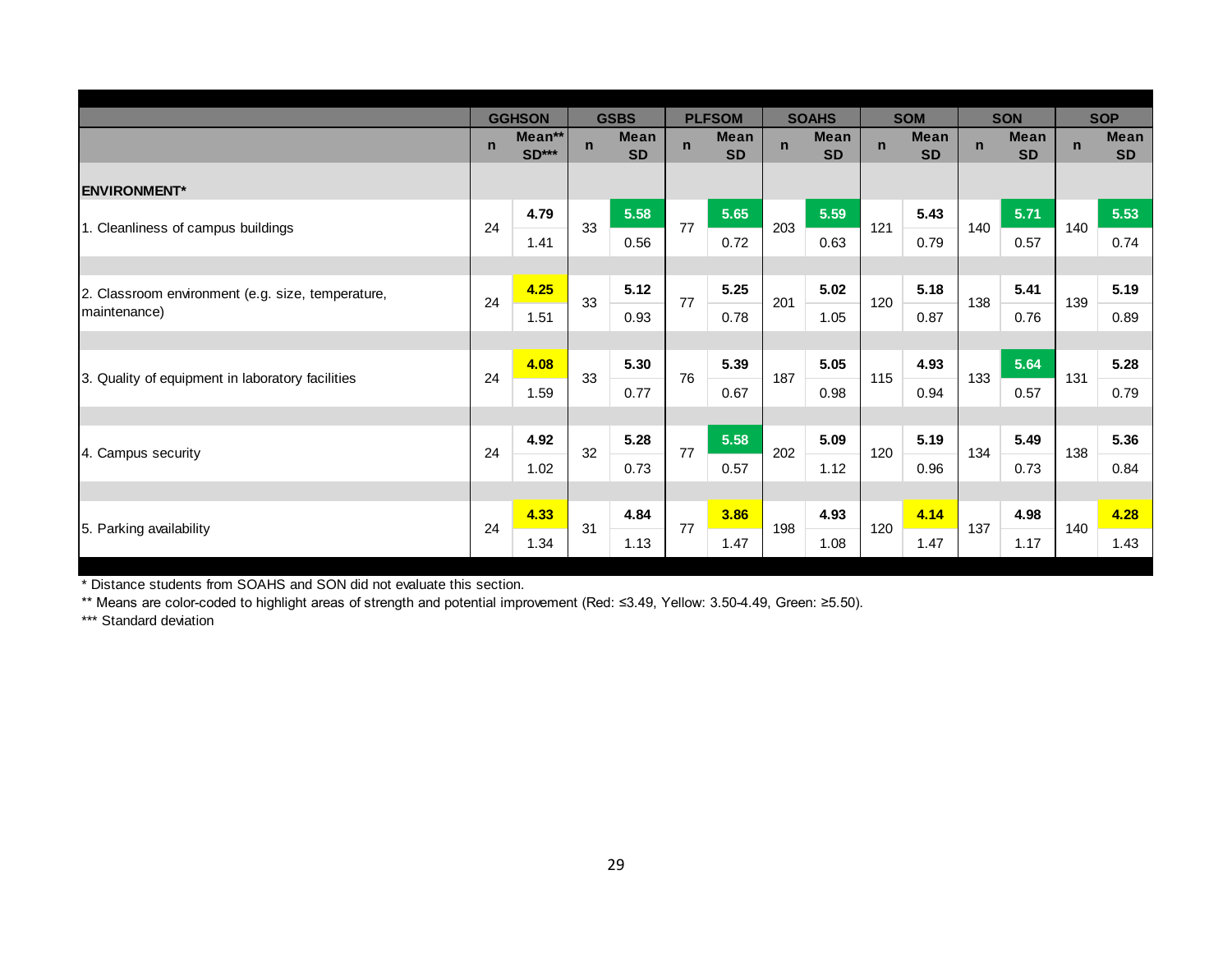|                                                                   | $\mathbf n$ | <b>GGHSON</b><br>Mean*<br>$SD**$ | $\mathbf n$ | <b>GSBS</b><br><b>Mean</b><br><b>SD</b> | $\mathbf n$ | <b>PLFSOM</b><br><b>Mean</b><br><b>SD</b> | $\mathsf{n}$ | <b>SOAHS</b><br><b>Mean</b><br><b>SD</b> | $\mathsf{n}$ | <b>SOM</b><br><b>Mean</b><br><b>SD</b> | $\mathbf n$ | <b>SON</b><br><b>Mean</b><br><b>SD</b> | $\overline{p}$ | <b>SOP</b><br><b>Mean</b><br><b>SD</b> |
|-------------------------------------------------------------------|-------------|----------------------------------|-------------|-----------------------------------------|-------------|-------------------------------------------|--------------|------------------------------------------|--------------|----------------------------------------|-------------|----------------------------------------|----------------|----------------------------------------|
| <b>STUDENT LIFE</b>                                               |             |                                  |             |                                         |             |                                           |              |                                          |              |                                        |             |                                        |                |                                        |
| 1. I am satisfied with the racial/ethnic diversity of the student | 23          | 5.26                             | 29          | 4.83                                    | 70          | 4.70                                      | 237          | 5.11                                     | 106          | 4.76                                   | 231         | 5.30                                   | 118            | 5.05                                   |
| body in my school.                                                |             | 0.92                             |             | 1.31                                    |             | 1.34                                      |              | 0.99                                     |              | 1.17                                   |             | 0.87                                   |                | 1.04                                   |
|                                                                   |             |                                  |             |                                         |             |                                           |              |                                          |              |                                        |             |                                        |                |                                        |
| 2. Students in my school are treated fairly and with respect      | 23          | 4.87                             | 30          | 5.10                                    | 73          | 5.27                                      | 270          | 5.27                                     | 112          | 5.21                                   | 283         | 5.37                                   | 125            | 5.14                                   |
| regardless of their differences.                                  |             | 1.29                             |             | 1.06                                    |             | 0.84                                      |              | 0.89                                     |              | 0.92                                   |             | 0.78                                   |                | 1.06                                   |
|                                                                   |             |                                  |             |                                         |             |                                           |              |                                          |              |                                        |             |                                        |                |                                        |
| 3. I feel a sense of belonging to my school.                      | 22          | 4.91                             | 31          | 4.87                                    | 72          | 5.29                                      | 273          | 5.09                                     | 112          | 5.16                                   | 297         | $5.12$                                 | 123            | 4.93                                   |
|                                                                   |             | 1.31                             |             | 1.41                                    |             | 0.88                                      |              | 1.07                                     |              | 0.93                                   |             | 1.07                                   |                | 1.12                                   |
|                                                                   |             |                                  |             |                                         |             |                                           |              |                                          |              |                                        |             |                                        |                |                                        |
| 4. I feel a sense of belonging to the TTUHSC community.           | 23          | 4.70                             | 31          | 4.74                                    | 72          | 5.03                                      | 272          | 4.96                                     | 112          | 5.10                                   | 291         | 5.05                                   | 123            | 4.88                                   |
|                                                                   |             | 1.40                             |             | 1.37                                    |             | 1.01                                      |              | 1.15                                     |              | 0.95                                   |             | 1.14                                   |                | 1.13                                   |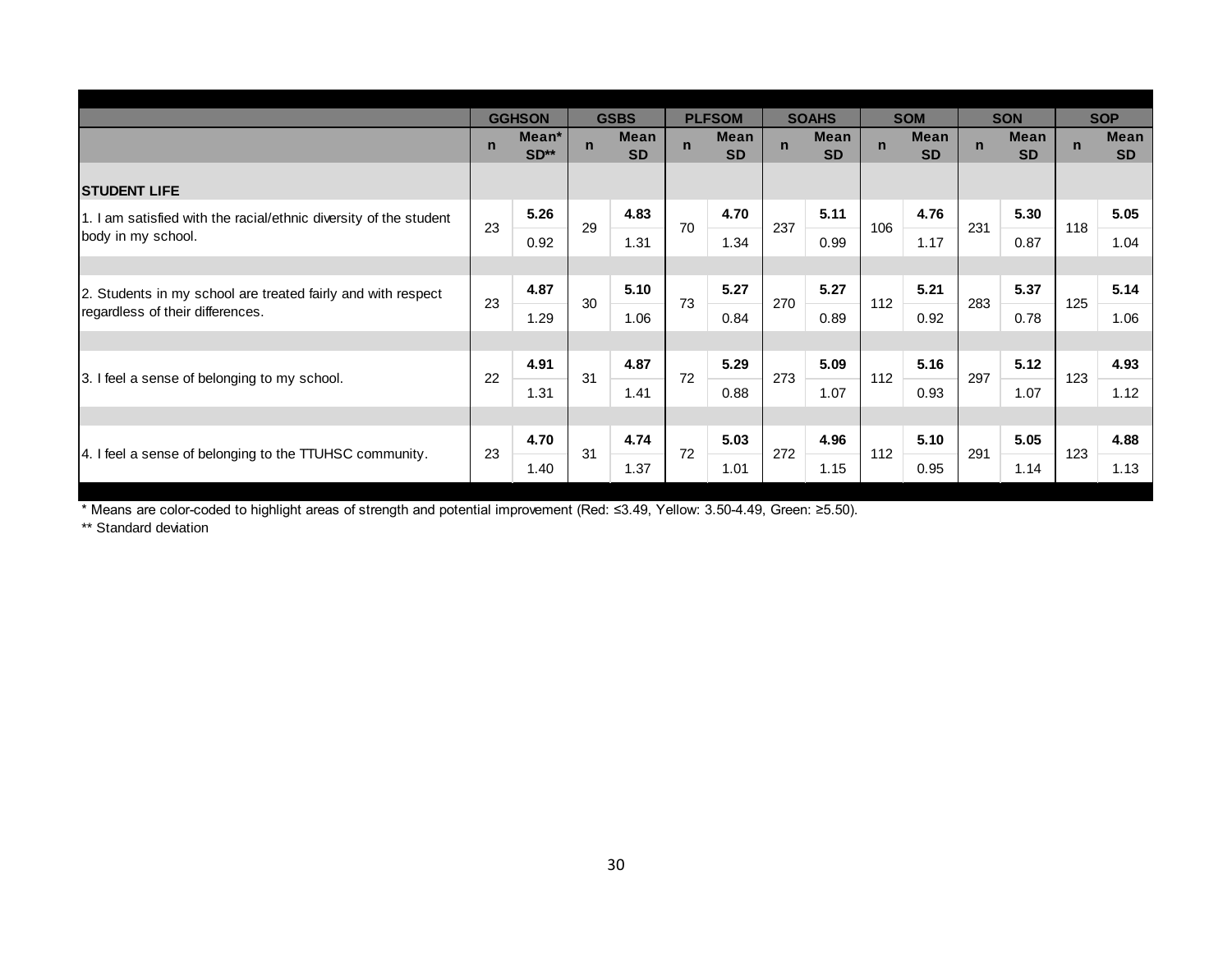|                                                                        |             | <b>GGHSON</b>               |             | <b>GSBS</b>              |              | <b>PLFSOM</b>            |             | <b>SOAHS</b>             |              | <b>SOM</b>               |             | <b>SON</b>               |             | <b>SOP</b>               |
|------------------------------------------------------------------------|-------------|-----------------------------|-------------|--------------------------|--------------|--------------------------|-------------|--------------------------|--------------|--------------------------|-------------|--------------------------|-------------|--------------------------|
|                                                                        | $\mathbf n$ | Mean <sup>*</sup><br>$SD**$ | $\mathbf n$ | <b>Mean</b><br><b>SD</b> | $\mathsf{n}$ | <b>Mean</b><br><b>SD</b> | $\mathbf n$ | <b>Mean</b><br><b>SD</b> | $\mathsf{n}$ | <b>Mean</b><br><b>SD</b> | $\mathbf n$ | <b>Mean</b><br><b>SD</b> | $\mathbf n$ | <b>Mean</b><br><b>SD</b> |
| <b>STUDENT LIFE (cont.)</b>                                            |             |                             |             |                          |              |                          |             |                          |              |                          |             |                          |             |                          |
| 15. I know who represents my school and/or campus on the               |             | 4.10                        |             | 4.93                     |              | 5.33                     |             | 4.51                     |              | 4.69                     |             | 4.22                     |             | 4.83                     |
| Student Government Association (SGA).                                  | 21          | 1.64                        | 29          | 1.22                     | 72           | 0.67                     | 243         | 1.53                     | 108          | 1.40                     | 232         | 1.71                     | 120         | 1.26                     |
|                                                                        |             |                             |             |                          |              |                          |             |                          |              |                          |             |                          |             |                          |
| 6. I am aware of the activities sponsored by the Student               | 21          | 3.86                        | 29          | 5.00                     | 72           | 5.24                     | 242         | 4.46                     | 107          | 4.40                     | 242         | 4.27                     | 118         | 4.72                     |
| Government Association (SGA).                                          |             | 1.42                        |             | 1.04                     |              | 0.90                     |             | 1.50                     |              | 1.46                     |             | 1.60                     |             | 1.23                     |
|                                                                        |             |                             |             |                          |              |                          |             |                          |              |                          |             |                          |             |                          |
| 7. The Student Government Association (SGA) advocates for              |             | 4.11                        |             | 4.90                     | 73           | 5.05                     |             | 4.63                     |              | 4.61                     | 224         | 4.66                     |             | 4.72                     |
| and represents student interests effectively.                          | 19          | 1.37                        | 30          | 1.03                     |              | 1.09                     | 226         | 1.36                     | 103          | 1.39                     |             | 1.34                     | 119         | 1.14                     |
|                                                                        |             |                             |             |                          |              |                          |             |                          |              |                          |             |                          |             |                          |
| 8. I believe that any complaints I file against another student or     | 23          | 4.43                        | 28          | 5.18                     | 65           | 4.94                     | 250         | 5.00                     | 101          | 4.88                     | 269         | 5.01                     | 116         | 4.86                     |
| TTUHSC employee will be handled fairly and promptly.                   |             | 1.38                        |             | 0.90                     |              | 1.12                     |             | 0.98                     |              | 1.09                     |             | 1.05                     |             | 1.13                     |
|                                                                        |             |                             |             |                          |              |                          |             |                          |              |                          |             |                          |             |                          |
| 9. I believe that I could report unethical activities by another       |             | 4.43                        |             | 5.07                     | 70           | 5.01                     | 267         | 5.01                     |              | 4.85                     |             | 5.05                     |             | 4.92                     |
| student or TTUHSC employee without fear of retaliation against<br>Ime. | 23          | 1.50                        | 30          | 1.08                     |              | 1.04                     |             | 0.95                     | 110          | 0.98                     | 295         | 1.07                     | 120         | 1.13                     |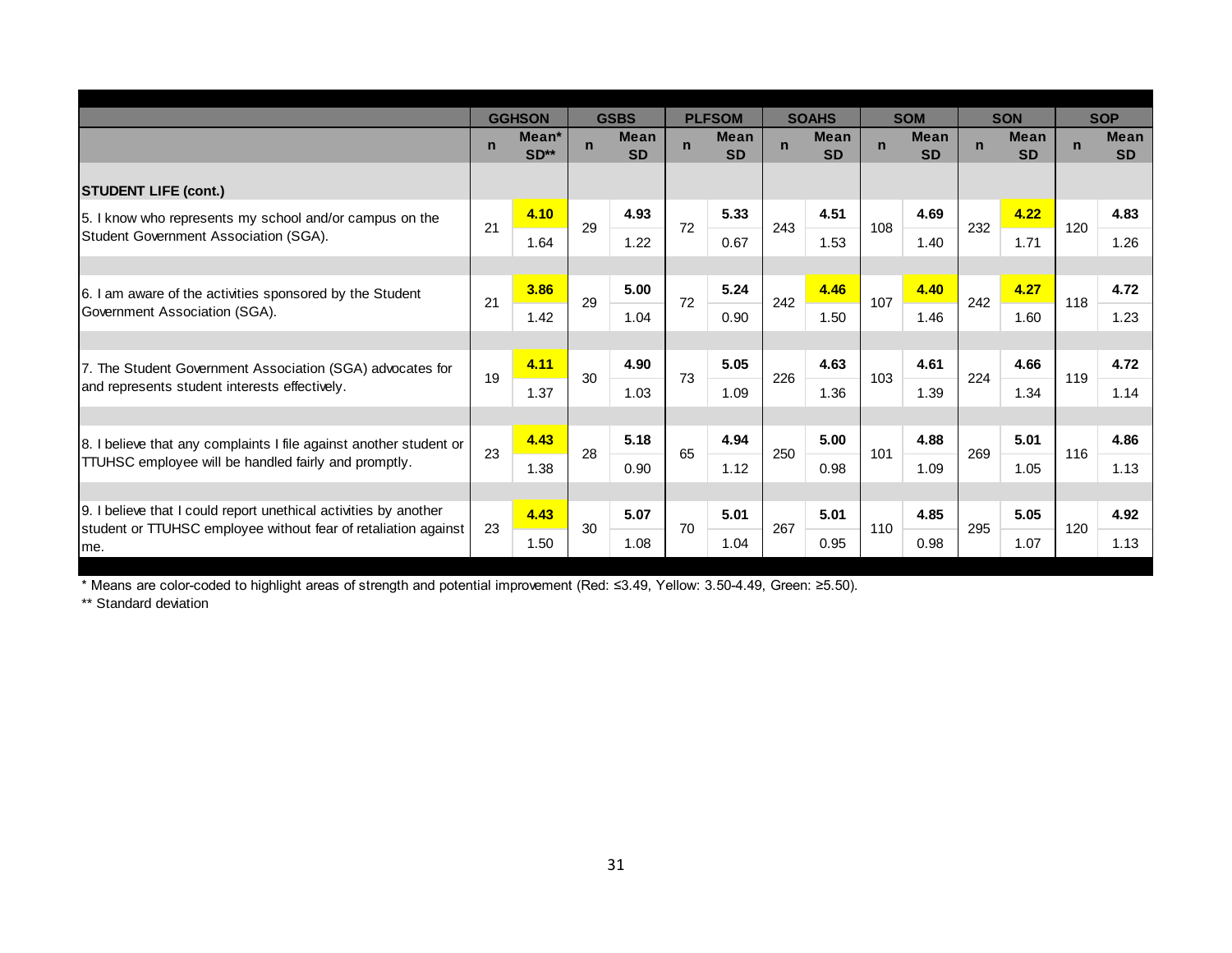|                                                                      |             | <b>GGHSON</b>               |             | <b>GSBS</b>              |              | <b>PLFSOM</b>            |             | <b>SOAHS</b>             |              | <b>SOM</b>               |             | <b>SON</b>               |             | <b>SOP</b>               |
|----------------------------------------------------------------------|-------------|-----------------------------|-------------|--------------------------|--------------|--------------------------|-------------|--------------------------|--------------|--------------------------|-------------|--------------------------|-------------|--------------------------|
|                                                                      | $\mathbf n$ | Mean <sup>*</sup><br>$SD**$ | $\mathbf n$ | <b>Mean</b><br><b>SD</b> | $\mathsf{n}$ | <b>Mean</b><br><b>SD</b> | $\mathbf n$ | <b>Mean</b><br><b>SD</b> | $\mathsf{n}$ | <b>Mean</b><br><b>SD</b> | $\mathbf n$ | <b>Mean</b><br><b>SD</b> | $\mathbf n$ | <b>Mean</b><br><b>SD</b> |
| <b>STUDENT LIFE (cont.)</b>                                          |             |                             |             |                          |              |                          |             |                          |              |                          |             |                          |             |                          |
| 10. I am satisfied with the quality of instruction that I receive at | 23          | 3.91                        |             | 5.03                     | 73           | 5.19                     | 284         | 5.14                     |              | 4.66                     | 318         | 5.12                     |             | 4.95                     |
| <b>TTUHSC.</b>                                                       |             | 1.65                        | 31          | 1.08                     |              | 0.81                     |             | 0.96                     | 113          | 1.17                     |             | 0.99                     | 125         | 0.97                     |
|                                                                      |             |                             |             |                          |              |                          |             |                          |              |                          |             |                          |             |                          |
|                                                                      | 23          | 4.74                        | 31          | 5.39                     | 72           | 5.47                     | 282         | 5.30                     | 112          | 4.97                     | 313         | 5.22                     | 124         | 5.16                     |
| 11. I have adequate access to my instructors outside of class.       |             | 1.10                        |             | 0.72                     |              | 0.63                     |             | 0.80                     |              | 1.04                     |             | 0.94                     |             | 0.80                     |
|                                                                      |             |                             |             |                          |              |                          |             |                          |              |                          |             |                          |             |                          |
| 12. My instructors are concerned about my academic                   | 22          | 5.05                        | 31          | 5.32                     | 73           | 5.37                     | 285         | 5.35                     | 113          | 4.85                     | 319         | 5.26                     | 124         | 5.19                     |
| success.                                                             |             | 1.25                        |             | 1.01                     |              | 0.91                     |             | 0.82                     |              | 1.34                     |             | 0.97                     |             | 0.90                     |
|                                                                      |             |                             |             |                          |              |                          |             |                          |              |                          |             |                          |             |                          |
|                                                                      | 22          | 5.00                        | 31          | 5.16                     | 73           | 5.44                     | 285         | 5.34                     | 112          | 4.92                     | 321         | 5.27                     | 125         | 5.15                     |
| 13. My instructors care about my professional success.               |             | 1.02                        |             | 1.21                     |              | 0.82                     |             | 0.90                     |              | 1.22                     |             | 0.93                     |             | 0.93                     |
|                                                                      |             |                             |             |                          |              |                          |             |                          |              |                          |             |                          |             |                          |
| 14. I would recommend my degree program to a friend or family        | 23          | 4.09                        | 31          | 5.26                     | 73           | 5.36                     | 285         | 5.29                     | 110          | 4.89                     | 322         | 5.22                     | 125         | 4.95                     |
| member.                                                              |             | 1.78                        |             | 0.86                     |              | 0.89                     |             | 1.05                     |              | 1.24                     |             | 1.11                     |             | 1.24                     |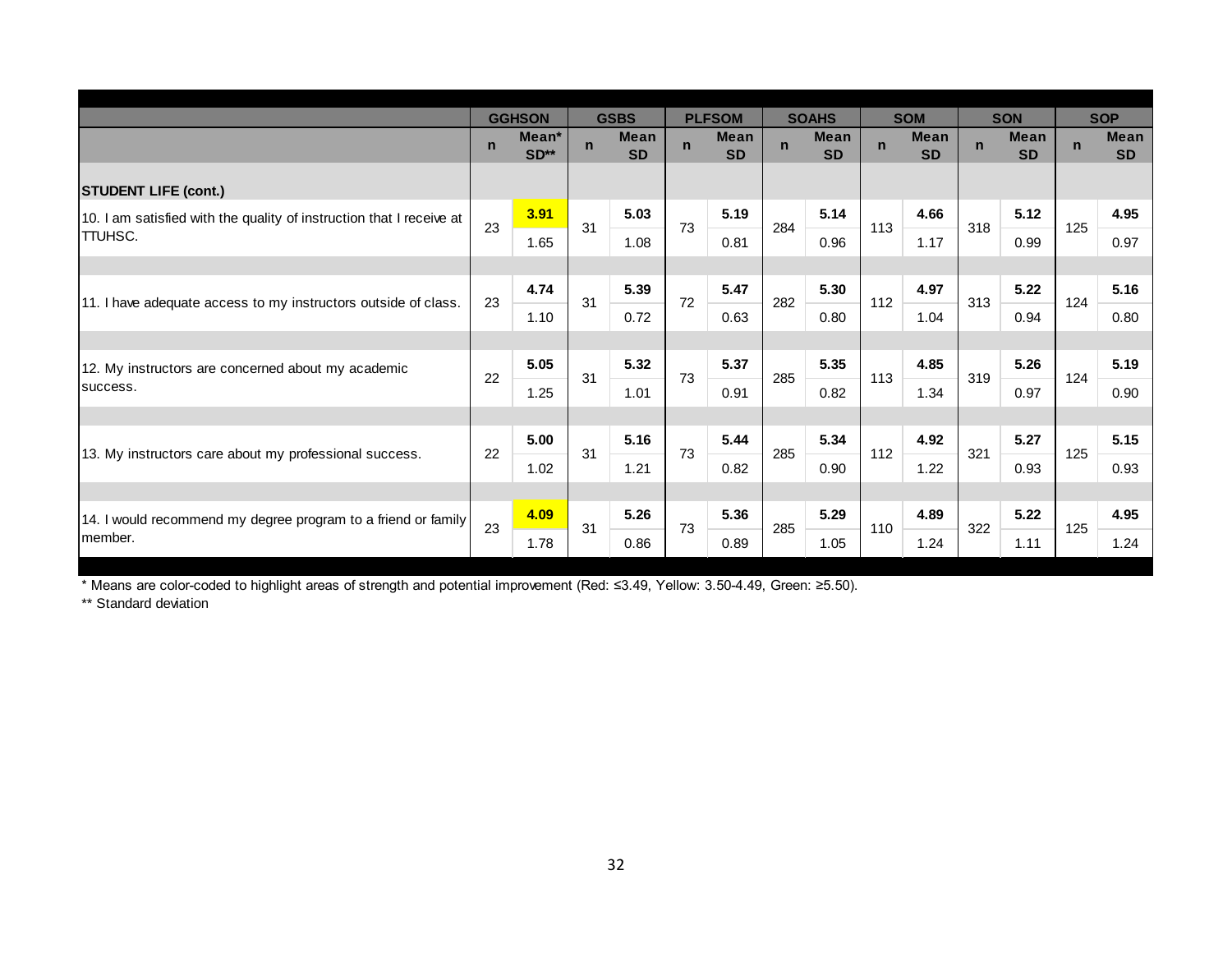|                                                                                                 |              | <b>GGHSON</b>               |             | <b>GSBS</b>              |             | <b>PLFSOM</b>            |             | <b>SOAHS</b>             |              | <b>SOM</b>               |             | <b>SON</b>               |             | <b>SOP</b>               |
|-------------------------------------------------------------------------------------------------|--------------|-----------------------------|-------------|--------------------------|-------------|--------------------------|-------------|--------------------------|--------------|--------------------------|-------------|--------------------------|-------------|--------------------------|
|                                                                                                 | $\mathsf{n}$ | Mean <sup>*</sup><br>$SD**$ | $\mathbf n$ | <b>Mean</b><br><b>SD</b> | $\mathbf n$ | <b>Mean</b><br><b>SD</b> | $\mathbf n$ | <b>Mean</b><br><b>SD</b> | $\mathsf{n}$ | <b>Mean</b><br><b>SD</b> | $\mathbf n$ | <b>Mean</b><br><b>SD</b> | $\mathbf n$ | <b>Mean</b><br><b>SD</b> |
| <b>STUDENT LIFE (cont.)</b>                                                                     |              |                             |             |                          |             |                          |             |                          |              |                          |             |                          |             |                          |
| 15. I know where to go file a complaint against another student                                 |              | 3.91                        | 30          | 4.43                     | 72          | 4.82                     | 268         | 3.90                     |              | 3.42                     |             | 4.19                     |             | 4.44                     |
| or TTUHSC employee.                                                                             | 23           | 1.50                        |             | 1.52                     |             | 1.10                     |             | 1.55                     | 112          | 1.57                     | 295         | 1.55                     | 120         | 1.28                     |
|                                                                                                 |              |                             |             |                          |             |                          |             |                          |              |                          |             |                          |             |                          |
| 16. I am aware of possible health effects resulting from alcohol                                | 23           | 5.39                        | 31          | 5.39                     | 73          | 5.63                     | 270         | 5.51                     | 111          | 5.51                     | 307         | 5.60                     | 123         | 5.59                     |
| and drug use.                                                                                   |              | 0.66                        |             | 0.62                     |             | 0.57                     |             | 0.68                     |              | 0.70                     |             | 0.64                     |             | 0.54                     |
|                                                                                                 |              |                             |             |                          |             |                          |             |                          |              |                          |             |                          |             |                          |
| 17. I know about existing standards of conduct and sanctions                                    | 23           | 5.30                        | 31          | 5.16                     | 72          | 5.31                     | 273         | 5.23                     | 110          | 5.01                     | 303         | 5.42                     | 123         | 5.38                     |
| regarding alcohol and illegal drugs.                                                            |              | 0.63                        |             | 0.90                     |             | 0.99                     |             | 0.99                     |              | 1.10                     |             | 0.87                     |             | 0.76                     |
|                                                                                                 |              |                             |             |                          |             |                          |             |                          |              |                          |             |                          |             |                          |
| 18. I have sufficient opportunities to interact with students from                              |              | 4.18                        | 31          | 3.97                     | 68          | 3.97                     | 244         | 4.19                     | 108          | 3.97                     | 263         | 4.56                     | 122         | 4.00                     |
| other TTUHSC schools (i.e. Medicine, Allied Health, Nursing,<br>Pharmacy, Biomedical Sciences). | 22           | 1.47                        |             | 1.83                     |             | 1.62                     |             | 1.53                     |              | 1.59                     |             | 1.46                     |             | 1.49                     |
|                                                                                                 |              |                             |             |                          |             |                          |             |                          |              |                          |             |                          |             |                          |
| 19. I have sufficient opportunities to learn about, from, and with                              |              | 4.35                        | 31          | 4.13                     | 72          | 4.64                     | 258         | 4.45                     | 110          | 4.07                     | 287         | 4.86                     | 124         | 4.29                     |
| students and/or practitioners from other healthcare<br>professions.                             | 23           | 1.34                        |             | 1.75                     |             | 1.38                     |             | 1.45                     |              | 1.56                     |             | 1.28                     |             | 1.34                     |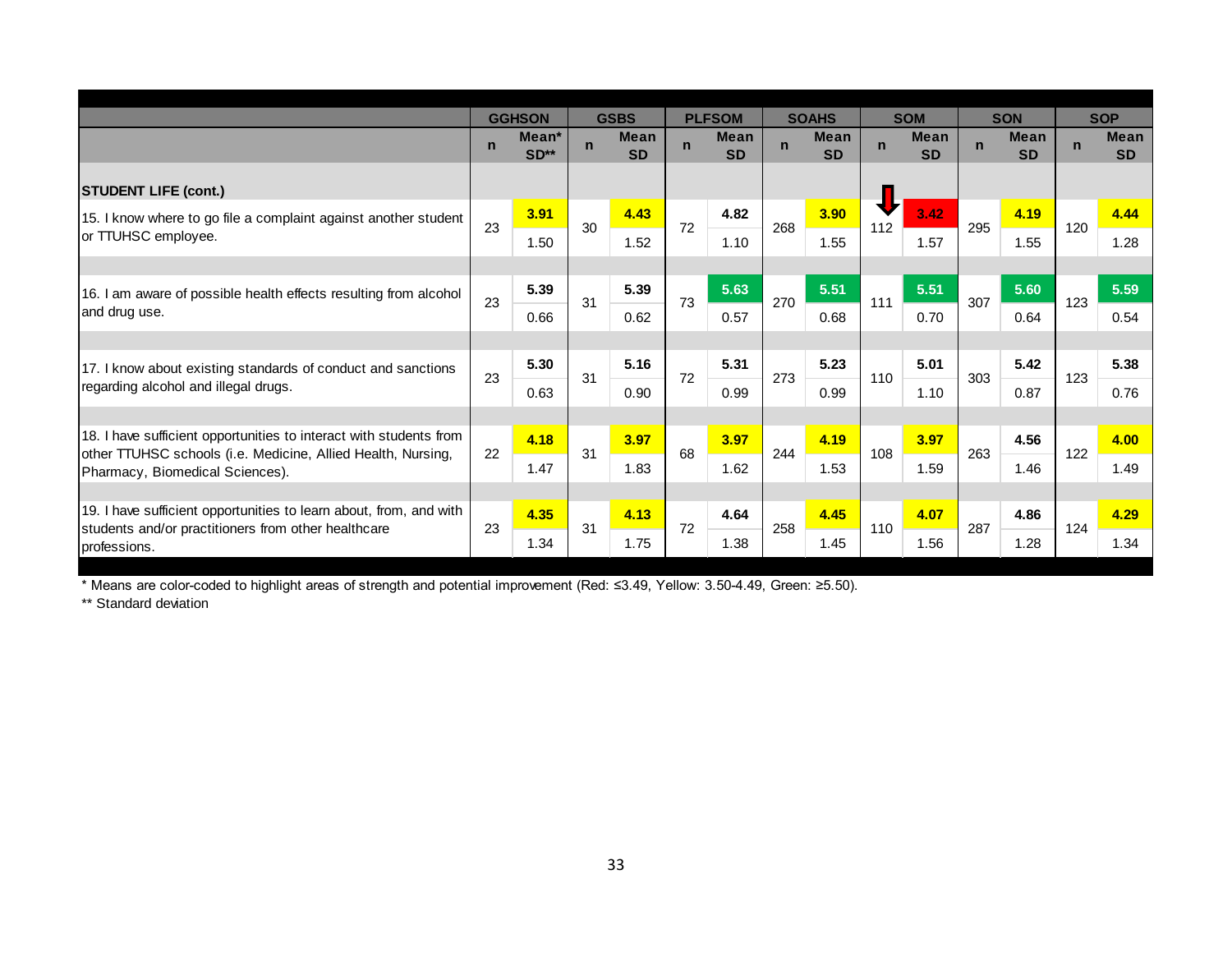## **APPENDIX C. RESULTS BY CAMPUS**

|                                                             |             | лі і січріл сі інсэрсіэ рі слічі рэ |             |                   |             |                                   |             |                   |             |                          |    |                   |    |                   |             |                          |
|-------------------------------------------------------------|-------------|-------------------------------------|-------------|-------------------|-------------|-----------------------------------|-------------|-------------------|-------------|--------------------------|----|-------------------|----|-------------------|-------------|--------------------------|
|                                                             |             | <b>ABILENE</b>                      |             | <b>AMARILLO</b>   |             | <b>DALLAS/FT.</b><br><b>WORTH</b> |             | <b>EL PASO</b>    |             | <b>LUBBOCK</b>           |    | <b>MIDLAND</b>    |    | <b>ODESSA</b>     |             | <b>DISTANCE</b>          |
|                                                             | $\mathbf n$ | Mean*<br>$SD**$                     | $\mathbf n$ | Mean<br><b>SD</b> | $\mathbf n$ | <b>Mean</b><br><b>SD</b>          | $\mathbf n$ | Mean<br><b>SD</b> | $\mathbf n$ | <b>Mean</b><br><b>SD</b> | n  | Mean<br><b>SD</b> | n  | Mean<br><b>SD</b> | $\mathbf n$ | <b>Mean</b><br><b>SD</b> |
| <b>OVERALL SATISFACTION</b>                                 |             |                                     |             |                   |             |                                   |             |                   |             |                          |    |                   |    |                   |             |                          |
| Overall, how satisfied are you with your studies at TTUHSC? | 79          | 5.00                                | 122         | 4.85              | 26          | 4.88                              | 83          | 5.20              | 358         | 5.15                     | 38 | 4.50              | 50 | 4.78              | 310         | 5.17                     |
|                                                             |             | 1.03                                |             | 1.07              |             | 0.86                              |             | 0.82              |             | 0.99                     |    | 1.13              |    | 0.71              |             | 1.09                     |

\* Means are color-coded to highlight areas of strength and potential improvement (Red: ≤3.49, Yellow: 3.50-4.49, Green: ≥5.50).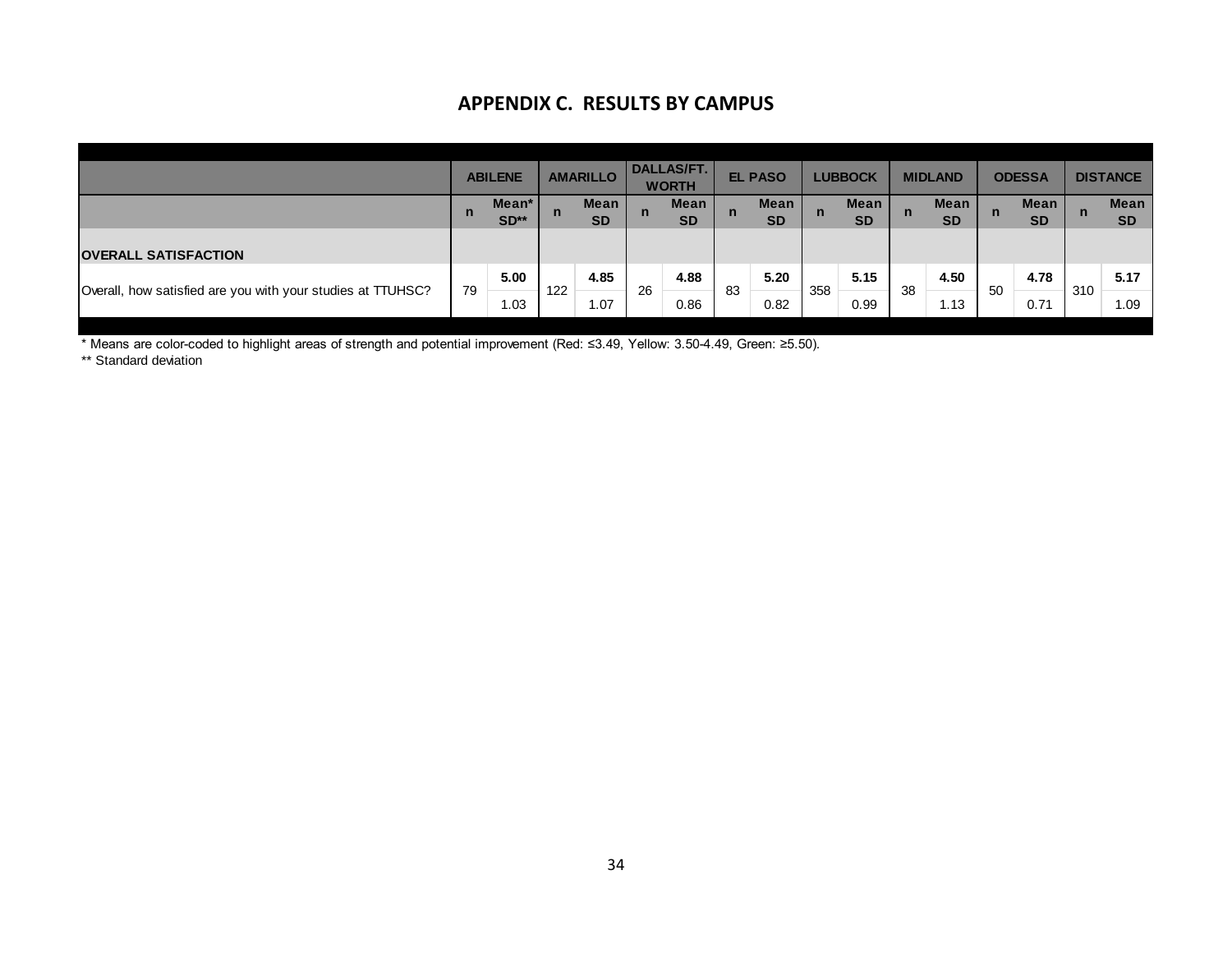|                                                                   |             | <b>ABILENE</b>  |             | <b>AMARILLO</b>       |             | <b>DALLAS/FT.</b><br><b>WORTH</b> |             | <b>EL PASO</b>        |             | <b>LUBBOCK</b>        |             | <b>MIDLAND</b>        |             | <b>ODESSA</b>         |             | <b>DISTANCE</b>       |
|-------------------------------------------------------------------|-------------|-----------------|-------------|-----------------------|-------------|-----------------------------------|-------------|-----------------------|-------------|-----------------------|-------------|-----------------------|-------------|-----------------------|-------------|-----------------------|
|                                                                   | $\mathbf n$ | Mean*<br>$SD**$ | $\mathbf n$ | <b>Mean</b><br>$SD**$ | $\mathbf n$ | <b>Mean</b><br>$SD**$             | $\mathbf n$ | <b>Mean</b><br>$SD**$ | $\mathbf n$ | <b>Mean</b><br>$SD**$ | $\mathbf n$ | <b>Mean</b><br>$SD**$ | $\mathbf n$ | <b>Mean</b><br>$SD**$ | $\mathbf n$ | <b>Mean</b><br>$SD**$ |
| <b>ISTUDENT SUPPORT SERVICES</b>                                  |             |                 |             |                       |             |                                   |             |                       |             |                       |             |                       |             |                       |             |                       |
| 1. Information about student health insurance plans               | 60          | 4.72            | 84          | 4.54                  | 20          | 4.35                              | 61          | 4.59                  | 238         | 4.33                  | 23          | 4.43                  | 39          | 4.08                  | 74          | 4.74                  |
|                                                                   |             | 1.14            |             | 1.18                  |             | 1.23                              |             | 1.24                  |             | 1.23                  |             | 1.20                  |             | 1.13                  |             | 1.15                  |
|                                                                   |             |                 |             |                       |             |                                   |             |                       |             |                       |             |                       |             |                       |             |                       |
| 2. Availability of student health care providers in the network   | 54          | 4.76            | 81          | 4.70                  | 20          | 4.40                              | 56          | 4.70                  | 231         | 4.52                  | 20          | 4.45                  | 35          | 3.97                  | 61          | 4.87                  |
|                                                                   |             | 1.10            |             | 1.04                  |             | 1.19                              |             | 1.22                  |             | 1.13                  |             | 1.23                  |             | 1.04                  |             | 1.06                  |
|                                                                   |             |                 |             |                       |             |                                   |             |                       |             |                       |             |                       |             |                       |             |                       |
| 3. Information about medical health services (e.g., visits to     | 63          | 4.78            | 92          | 4.51                  | 23          | 4.35                              | 69          | 4.67                  | 250         | 4.38                  | 23          | 4.30                  | 43          | 4.00                  | 64          | 4.72                  |
| family practice clinic)                                           |             | 1.21            |             | 1.11                  |             | 1.15                              |             | 1.09                  |             | 1.19                  |             | 1.40                  |             | 1.05                  |             | 1.20                  |
|                                                                   |             |                 |             |                       |             |                                   |             |                       |             |                       |             |                       |             |                       |             |                       |
| 4. Information about available counseling services (e.g., dealing | 66          | 4.97            | 87          | 4.63                  | 21          | 4.76                              | 66          | 4.58                  | 253         | 4.55                  | 21          | 4.14                  | 39          | 4.00                  | 97          | 4.70                  |
| with unfamiliar or stressful situations)                          |             | 0.99            |             | 1.13                  |             | 0.83                              |             | 1.23                  |             | 1.11                  |             | 1.53                  |             | 1.12                  |             | 1.26                  |
|                                                                   |             |                 |             |                       |             |                                   |             |                       |             |                       |             |                       |             |                       |             |                       |
| 5. Information about available resources for alcohol and drug     | 56          | 4.95            | 73          | 4.73                  | 17          | 4.71                              | 48          | 4.81                  | 208         | 4.54                  | 17          | 4.24                  | 29          | 4.24                  | 67          | 4.85                  |
| problems (e.g., counseling, treatment)                            |             | 0.98            |             | 1.02                  |             | 0.92                              |             | 1.07                  |             | 1.15                  |             | 1.39                  |             | 0.83                  |             | 1.22                  |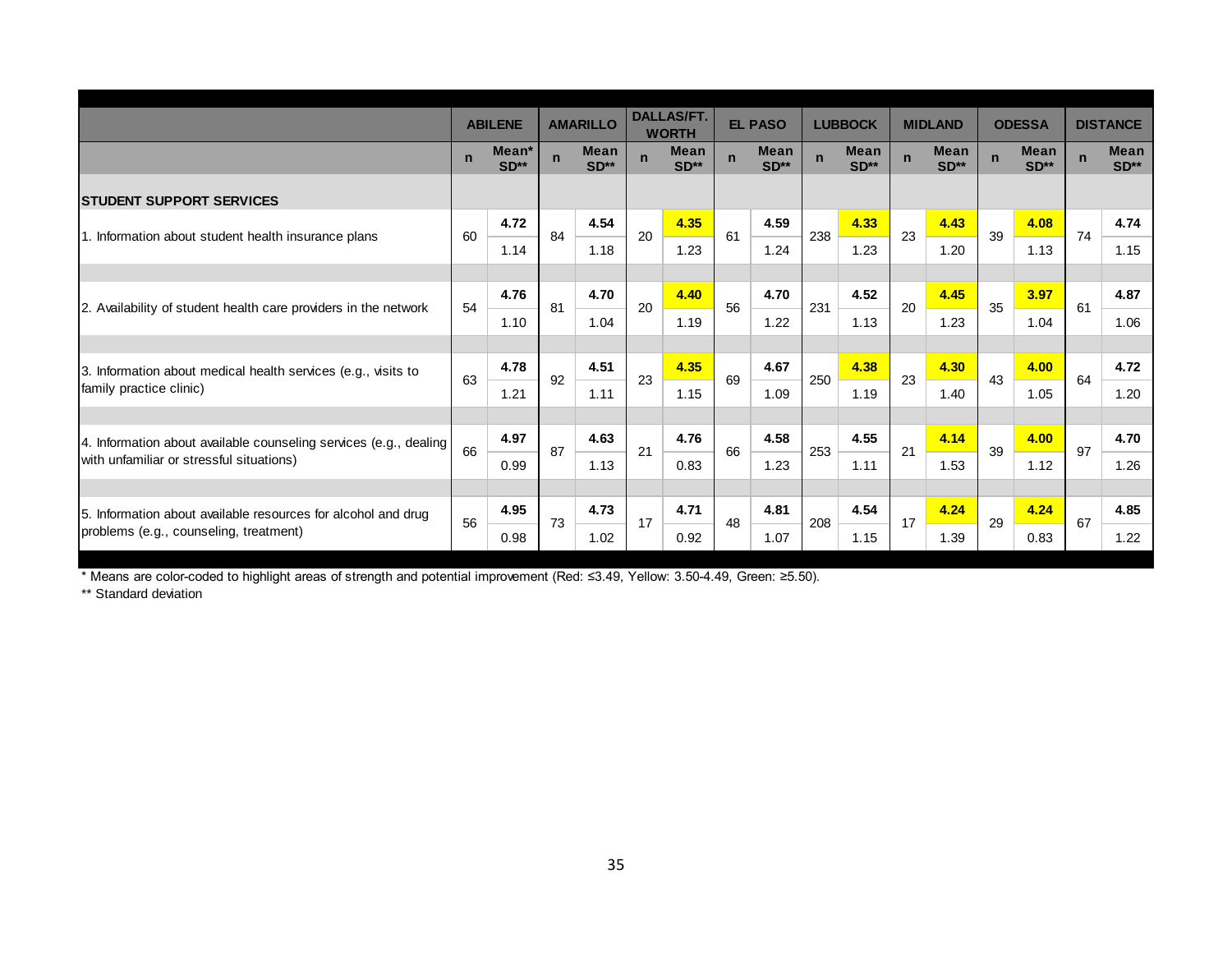|                                                   |             | <b>ABILENE</b>  |             | <b>AMARILLO</b>   |             | <b>DALLAS/FT.</b><br><b>WORTH</b> |             | <b>EL PASO</b>           |             | <b>LUBBOCK</b>    |             | <b>MIDLAND</b>    |             | <b>ODESSA</b>     |             | <b>DISTANCE</b>   |
|---------------------------------------------------|-------------|-----------------|-------------|-------------------|-------------|-----------------------------------|-------------|--------------------------|-------------|-------------------|-------------|-------------------|-------------|-------------------|-------------|-------------------|
|                                                   | $\mathbf n$ | Mean*<br>$SD**$ | $\mathbf n$ | Mean<br><b>SD</b> | $\mathbf n$ | <b>Mean</b><br><b>SD</b>          | $\mathbf n$ | <b>Mean</b><br><b>SD</b> | $\mathbf n$ | Mean<br><b>SD</b> | $\mathbf n$ | Mean<br><b>SD</b> | $\mathbf n$ | Mean<br><b>SD</b> | $\mathbf n$ | Mean<br><b>SD</b> |
| <b>REGISTRAR</b>                                  |             |                 |             |                   |             |                                   |             |                          |             |                   |             |                   |             |                   |             |                   |
| 1. Helpfulness of employees in Registrar's office | 67          | 5.21            | 90          | 5.12              | 22          | 4.95                              | 58          | 5.38                     | 281         | 5.26              | 33          | 5.00              | 41          | 4.66              | 252         | 5.10              |
|                                                   |             | 0.86            |             | 0.87              |             | 0.79                              |             | 0.72                     |             | 0.77              |             | 0.75              |             | 1.06              |             | 0.84              |
|                                                   |             |                 |             |                   |             |                                   |             |                          |             |                   |             |                   |             |                   |             |                   |
| 2. Communication about the registration process   | 73          | 5.22            | 103         | 5.11              | 24          | 4.71                              | 69          | 5.20                     | 306         | 5.10              | 34          | 5.00              | 44          | 4.73              | 276         | 5.04              |
|                                                   |             | 0.92            |             | 0.87              |             | 0.91                              |             | 0.76                     |             | 0.91              |             | 0.89              |             | 0.97              |             | 0.94              |
|                                                   |             |                 |             |                   |             |                                   |             |                          |             |                   |             |                   |             |                   |             |                   |
| 3. Ease of registering for classes                | 74          | 5.26            | 105         | 5.25              | 24          | 4.33                              | 75          | 5.37                     | 320         | 5.33              | 35          | 5.23              | 45          | 5.20              | 283         | 5.25              |
|                                                   |             | 1.06            |             | 0.89              |             | 1.17                              |             | 0.77                     |             | 0.82              |             | 0.77              |             | 0.87              |             | 0.89              |
|                                                   |             |                 |             |                   |             |                                   |             |                          |             |                   |             |                   |             |                   |             |                   |
| 4. Wait time for receiving a requested transcript | 54          | 5.28            | 71          | 5.07              | 15          | 4.87                              | 43          | 5.60                     | 226         | 5.28              | 22          | 5.18              | 39          | 5.05              | 143         | 5.19              |
|                                                   |             | 0.83            |             | 1.07              |             | 0.83                              |             | 0.54                     |             | 0.78              |             | 0.66              |             | 0.56              |             | 0.74              |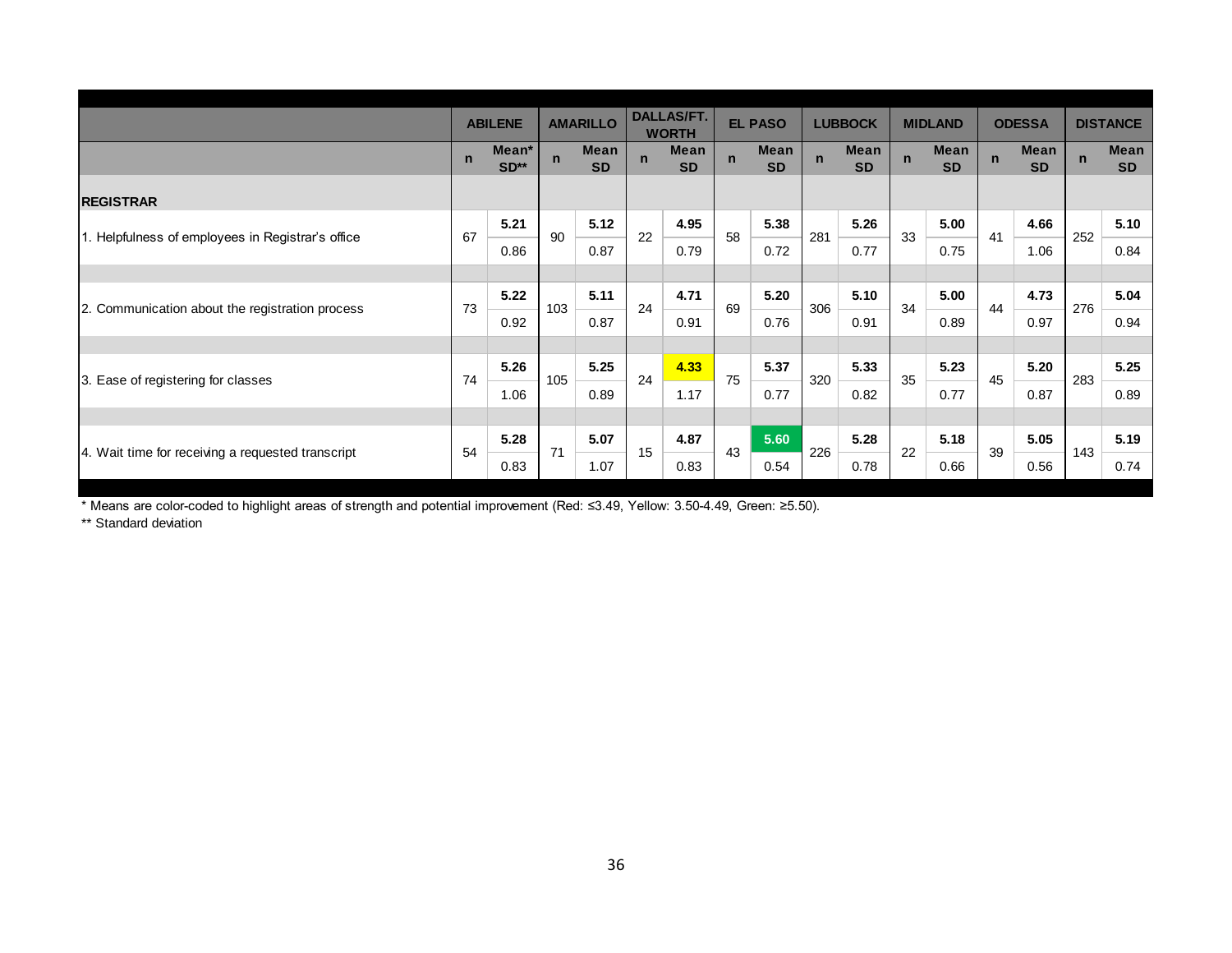|                                            |              | <b>ABILENE</b>  |             | <b>AMARILLO</b>   |              | DALLAS/FT.<br><b>WORTH</b> |                | <b>EL PASO</b>    |             | <b>LUBBOCK</b> |             | <b>MIDLAND</b>    |              | <b>ODESSA</b>     |              | <b>DISTANCE</b>   |
|--------------------------------------------|--------------|-----------------|-------------|-------------------|--------------|----------------------------|----------------|-------------------|-------------|----------------|-------------|-------------------|--------------|-------------------|--------------|-------------------|
|                                            | $\mathsf{n}$ | Mean*<br>$SD**$ | $\mathbf n$ | Mean<br><b>SD</b> | $\mathsf{n}$ | Mean<br><b>SD</b>          | $\overline{p}$ | Mean<br><b>SD</b> | $\mathbf n$ | Mean<br>SD     | $\mathbf n$ | Mean<br><b>SD</b> | $\mathsf{n}$ | Mean<br><b>SD</b> | $\mathsf{n}$ | Mean<br><b>SD</b> |
| <b>FINANCIAL AID</b>                       |              |                 |             |                   |              |                            |                |                   |             |                |             |                   |              |                   |              |                   |
| 1. Helpfulness of Financial Aid employees  | 73           | 5.10<br>1.13    | 97          | 5.12<br>0.87      | 23           | 5.26<br>0.62               | 70             | 5.43<br>0.77      | 284         | 5.24<br>0.81   | 32          | 5.13<br>0.61      | 39           | 4.79<br>1.06      | 197          | 5.25<br>0.86      |
| 2. My awareness of financial aid options   | 74           | 5.00            | 102         | 4.83              | 24           | 5.08                       | 73             | 5.08              | 302         | 4.81           | 33          | 4.79              | 44           | 4.80              | 224          | 5.00              |
|                                            |              | 1.07            |             | 1.08              |              | 0.65                       |                | 1.19              |             | 1.11           |             | 0.99              |              | 1.17              |              | 1.05              |
| 3. Efficiency of the financial aid process | 74           | 4.95            | 101         | 4.98              | 24           | 5.08                       | $72\,$         | 5.18              | 289         | 4.97           | 33          | 5.00              | 41           | 4.93              | 205          | 5.18              |
|                                            |              | 1.11            |             | 0.91              |              | 0.65                       |                | 1.14              |             | 1.00           |             | 1.00              |              | 1.03              |              | 0.93              |
|                                            |              |                 |             |                   |              |                            |                |                   |             |                |             |                   |              |                   |              |                   |
|                                            |              |                 |             | 37                |              |                            |                |                   |             |                |             |                   |              |                   |              |                   |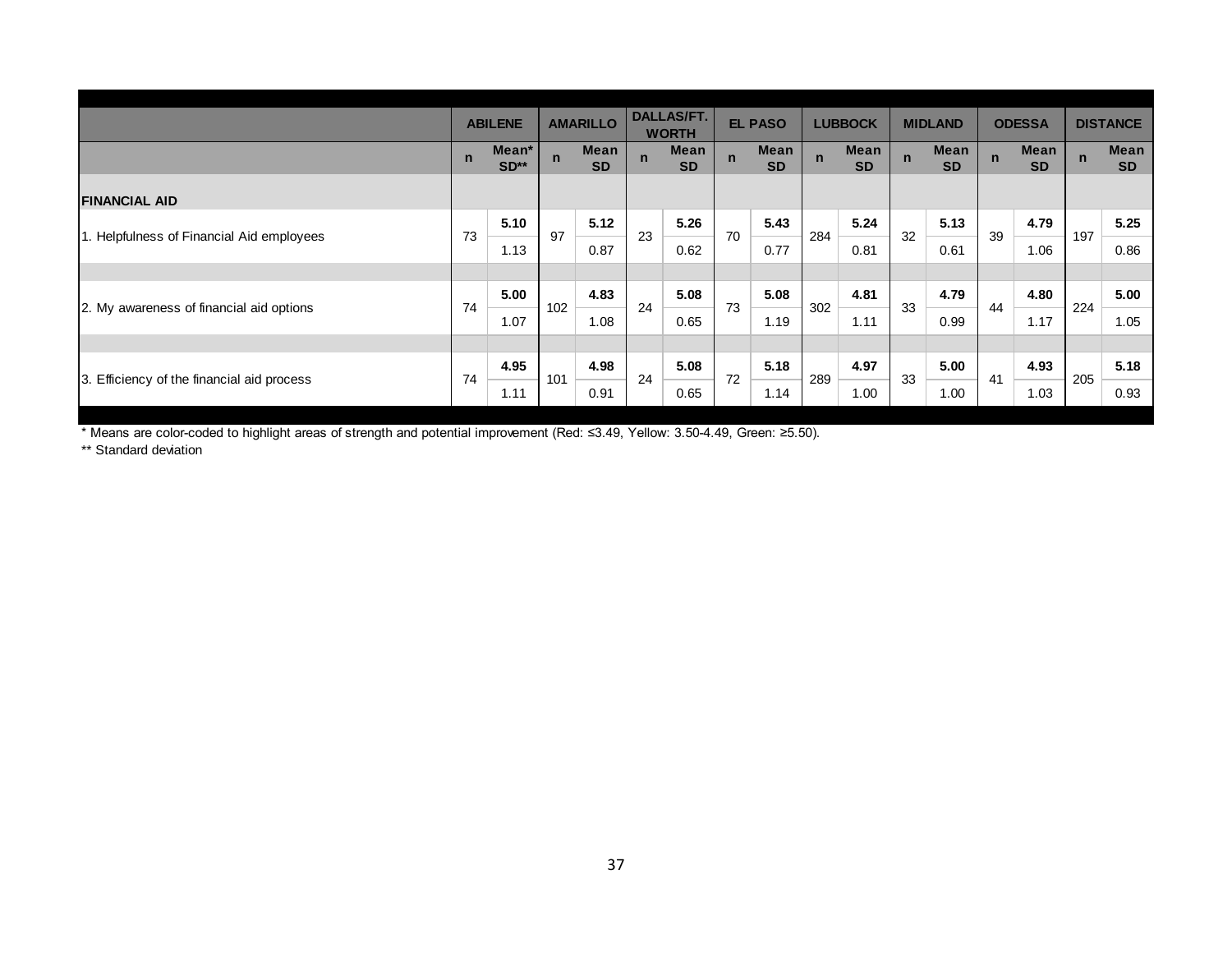|                                                                  |             | <b>ABILENE</b>    |             | <b>AMARILLO</b>   |             | <b>DALLAS/FT.</b><br><b>WORTH</b> |             | <b>EL PASO</b>           |             | <b>LUBBOCK</b>    |             | <b>MIDLAND</b>    |             | <b>ODESSA</b>     |             | <b>DISTANCE</b>   |
|------------------------------------------------------------------|-------------|-------------------|-------------|-------------------|-------------|-----------------------------------|-------------|--------------------------|-------------|-------------------|-------------|-------------------|-------------|-------------------|-------------|-------------------|
|                                                                  | $\mathbf n$ | Mean**<br>$SD***$ | $\mathbf n$ | Mean<br><b>SD</b> | $\mathbf n$ | <b>Mean</b><br><b>SD</b>          | $\mathbf n$ | <b>Mean</b><br><b>SD</b> | $\mathbf n$ | Mean<br><b>SD</b> | $\mathbf n$ | Mean<br><b>SD</b> | $\mathbf n$ | Mean<br><b>SD</b> | $\mathbf n$ | Mean<br><b>SD</b> |
| <b>STUDENT AFFAIRS</b>                                           |             |                   |             |                   |             |                                   |             |                          |             |                   |             |                   |             |                   |             |                   |
| 1. Helpfulness of office employees in the Student Affairs office | 74          | 5.59              | 101         | 5.43              | 24          | 5.21                              | 78          | 5.83                     | 289         | 5.31              | 30          | 4.57              | 37          | 4.68              | 176         | 5.19              |
| or of the Student Affairs liaison for your specific school       |             | 0.57              |             | 0.79              |             | 0.83                              |             | 0.47                     |             | 0.78              |             | 1.33              |             | 1.27              |             | 0.91              |
|                                                                  |             |                   |             |                   |             |                                   |             |                          |             |                   |             |                   |             |                   |             |                   |
| 2. Wait time for services and/or responses                       | 74          | 5.54              | 100         | 5.37              | 24          | 5.17                              | 78          | 5.74                     | 280         | 5.21              | 28          | 4.61              | 37          | 4.76              | 176         | 5.15              |
|                                                                  |             | 0.58              |             | 0.81              |             | 0.76                              |             | 0.44                     |             | 0.81              |             | 1.31              |             | 0.86              |             | 0.93              |
|                                                                  |             |                   |             |                   |             |                                   |             |                          |             |                   |             |                   |             |                   |             |                   |
| 3. Assistance in transitioning to a regional campus*             | 51          | 5.55              | 78          | 5.31              | 22          | 5.23                              | 38          | 5.68                     | 161         | 5.16              | 22          | 4.86              | 37          | 4.54              |             |                   |
|                                                                  |             | 0.61              |             | 0.90              |             | 0.69                              |             | 0.47                     |             | 0.83              |             | 1.25              |             | 1.22              |             |                   |

\* Distance students from SOAHS, SON, and GGHSON did not evaluate this statement.

\*\* Means are color-coded to highlight areas of strength and potential improvement (Red: ≤3.49, Yellow: 3.50-4.49, Green: ≥5.50).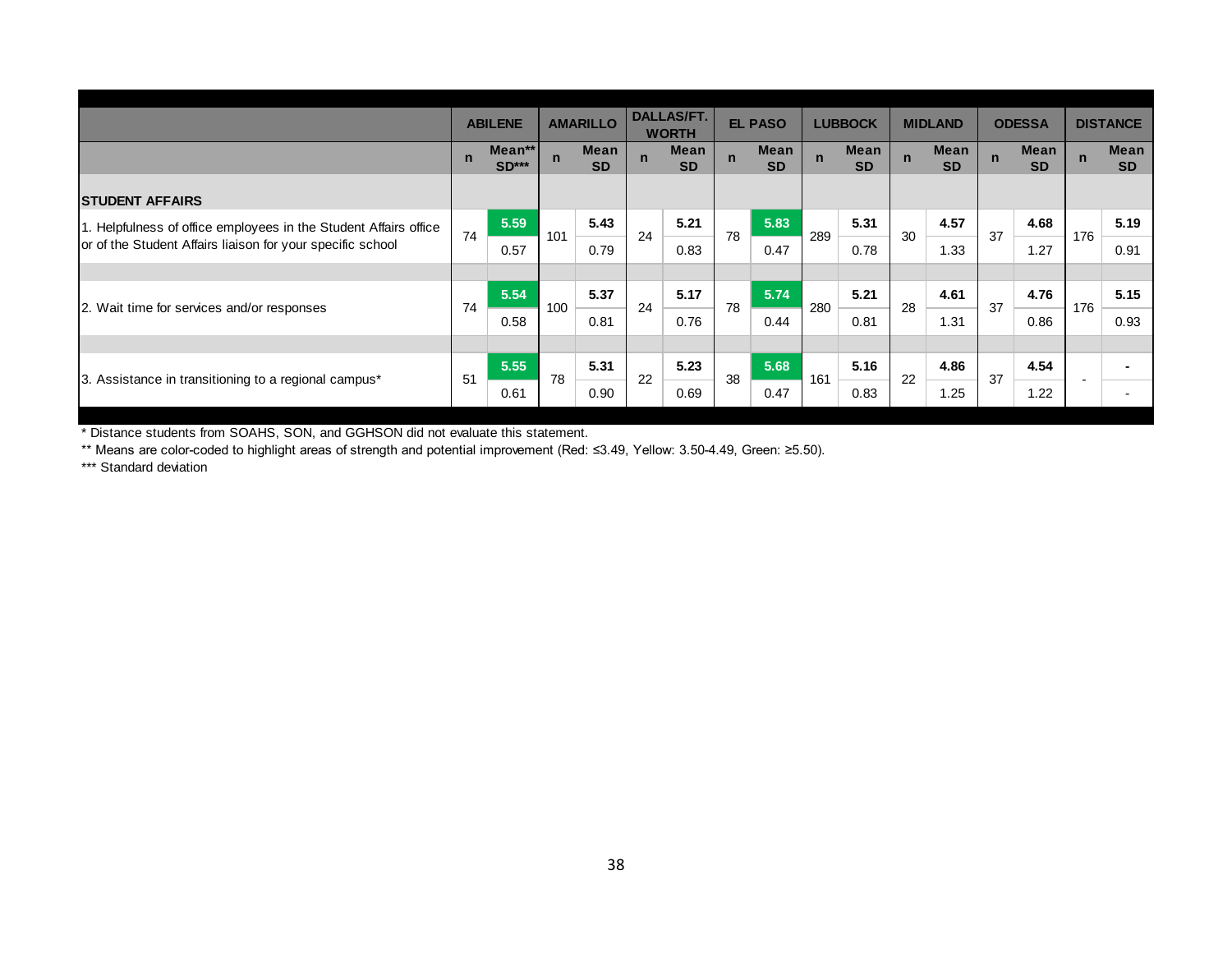|                                                       |             | <b>ABILENE</b>  |             | <b>AMARILLO</b>   |             | <b>DALLAS/FT.</b><br><b>WORTH</b> |             | <b>EL PASO</b>    |             | <b>LUBBOCK</b>    |             | <b>MIDLAND</b>    |             | <b>ODESSA</b>     |             | <b>DISTANCE</b>   |
|-------------------------------------------------------|-------------|-----------------|-------------|-------------------|-------------|-----------------------------------|-------------|-------------------|-------------|-------------------|-------------|-------------------|-------------|-------------------|-------------|-------------------|
|                                                       | $\mathbf n$ | Mean*<br>$SD**$ | $\mathbf n$ | Mean<br><b>SD</b> | $\mathbf n$ | Mean<br><b>SD</b>                 | $\mathbf n$ | Mean<br><b>SD</b> | $\mathbf n$ | Mean<br><b>SD</b> | $\mathbf n$ | Mean<br><b>SD</b> | $\mathbf n$ | Mean<br><b>SD</b> | $\mathbf n$ | Mean<br><b>SD</b> |
| <b>STUDENT BUSINESS SERVICES</b>                      |             |                 |             |                   |             |                                   |             |                   |             |                   |             |                   |             |                   |             |                   |
|                                                       | 69          | 5.39            | 90          | 5.10              | 19          | 5.05                              | 43          | 5.37              | 272         | 5.15              | 28          | 4.64              | 37          | 4.73              | 228         | 5.13              |
| 1. Helpfulness of Student Business Services employees |             | 0.57            |             | 0.94              |             | 0.71                              |             | 0.69              |             | 0.82              |             | 1.16              |             | 0.84              |             | 0.84              |
|                                                       |             |                 |             |                   |             |                                   |             |                   |             |                   |             |                   |             |                   |             |                   |
|                                                       | 69          | 5.29            | 92          | 5.05              | 19          | 4.89                              | 46          | 5.26              | 268         | 5.07              | 27          | 4.56              | 37          | 4.68              | 227         | 5.13              |
| 2. Wait time for services and/or responses            |             | 0.79            |             | 0.93              |             | 0.88                              |             | 0.77              |             | 0.86              |             | 1.19              |             | 0.85              |             | 0.82              |
|                                                       |             |                 |             |                   |             |                                   |             |                   |             |                   |             |                   |             |                   |             |                   |
| 3. Usefulness of Student Business Services website    | 70          | 5.27            | 89          | 4.98              | 18          | 4.78                              | 48          | 5.17              | 279         | 4.97              | 29          | 4.52              | 37          | 4.81              | 237         | 5.10              |
|                                                       |             | 0.76            |             | 0.90              |             | 0.94                              |             | 0.95              |             | 1.00              |             | 1.09              |             | 0.62              |             | 0.87              |
|                                                       |             |                 |             |                   |             |                                   |             |                   |             |                   |             |                   |             |                   |             |                   |
|                                                       | 73          | 5.23            | 93          | 5.04              | 22          | 4.95                              | 61          | 5.16              | 301         | 5.02              | 32          | 4.44              | 42          | 4.95              | 259         | 5.00              |
| 4. Clarity of your online account statement           |             | 0.89            |             | 0.90              |             | 0.84                              |             | 0.97              |             | 1.00              |             | 1.37              |             | 0.70              |             | 1.05              |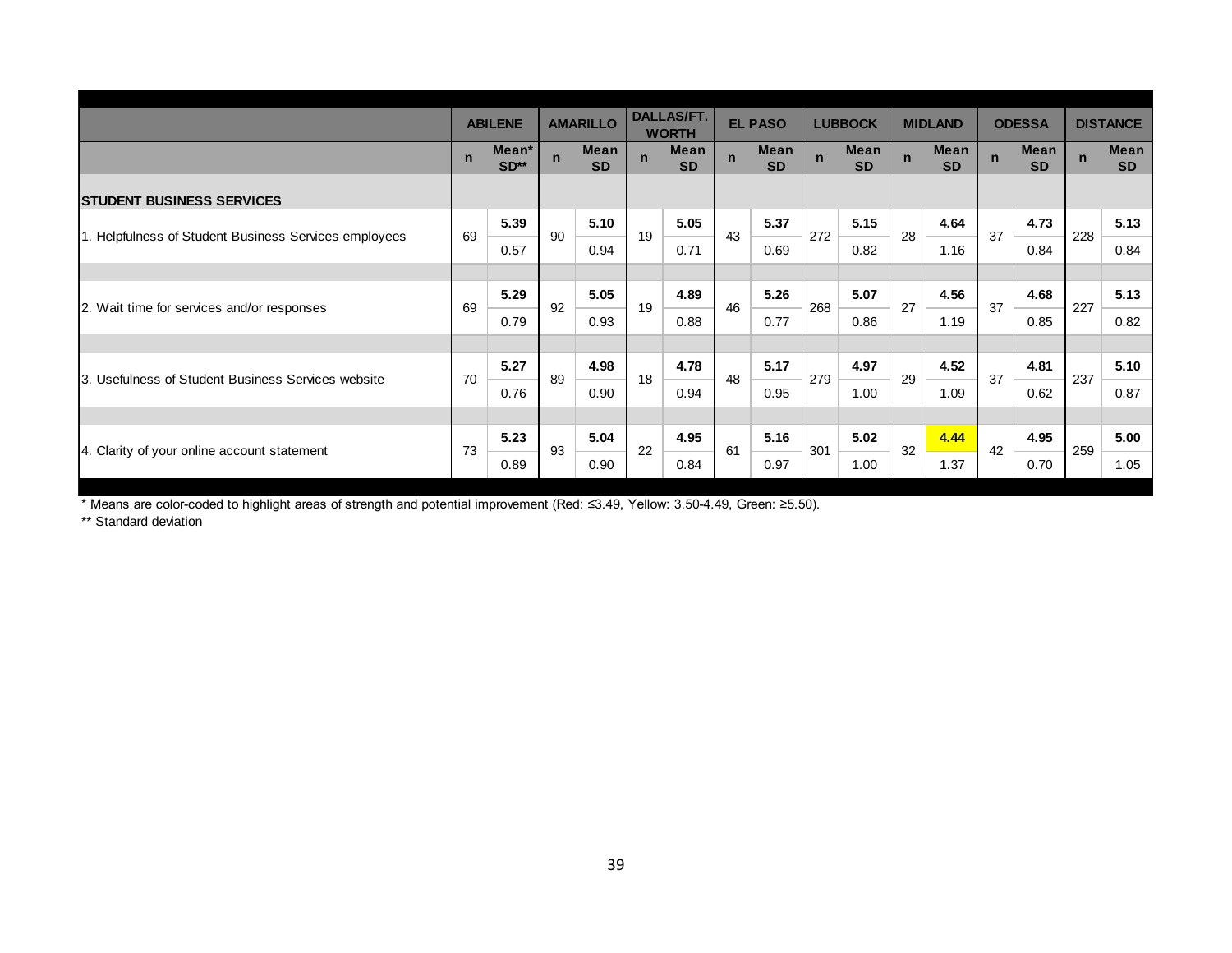|                                                                                           |             | <b>ABILENE</b>         |             | <b>AMARILLO</b>          |             | <b>DALLAS/FT.</b><br><b>WORTH</b> |             | <b>EL PASO</b>           | <b>LUBBOCK</b> |                          | <b>MIDLAND</b> |                          | <b>ODESSA</b> |                          |             | <b>DISTANCE</b>          |
|-------------------------------------------------------------------------------------------|-------------|------------------------|-------------|--------------------------|-------------|-----------------------------------|-------------|--------------------------|----------------|--------------------------|----------------|--------------------------|---------------|--------------------------|-------------|--------------------------|
|                                                                                           | $\mathbf n$ | Mean**<br><b>SD***</b> | $\mathbf n$ | <b>Mean</b><br><b>SD</b> | $\mathbf n$ | <b>Mean</b><br><b>SD</b>          | $\mathbf n$ | <b>Mean</b><br><b>SD</b> | $\mathbf n$    | <b>Mean</b><br><b>SD</b> | $\mathbf n$    | <b>Mean</b><br><b>SD</b> | $\mathbf n$   | <b>Mean</b><br><b>SD</b> | $\mathbf n$ | Mean<br><b>SD</b>        |
| <b>LIBRARY RESOURCES</b>                                                                  |             |                        |             |                          |             |                                   |             |                          |                |                          |                |                          |               |                          |             |                          |
| 1. Helpfulness of librarians                                                              | 36          | 5.06                   | 79          | 5.20                     | 14          | 5.14                              | 75          | 5.45                     | 299            | 5.29                     | 17             | 4.24                     | 44            | 5.61                     | 194         | 5.37                     |
|                                                                                           |             | 1.24                   |             | 0.93                     |             | 0.66                              |             | 0.66                     |                | 0.84                     |                | 1.75                     |               | 0.62                     |             | 0.82                     |
|                                                                                           |             |                        |             |                          |             |                                   |             |                          |                |                          |                |                          |               |                          |             |                          |
| 2. Hours of operation*                                                                    | 36          | 5.25                   | 82          | 4.44                     | 13          | 4.92                              | 74          | 4.78                     | 305            | 4.70                     | 18             | 3.56                     | 44            | 4.41                     |             | ۰                        |
|                                                                                           |             | 1.25                   |             | 1.36                     |             | 0.64                              |             | 1.24                     |                | 1.39                     |                | 2.09                     |               | 1.53                     |             | $\blacksquare$           |
|                                                                                           |             |                        |             |                          |             |                                   |             |                          |                |                          |                |                          |               |                          |             |                          |
| 3. Study facilities available in the library*                                             | 37          | 4.54                   | 84          | 4.35                     | 13          | 4.46                              | 75          | 4.68                     | 302            | 4.83                     | 19             | 3.47                     | 45            | 4.87                     |             |                          |
|                                                                                           |             | 1.50                   |             | 1.48                     |             | 1.05                              |             | 1.40                     |                | 1.22                     |                | 2.09                     |               | 1.06                     |             | $\overline{\phantom{0}}$ |
|                                                                                           |             | 4.77                   |             | 5.15                     |             | 4.86                              |             | 5.16                     |                | 5.17                     |                | 4.00                     |               | 5.39                     |             |                          |
| 4. Accessibility of <b>onsite</b> library resources (e.g. books, journals<br>in library)* | 47          |                        | 81          |                          | 14          |                                   | 75          |                          | 281            |                          | 26             |                          | 44            |                          |             |                          |
|                                                                                           |             | 1.40                   |             | 0.96                     |             | 1.29                              |             | 0.90                     |                | 0.86                     |                | 1.88                     |               | 0.58                     |             | $\overline{a}$           |
| 5. Accessibility of online library resources (e.g. books, journals                        |             | 5.41                   |             | 5.33                     |             | 5.16                              |             | 5.24                     |                | 5.20                     |                | 4.81                     |               | 5.39                     |             | 5.35                     |
| online)                                                                                   | 69          | 0.63                   | 101         | 0.78                     | 19          | 0.60                              | 79          | 0.80                     | 323            | 0.89                     | 27             | 1.18                     | 46            | 0.68                     | 267         | 0.85                     |
|                                                                                           |             |                        |             |                          |             |                                   |             |                          |                |                          |                |                          |               |                          |             |                          |
| 5. Accessibility of search software (e.g. OVID, Micromedex,                               | 67          | 5.36                   | 99          | 5.32                     | 19          | 5.37                              | 69          | 5.12                     |                | 5.25                     |                | 4.76                     |               | 5.35                     |             | 5.34                     |
| MD Consult)                                                                               |             | 0.75                   |             | 0.83                     |             | 0.50                              |             | 0.83                     | 296            | 0.79                     | 21             | 1.37                     | 43            | 0.72                     | 243         | 0.82                     |

\* Distance students from SOAHS, SON, and GGHSON did not evaluate this statement.

\*\* Means are color-coded to highlight areas of strength and potential improvement (Red: ≤3.49, Yellow: 3.50-4.49, Green: ≥5.50).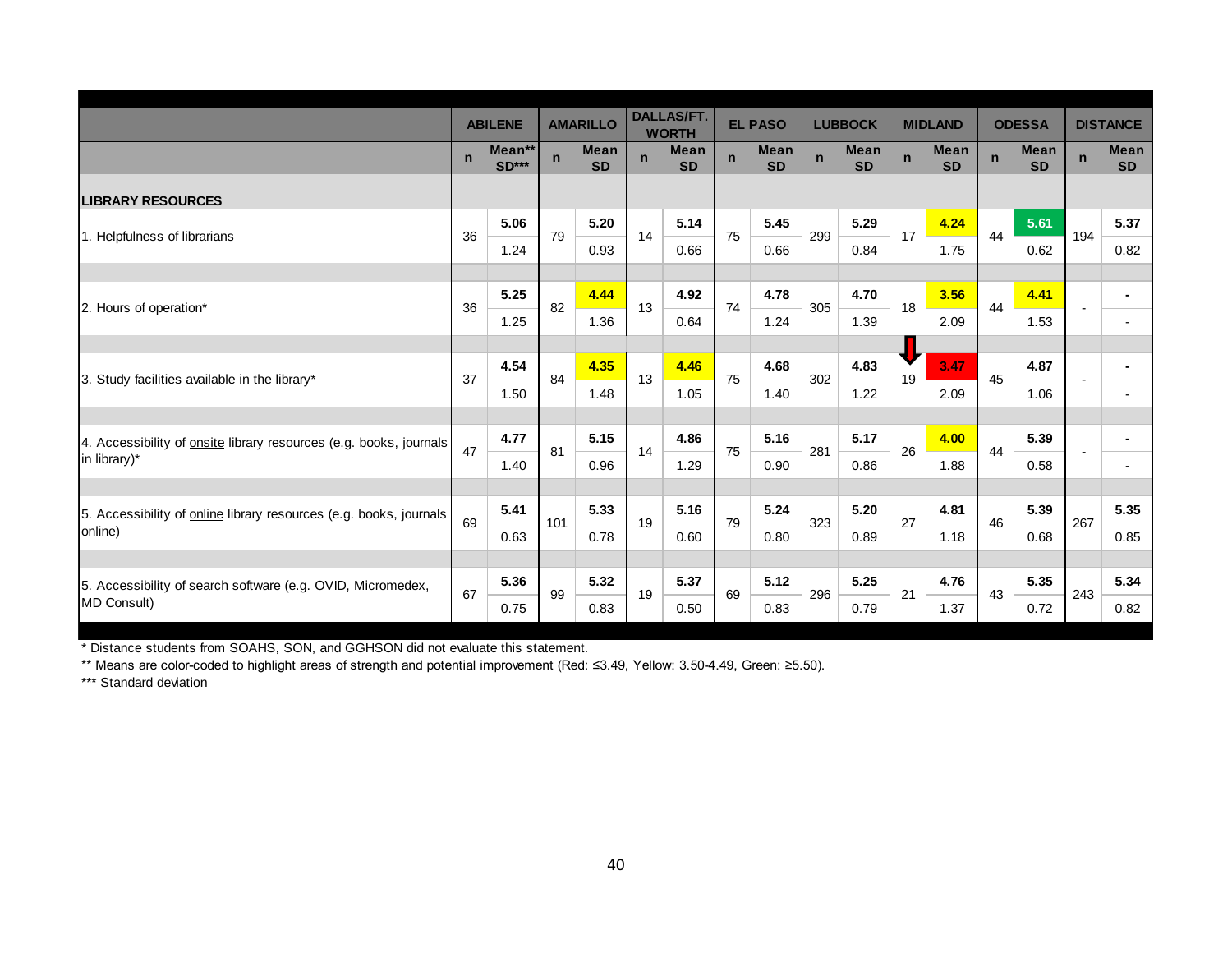|                                                                   |              | <b>ABILENE</b>  |              | <b>AMARILLO</b>   |             | <b>DALLAS/FT.</b><br><b>WORTH</b> |             | <b>EL PASO</b>    |             | <b>LUBBOCK</b>    |             | <b>MIDLAND</b> |              | <b>ODESSA</b>     |             | <b>DISTANCE</b> |
|-------------------------------------------------------------------|--------------|-----------------|--------------|-------------------|-------------|-----------------------------------|-------------|-------------------|-------------|-------------------|-------------|----------------|--------------|-------------------|-------------|-----------------|
|                                                                   | $\mathsf{n}$ | Mean*<br>$SD**$ | $\mathsf{n}$ | Mean<br><b>SD</b> | $\mathsf n$ | Mean<br><b>SD</b>                 | $\mathbf n$ | Mean<br><b>SD</b> | $\mathbf n$ | Mean<br><b>SD</b> | $\mathbf n$ | Mean<br>SD     | $\mathsf{n}$ | Mean<br><b>SD</b> | $\mathbf n$ | Mean<br>SD      |
| <b>ADVISING/MENTORING</b>                                         |              |                 |              |                   |             |                                   |             |                   |             |                   |             |                |              |                   |             |                 |
| 1. Academic advising in my field of study                         | 67           | 5.16<br>0.85    | 94           | 5.09<br>0.99      | 21          | 4.81<br>0.87                      | 70          | 4.84<br>1.21      | 288         | 5.00<br>1.09      | 33          | 5.27<br>0.80   | 42           | 4.55<br>1.23      | 251         | 5.13<br>0.98    |
|                                                                   |              | 5.31            |              | 5.24              |             | 4.90                              |             | 4.96              |             | 5.20              |             | 5.36           |              | 4.79              |             | 5.26            |
| 2. Academic advisor's knowledge about my degree program           | 64           | 0.79            | 93           | 0.94              | 21          | 0.89                              | 69          | 1.18              | 282         | 0.95              | 33          | 0.78           | 42           | 1.09              | 248         | 0.87            |
| 3. Faculty/staff knowledge of career opportunities in my field of | 71           | 5.28            | 97           | 5.12              | 23          | 5.13                              | 73          | 4.89              | 305         | 5.22              | 34          | 5.29           | 44           | 4.86              | 253         | 5.25            |
| study                                                             |              | 0.86            |              | 1.05              |             | 0.81                              |             | 1.19              |             | 0.94              |             | 1.03           |              | 0.98              |             | 0.84            |
|                                                                   |              |                 |              |                   |             |                                   |             |                   |             |                   |             |                |              |                   |             |                 |
|                                                                   |              |                 |              | 41                |             |                                   |             |                   |             |                   |             |                |              |                   |             |                 |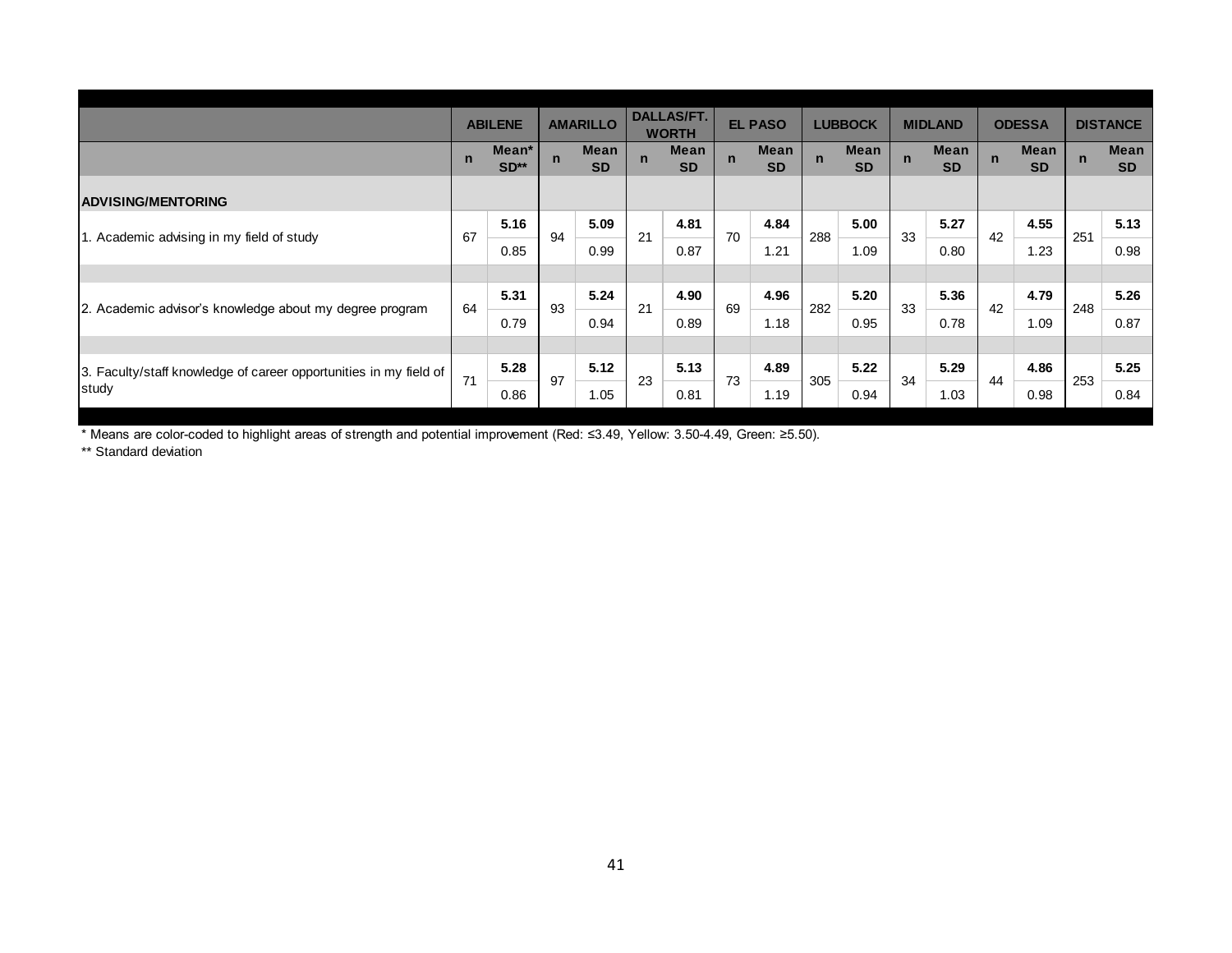|                                                               |             | <b>ABILENE</b>    |             | <b>AMARILLO</b>          |             | <b>DALLAS/FT.</b><br><b>WORTH</b> |             | <b>EL PASO</b>           |             | <b>LUBBOCK</b>           |             | <b>MIDLAND</b>           |              | <b>ODESSA</b>     |             | <b>DISTANCE</b>   |
|---------------------------------------------------------------|-------------|-------------------|-------------|--------------------------|-------------|-----------------------------------|-------------|--------------------------|-------------|--------------------------|-------------|--------------------------|--------------|-------------------|-------------|-------------------|
|                                                               | $\mathbf n$ | Mean**<br>$SD***$ | $\mathbf n$ | <b>Mean</b><br><b>SD</b> | $\mathbf n$ | <b>Mean</b><br><b>SD</b>          | $\mathbf n$ | <b>Mean</b><br><b>SD</b> | $\mathbf n$ | <b>Mean</b><br><b>SD</b> | $\mathbf n$ | <b>Mean</b><br><b>SD</b> | $\mathsf{n}$ | Mean<br><b>SD</b> | $\mathbf n$ | Mean<br><b>SD</b> |
| <b>GENERAL TECHNOLOGY</b>                                     |             |                   |             |                          |             |                                   |             |                          |             |                          |             |                          |              |                   |             |                   |
| 1. Audio-video equipment used in classrooms (e.g.             | 74          | 5.09              | 106         | 4.78                     | 24          | 4.79                              | 77          | 4.68                     | 303         | 4.84                     | 33          | 5.18                     | 44           | 4.73              |             |                   |
| microphones, projectors)*                                     |             | 0.94              |             | 1.09                     |             | 0.66                              |             | 1.21                     |             | 1.15                     |             | 0.64                     |              | 1.04              |             |                   |
|                                                               |             |                   |             |                          |             |                                   |             |                          |             |                          |             |                          |              |                   |             |                   |
| 2. Reliability of wireless connectivity on my campus*         | 74          | 5.12              | 108         | 4.58                     | 24          | 4.33                              | 79          | 4.30                     | 309         | 4.57                     | 35          | 4.60                     | 46           | 4.54              |             |                   |
|                                                               |             | 0.98              |             | 1.22                     |             | 1.05                              |             | 1.51                     |             | 1.32                     |             | 1.19                     |              | 1.05              |             |                   |
|                                                               |             |                   |             |                          |             |                                   |             |                          |             |                          |             |                          |              |                   |             |                   |
| 3. Reliability of Learning Management System (e.g., Sakai/The | 74          | 5.12              | 107         | 4.91                     | 24          | 4.88                              | 77          | 4.22                     | 319         | 4.92                     | 35          | 4.23                     | 46           | 4.96              | 283         | 5.31              |
| Hub, Blackboard)                                              |             | 0.94              |             | 1.03                     |             | 0.99                              |             | 1.36                     |             | 1.09                     |             | 1.59                     |              | 0.59              |             | 0.80              |
|                                                               |             |                   |             |                          |             |                                   |             |                          |             |                          |             |                          |              |                   |             |                   |
| 4. Helpfulness of Help Desk employees                         | 65          | 5.35              | 92          | 4.88                     | 19          | 4.89                              | 65          | 4.86                     | 269         | 5.13                     | 32          | 5.13                     | 40           | 4.93              | 243         | 5.35              |
|                                                               |             | 0.67              |             | 1.16                     |             | 0.74                              |             | 1.13                     |             | 0.99                     |             | 0.75                     |              | 0.69              |             | 0.76              |
|                                                               |             |                   |             |                          |             |                                   |             |                          |             |                          |             |                          |              |                   |             |                   |
| 5. Usability of my school's website                           | 73          | 5.19              | 106         | 4.92                     | 24          | 5.04                              | 77          | 4.52                     | 327         | 4.91                     | 35          | 4.94                     | 46           | 4.83              | 282         | 5.32              |
|                                                               |             | 0.86              |             | 1.09                     |             | 0.75                              |             | 1.32                     |             | 1.15                     |             | 0.97                     |              | 0.85              |             | 0.73              |

\* Distance students from SOAHS, SON, and GGHSON did not evaluate this statement.

\*\* Means are color-coded to highlight areas of strength and potential improvement (Red: ≤3.49, Yellow: 3.50-4.49, Green: ≥5.50).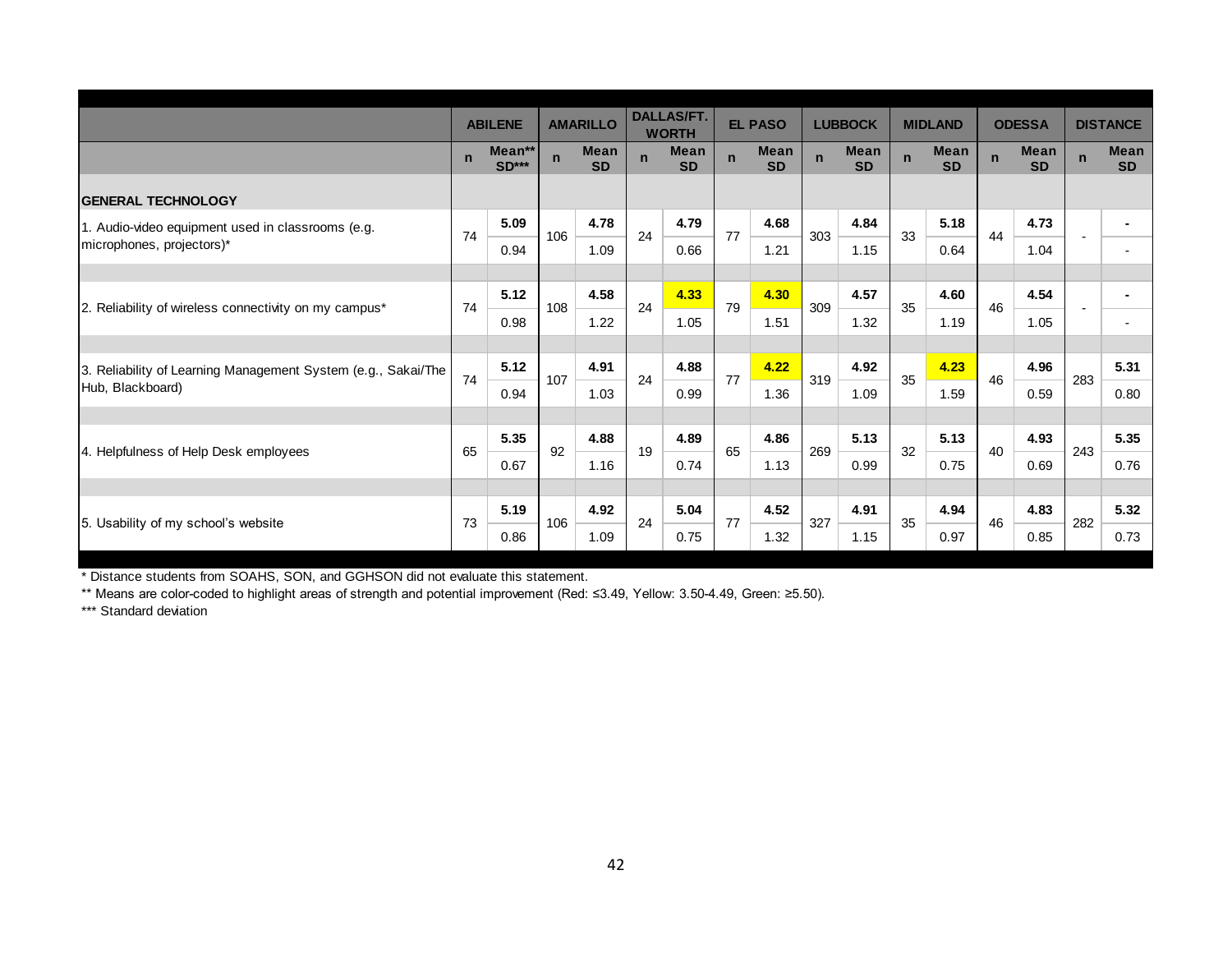|                                                   |              | <b>ABILENE</b>         |              | <b>AMARILLO</b>          |             | <b>DALLAS/FT.</b><br><b>WORTH</b> |             | <b>EL PASO</b>           |             | <b>LUBBOCK</b>           |              | <b>MIDLAND</b>           |              | <b>ODESSA</b>            |             | <b>DISTANCE</b>          |
|---------------------------------------------------|--------------|------------------------|--------------|--------------------------|-------------|-----------------------------------|-------------|--------------------------|-------------|--------------------------|--------------|--------------------------|--------------|--------------------------|-------------|--------------------------|
|                                                   | $\mathsf{n}$ | Mean**<br><b>SD***</b> | $\mathsf{n}$ | <b>Mean</b><br><b>SD</b> | $\mathbf n$ | <b>Mean</b><br><b>SD</b>          | $\mathbf n$ | <b>Mean</b><br><b>SD</b> | $\mathbf n$ | <b>Mean</b><br><b>SD</b> | $\mathsf{n}$ | <b>Mean</b><br><b>SD</b> | $\mathsf{n}$ | <b>Mean</b><br><b>SD</b> | $\mathbf n$ | <b>Mean</b><br><b>SD</b> |
| <b>ENVIRONMENT*</b>                               |              |                        |              |                          |             |                                   |             |                          |             |                          |              |                          |              |                          |             |                          |
| 1. Cleanliness of campus buildings                | 78           | 5.78                   | 118          | 5.59                     | 26          | 5.23                              | 82          | 5.65                     | 325         | 5.57                     | 37           | 5.78                     | 48           | 5.17                     | 24          | 4.79                     |
|                                                   |              | 0.42                   |              | 0.66                     |             | 0.99                              |             | 0.71                     |             | 0.66                     |              | 0.48                     |              | 0.91                     |             | 1.41                     |
|                                                   |              |                        |              |                          |             |                                   |             |                          |             |                          |              |                          |              |                          |             |                          |
| 2. Classroom environment (e.g. size, temperature, | 78           | 5.24                   | 117          | 5.25                     | 26          | 5.31                              | 82          | 5.23                     | 321         | 5.23                     | 37           | 5.35                     | 47           | 4.36                     | 24          | 4.25                     |
| maintenance)                                      |              | 0.93                   |              | 0.85                     |             | 0.68                              |             | 0.79                     |             | 0.85                     |              | 0.95                     |              | 1.29                     |             | 1.51                     |
|                                                   |              |                        |              |                          |             |                                   |             |                          |             |                          |              |                          |              |                          |             |                          |
| 3. Quality of equipment in laboratory facilities  | 78           | 5.44                   | 114          | 5.15                     | 20          | 5.20                              | 81          | 5.42                     | 301         | 5.27                     | 37           | 4.95                     | 44           | 4.91                     | 24          | 4.08                     |
|                                                   |              | 0.77                   |              | 0.82                     |             | 0.83                              |             | 0.67                     |             | 0.83                     |              | 1.25                     |              | 1.07                     |             | 1.59                     |
|                                                   |              |                        |              |                          |             |                                   |             |                          |             |                          |              |                          |              |                          |             |                          |
| 4. Campus security                                | 78           | 5.62                   | 116          | 5.25                     | 26          | 5.08                              | 81          | 5.57                     | 318         | 5.37                     | 37           | 4.30                     | 47           | 4.87                     | 24          | 4.92                     |
|                                                   |              | 0.65                   |              | 0.91                     |             | 1.02                              |             | 0.57                     |             | 0.84                     |              | 1.58                     |              | 0.90                     |             | 1.02                     |
|                                                   |              |                        |              |                          |             |                                   |             |                          |             |                          |              |                          |              |                          |             |                          |
| 5. Parking availability                           | 78           | 4.62                   | 117          | 4.74                     | 26          | 5.04                              | 81          | 3.89                     | 318         | 4.45                     | 37           | 5.59                     | 46           | 4.78                     | 24          | 4.33                     |
|                                                   |              | 1.54                   |              | 1.28                     |             | 1.25                              |             | 1.46                     |             | 1.30                     |              | 0.80                     |              | 1.11                     |             | 1.34                     |

\* Distance students from SOAHS and SON did not evaluate this section.

\*\* Means are color-coded to highlight areas of strength and potential improvement (Red: ≤3.49, Yellow: 3.50-4.49, Green: ≥5.50).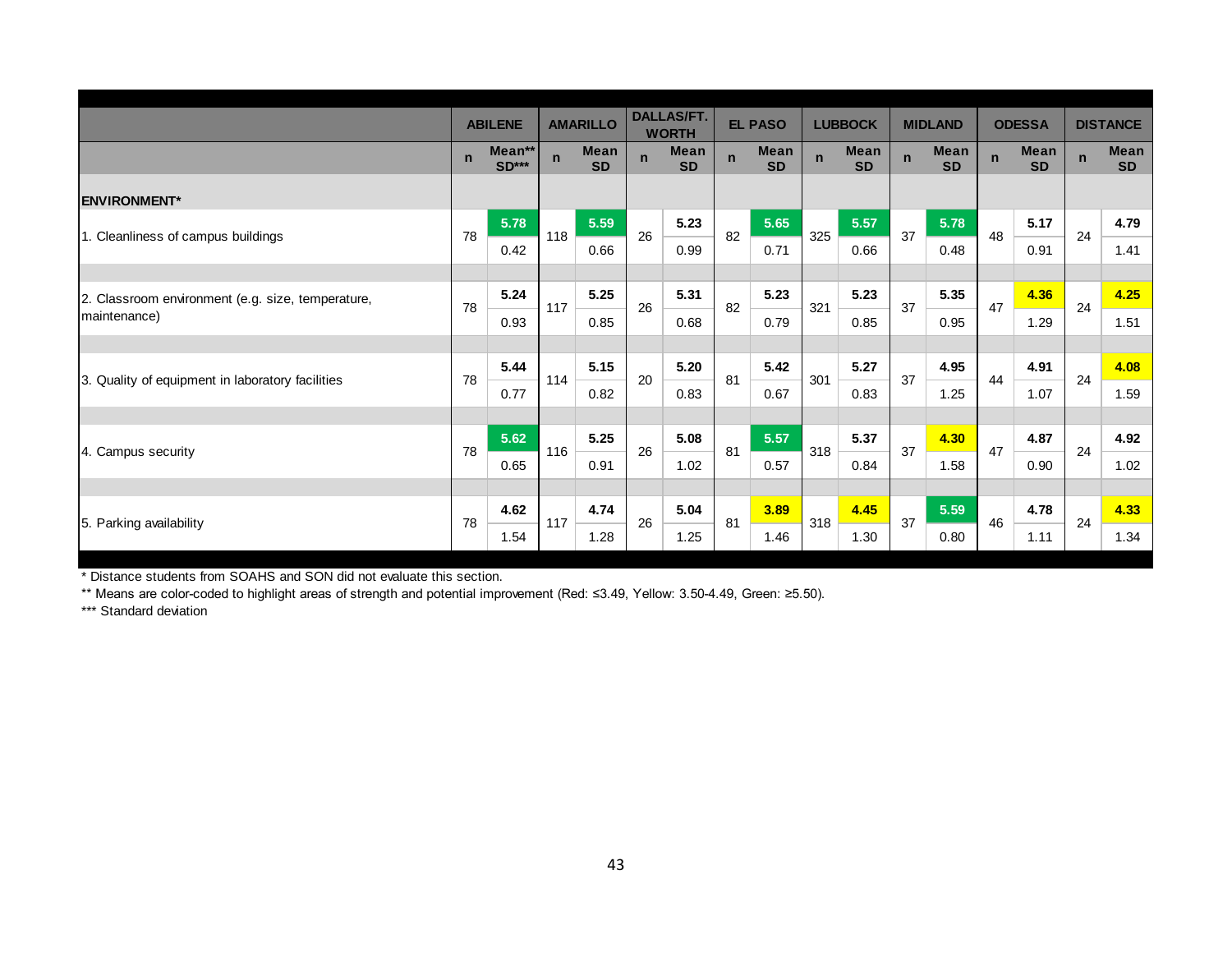|                                                                   |             | <b>ABILENE</b>  |              | <b>AMARILLO</b>   |             | <b>DALLAS/FT.</b><br><b>WORTH</b> |             | <b>EL PASO</b>           |             | <b>LUBBOCK</b>    |             | <b>MIDLAND</b>           |             | <b>ODESSA</b>     |             | <b>DISTANCE</b>   |
|-------------------------------------------------------------------|-------------|-----------------|--------------|-------------------|-------------|-----------------------------------|-------------|--------------------------|-------------|-------------------|-------------|--------------------------|-------------|-------------------|-------------|-------------------|
|                                                                   | $\mathbf n$ | Mean*<br>$SD**$ | $\mathsf{n}$ | Mean<br><b>SD</b> | $\mathbf n$ | <b>Mean</b><br><b>SD</b>          | $\mathbf n$ | <b>Mean</b><br><b>SD</b> | $\mathbf n$ | Mean<br><b>SD</b> | $\mathbf n$ | <b>Mean</b><br><b>SD</b> | $\mathbf n$ | Mean<br><b>SD</b> | $\mathbf n$ | Mean<br><b>SD</b> |
| <b>STUDENT LIFE</b>                                               |             |                 |              |                   |             |                                   |             |                          |             |                   |             |                          |             |                   |             |                   |
| 1. I am satisfied with the racial/ethnic diversity of the student | 71          | 5.24            | 102          | 4.91              | 23          | 5.13                              | 73          | 4.66                     | 287         | 5.10              | 33          | 4.73                     | 44          | 4.82              | 181         | 5.32              |
| body in my school.                                                |             | 0.98            |              | 1.11              |             | 0.81                              |             | 1.39                     |             | 0.97              |             | 1.44                     |             | 1.15              |             | 0.83              |
|                                                                   |             |                 |              |                   |             |                                   |             |                          |             |                   |             |                          |             |                   |             |                   |
| 2. Students in my school are treated fairly and with respect      | 74          | 5.36            | 108          | 5.09              | 24          | 5.25                              | 77          | 5.22                     | 315         | 5.32              | 35          | 5.14                     | 46          | 4.74              | 237         | 5.36              |
| regardless of their differences.                                  |             | 0.96            |              | 1.01              |             | 0.74                              |             | 0.90                     |             | 0.85              |             | 1.03                     |             | 1.18              |             | 0.80              |
|                                                                   |             |                 |              |                   |             |                                   |             |                          |             |                   |             |                          |             |                   |             |                   |
| 3. I feel a sense of belonging to my school.                      | 73          | 5.11            | 105          | 5.00              | 24          | 5.00                              | 77          | 5.21                     | 321         | 5.21              | 35          | 4.60                     | 46          | 4.70              | 249         | 5.09              |
|                                                                   |             | 1.20            |              | 1.02              |             | 0.98                              |             | 1.06                     |             | 0.92              |             | 1.35                     |             | 1.31              |             | 1.11              |
|                                                                   |             |                 |              |                   |             |                                   |             |                          |             |                   |             |                          |             |                   |             |                   |
| 4. I feel a sense of belonging to the TTUHSC community.           | 73          | 5.03            | 105          | 5.00              | 24          | 4.96                              | 77          | 4.94                     | 319         | 5.17              | 35          | 3.91                     | 46          | 4.54              | 245         | 4.98              |
|                                                                   |             | 1.21            |              | 1.03              |             | 0.95                              |             | 1.14                     |             | 0.91              |             | 1.50                     |             | 1.35              |             | 1.20              |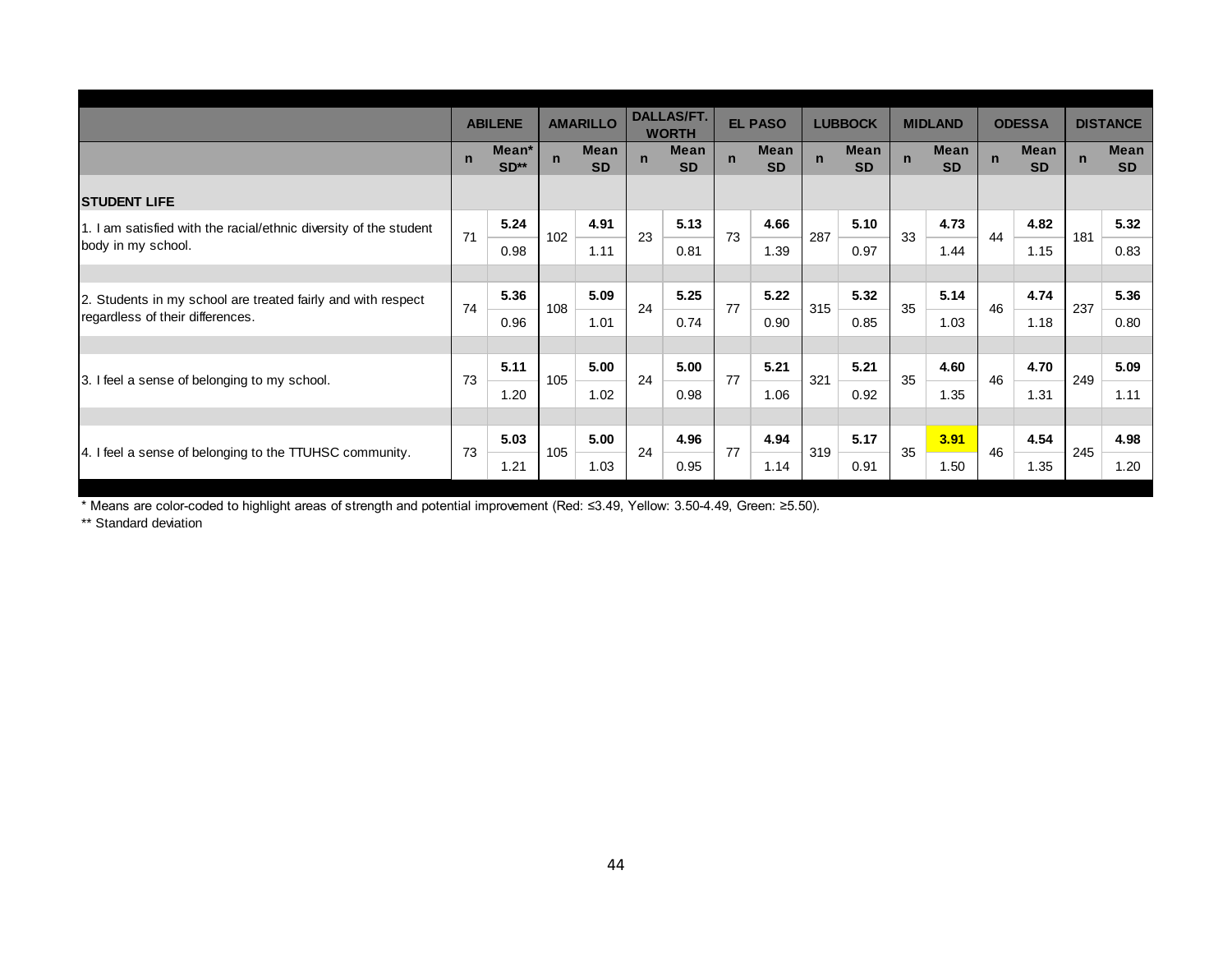|                                                                        |             | <b>ABILENE</b>  |             | <b>AMARILLO</b>          |             | <b>DALLAS/FT.</b><br><b>WORTH</b> |             | <b>EL PASO</b>    |             | <b>LUBBOCK</b>           |             | <b>MIDLAND</b>           |             | <b>ODESSA</b>            |             | <b>DISTANCE</b>          |
|------------------------------------------------------------------------|-------------|-----------------|-------------|--------------------------|-------------|-----------------------------------|-------------|-------------------|-------------|--------------------------|-------------|--------------------------|-------------|--------------------------|-------------|--------------------------|
|                                                                        | $\mathbf n$ | Mean*<br>$SD**$ | $\mathbf n$ | <b>Mean</b><br><b>SD</b> | $\mathbf n$ | Mean<br><b>SD</b>                 | $\mathbf n$ | Mean<br><b>SD</b> | $\mathbf n$ | <b>Mean</b><br><b>SD</b> | $\mathbf n$ | <b>Mean</b><br><b>SD</b> | $\mathbf n$ | <b>Mean</b><br><b>SD</b> | $\mathbf n$ | <b>Mean</b><br><b>SD</b> |
| <b>STUDENT LIFE</b>                                                    |             |                 |             |                          |             |                                   |             |                   |             |                          |             |                          |             |                          |             |                          |
| 5. I know who represents my school and/or campus on the                | 70          | 5.00            | 103         | 4.83                     | 23          | 4.65                              | 75          | 5.33              | 302         | 4.81                     | 34          | 4.50                     | 44          | 3.98                     | 174         | 3.67                     |
| Student Government Association (SGA).                                  |             | 1.19            |             | 1.19                     |             | 1.40                              |             | 0.66              |             | 1.39                     |             | 1.46                     |             | 1.59                     |             | 1.77                     |
|                                                                        |             |                 |             |                          |             |                                   |             |                   |             |                          |             |                          |             |                          |             |                          |
| 6. I am aware of the activities sponsored by the Student               | 69          | 4.67            | 102         | 4.81                     | 23          | 4.78                              | 75          | 5.24              | 301         | 4.67                     | 32          | 3.94                     | 44          | 3.82                     | 185         | 3.93                     |
| Government Association (SGA).                                          |             | 1.30            |             | 1.17                     |             | 1.20                              |             | 0.88              |             | 1.38                     |             | 1.72                     |             | 1.60                     |             | 1.65                     |
|                                                                        |             |                 |             |                          |             |                                   |             |                   |             |                          |             |                          |             |                          |             |                          |
| 7. The Student Government Association (SGA) advocates for              | 68          | 4.69            | 103         | 4.83                     | 23          | 4.70                              | 77          | 5.01              | 291         | 4.91                     | 30          | 3.97                     | 43          | 3.95                     | 159         | 4.35                     |
| and represents student interests effectively.                          |             | 1.18            |             | 1.20                     |             | 1.06                              |             | 1.12              |             | 1.18                     |             | 1.54                     |             | 1.57                     |             | 1.42                     |
|                                                                        |             |                 |             |                          |             |                                   |             |                   |             |                          |             |                          |             |                          |             |                          |
| 8. I believe that any complaints I file against another student or     | 69          | 4.96            | 102         | 5.05                     | 23          | 4.52                              | 68          | 4.94              | 294         | 5.06                     | 30          | 4.47                     | 42          | 4.36                     | 224         | 5.00                     |
| TTUHSC employee will be handled fairly and promptly.                   |             | 1.16            |             | 0.94                     |             | 1.31                              |             | 1.10              |             | 1.00                     |             | 1.31                     |             | 1.30                     |             | 0.98                     |
|                                                                        |             |                 |             |                          |             |                                   |             |                   |             |                          |             |                          |             |                          |             |                          |
| 9. I believe that I could report unethical activities by another       | 72          | 4.99            | 105         | 4.99                     | 23          | 4.87                              | 75          | 5.00              | 315         | 5.08                     | 32          | 4.47                     | 44          | 4.16                     | 249         | 5.05                     |
| student or TTUHSC employee without fear of retaliation against<br>Ime. |             | 1.17            |             | 1.09                     |             | 0.81                              |             | 1.03              |             | 0.92                     |             | 1.32                     |             | 1.43                     |             | 0.99                     |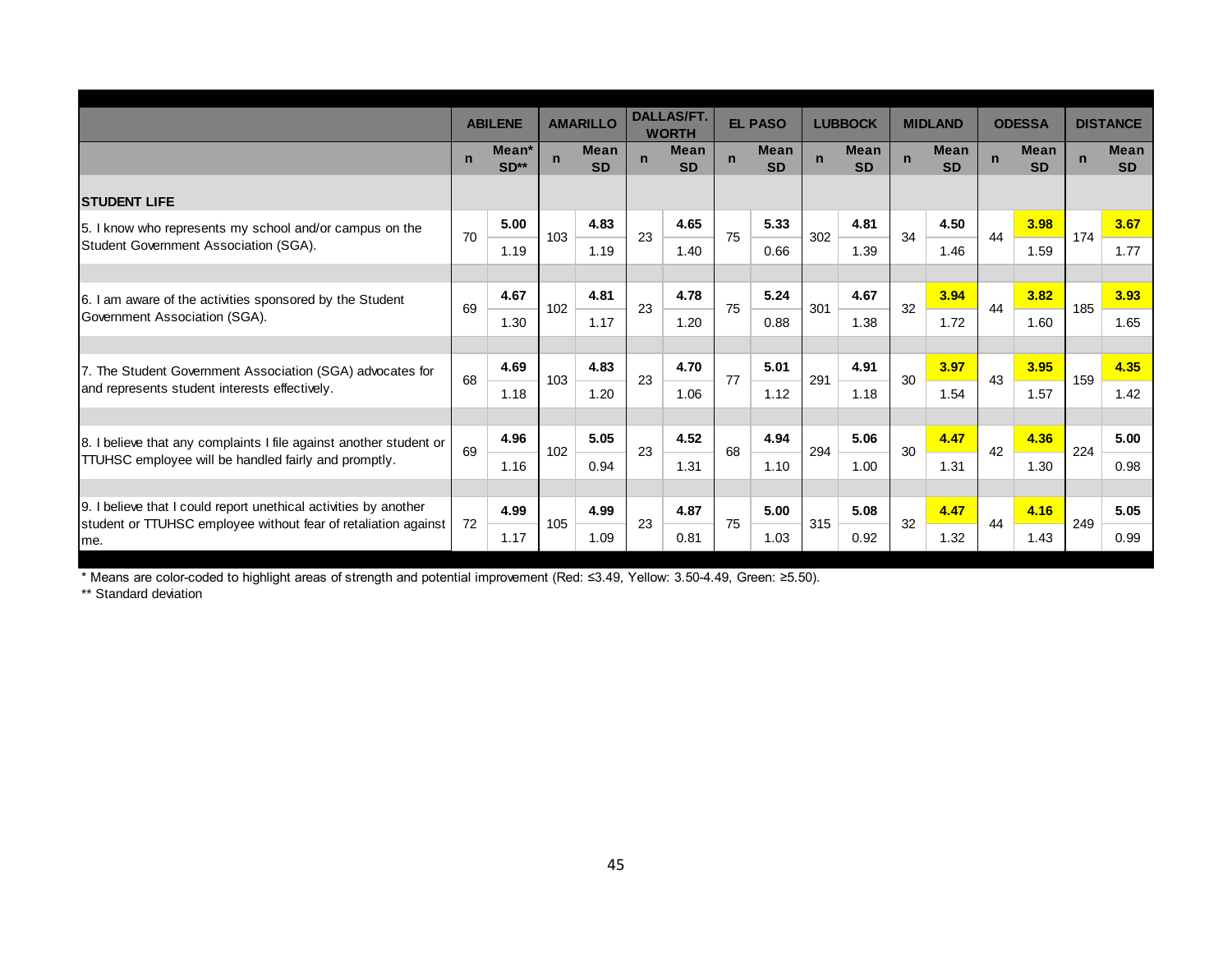|                                                                      |             | <b>ABILENE</b>              |             | <b>AMARILLO</b>          |             | <b>DALLAS/FT.</b><br><b>WORTH</b> |             | <b>EL PASO</b>           |             | <b>LUBBOCK</b>           |              | <b>MIDLAND</b>           |              | <b>ODESSA</b>            |              | <b>DISTANCE</b>          |
|----------------------------------------------------------------------|-------------|-----------------------------|-------------|--------------------------|-------------|-----------------------------------|-------------|--------------------------|-------------|--------------------------|--------------|--------------------------|--------------|--------------------------|--------------|--------------------------|
|                                                                      | $\mathbf n$ | Mean <sup>*</sup><br>$SD**$ | $\mathbf n$ | <b>Mean</b><br><b>SD</b> | $\mathbf n$ | <b>Mean</b><br><b>SD</b>          | $\mathbf n$ | <b>Mean</b><br><b>SD</b> | $\mathbf n$ | <b>Mean</b><br><b>SD</b> | $\mathsf{n}$ | <b>Mean</b><br><b>SD</b> | $\mathsf{n}$ | <b>Mean</b><br><b>SD</b> | $\mathsf{n}$ | <b>Mean</b><br><b>SD</b> |
| <b>STUDENT LIFE (cont.)</b>                                          |             |                             |             |                          |             |                                   |             |                          |             |                          |              |                          |              |                          |              |                          |
| 10. I am satisfied with the quality of instruction that I receive at | 74          | 4.97                        | 108         | 4.87                     | 24          | 5.04                              | 78          | 5.17                     | 323         | 5.10                     | 33           | 4.64                     | 46           | 4.54                     | 281          | 5.09                     |
| <b>ITTUHSC.</b>                                                      |             | 0.92                        |             | 1.12                     |             | 0.95                              |             | 0.84                     |             | 1.02                     |              | 1.25                     |              | 1.11                     |              | 1.05                     |
|                                                                      |             |                             |             |                          |             |                                   |             |                          |             |                          |              |                          |              |                          |              |                          |
| 11. I have adequate access to my instructors outside of class.       | 74          | 5.27                        | 107         | 5.16                     | 24          | 5.08                              | 77          | 5.48                     | 322         | 5.27                     | 33           | 4.94                     | 46           | 4.93                     | 274          | 5.20                     |
|                                                                      |             | 0.78                        |             | 0.91                     |             | 0.88                              |             | 0.62                     |             | 0.89                     |              | 1.00                     |              | 0.93                     |              | 0.90                     |
|                                                                      |             |                             |             |                          |             |                                   |             |                          |             |                          |              |                          |              |                          |              |                          |
| 12. My instructors are concerned about my academic                   | 73          | 5.29                        | 108         | 5.19                     | 24          | 5.29                              | 78          | 5.40                     | 327         | 5.24                     | 33           | 5.21                     | 46           | 4.70                     | 278          | 5.28                     |
| success.                                                             |             | 0.94                        |             | 1.05                     |             | 0.75                              |             | 0.89                     |             | 1.02                     |              | 0.70                     |              | 1.23                     |              | 0.94                     |
|                                                                      |             |                             |             |                          |             |                                   |             |                          |             |                          |              |                          |              |                          |              |                          |
| 13. My instructors care about my professional success.               | 74          | 5.32                        | 108         | 5.19                     | 24          | 5.21                              | 78          | 5.46                     | 326         | 5.26                     | 33           | 5.12                     | 46           | 4.72                     | 280          | 5.25                     |
|                                                                      |             | 0.94                        |             | 1.05                     |             | 0.83                              |             | 0.80                     |             | 0.98                     |              | 0.93                     |              | 1.15                     |              | 0.94                     |
|                                                                      |             |                             |             |                          |             |                                   |             |                          |             |                          |              |                          |              |                          |              |                          |
| 14. I would recommend my degree program to a friend or family        | 74          | 5.07                        | 108         | 5.05                     | 24          | 4.96                              | 78          | 5.37                     | 323         | 5.25                     | 33           | 4.76                     | 46           | 4.43                     | 283          | 5.23                     |
| member.                                                              |             | 1.25                        |             | 1.20                     |             | 0.91                              |             | 0.87                     |             | 1.05                     |              | 1.37                     |              | 1.41                     |              | 1.15                     |